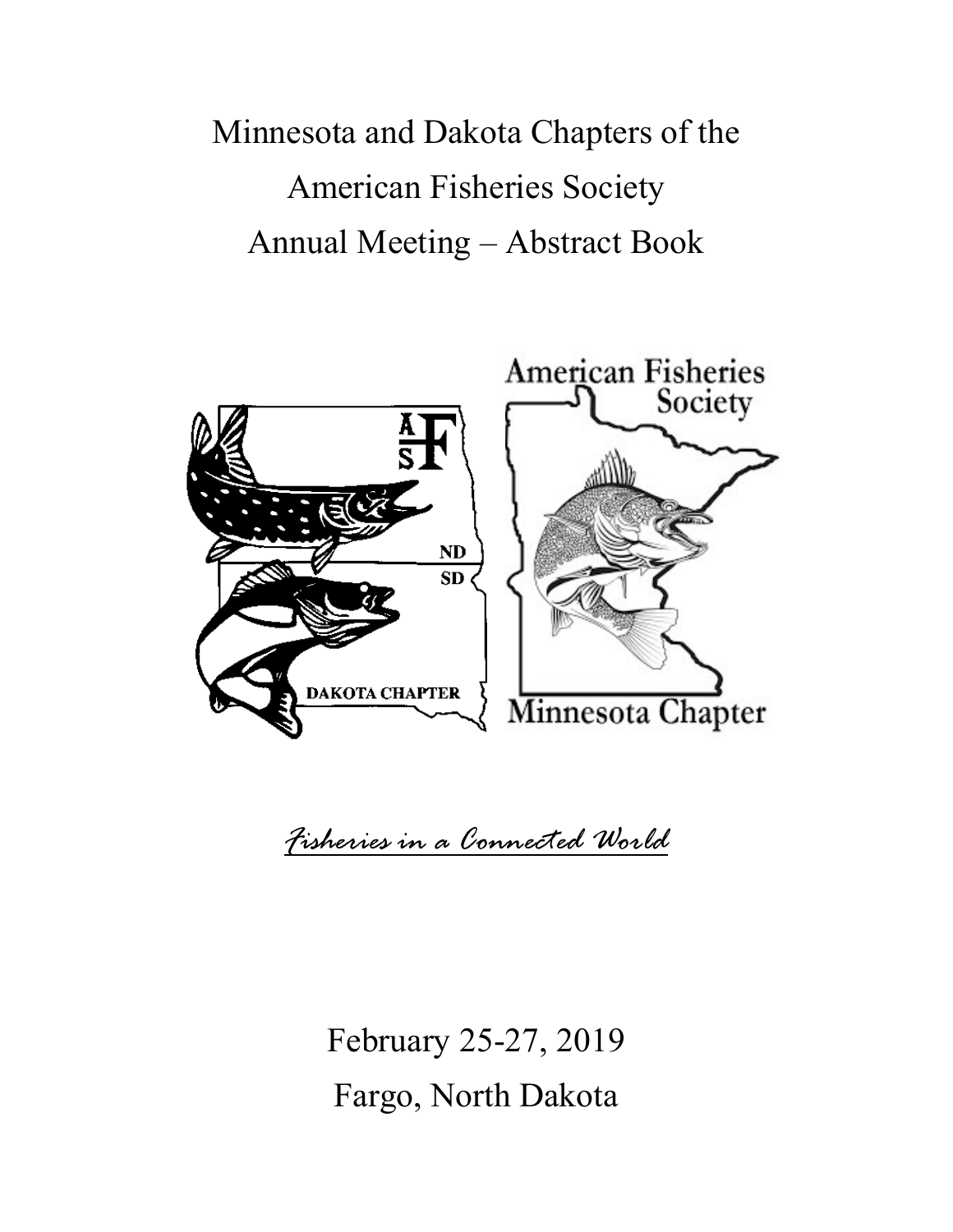# **Concurrent Sessions 1 (Room: Dakota)**

## **Citizen Participation in Lake Management Planning – The Lake of the Woods Experience**

Phil Talmage

### Presenter: Phil Talmage, phil.talmage@state.mn.us Affiliation: Minnesota Department of Natural Resources

Managing popular large multi-species fisheries can present a complexity of issues and a variety of perspectives regarding resource management. Lake of the Woods is a popular Walleye lake that straddles the U.S., Ontario, and Manitoba borders. With increasing popularity of the recreational fishery, there was a strong need for citizen engagement in the management planning process. The Minnesota Department of Natural Resources utilized a broad-based citizen engagement process to update the Lake of the Woods Fisheries Management Plan in 2018. This process included creation of a Fisheries Input Group comprised of a diversity of stakeholders, and a broadbased multimedia public information and input program. This presentation will describe the management planning process and how public input was used to update the Fisheries Management Plan and make subsequent regulations changes.

# **Identifying and Conserving Resilient Freshwater Systems: Can we do it?**

Kristen Blann

Presenter: Kristen Blann, kblann@tnc.org Affiliation: The Nature Conservancy

The Nature Conservancy, in service of the mission of conserving "the lands and waters upon which all life depends", has established as a protection goal the identification and conservation of a network of resilient sites and connecting corridors that will sustain North America's natural diversity by allowing species to adapt to climate impacts and thrive. Conservancy staff and scientists, in partnership with dozens of institutions, have already developed and published an approach to mapping terrestrial resilience to climate change on a hypothesized relative continuum across the US, based on geophysical settings associated with ecological and habitat diversity as well as connectivity. However, it is acknowledged that the resilience of freshwater systems in the face of climate change is subject to a different set of controls and dynamics than those that drive terrestrial response. Resilient freshwater systems have been defined as those that can sustain diversity and ecological services as they adapt to climate change. Currently a series of working groups are working to recommend critical metrics to achieve a resilient network of rivers, lakes, wetlands, and estuaries over the next 30 years, while considering the challenges that will occur in that time period. Conservancy scientists have been engaging freshwater staff and working teams across the U.S., building on two previous regional approaches led by the Conservancy in the eastern U.S. and North Carolina. Attributes hypothesized to contribute include longitudinal connectivity linking tributaries of many sizes, gradients and temperature regimes; lateral connectivity linking rivers to their floodplain; and relatively unaltered natural flows within a watershed that retains functioning landscape hydrology.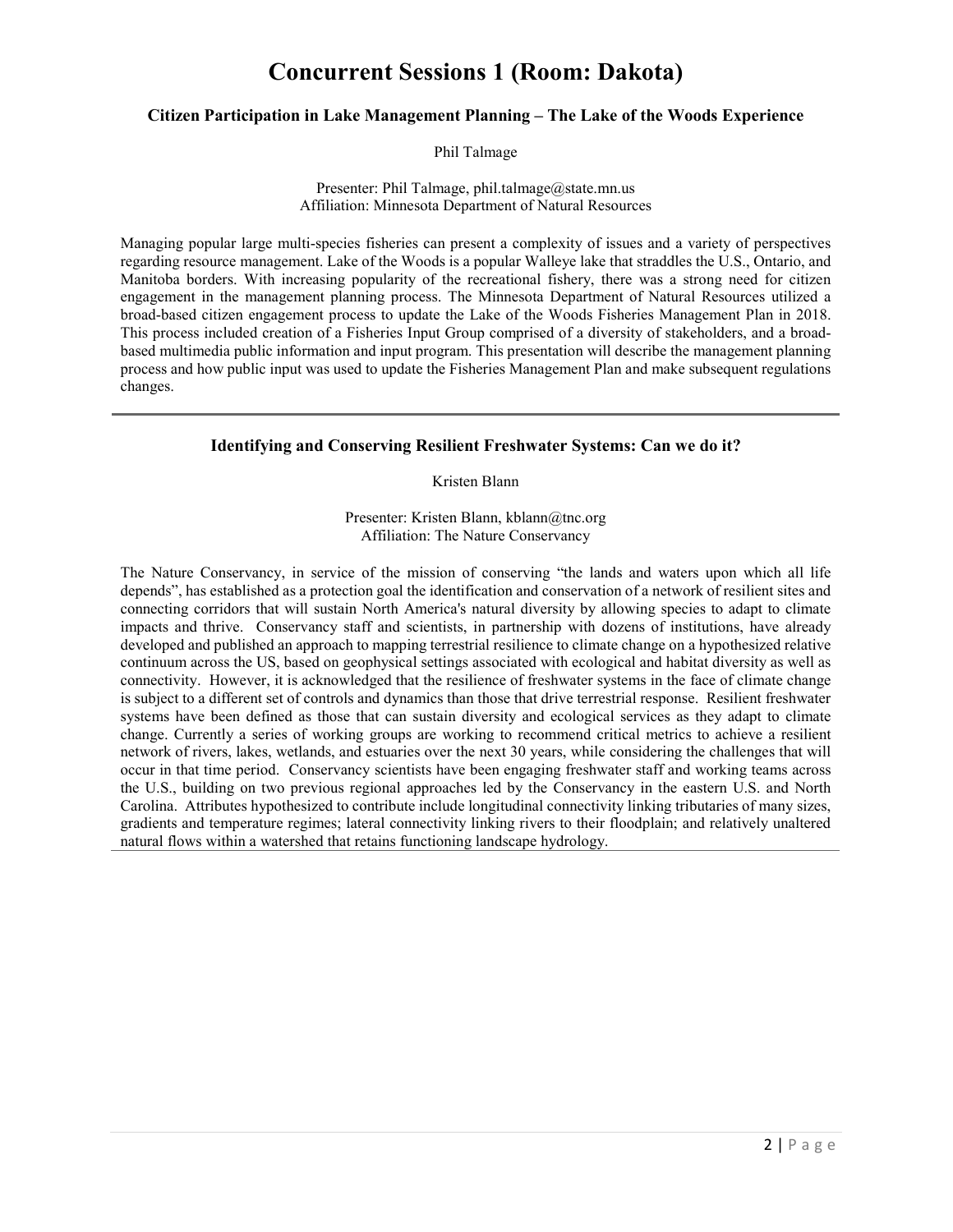## **Protection Framework for Minnesota Lakes That Support Unique Native Fish Communities**

Derek Bahr, Jacquelyn Bacigalupi, Peter Jacobson

Presenter: Derek Bahr, Derek.Bahr@state.mn.us Affiliation: Minnesota Department of Natural Resources

Water quality standards in Minnesota are intended to protect water resources for aquatic life and recreational use. However, these standards allow for moderate changes in community structure and may not afford protection for lakes that support unique native fish communities. These communities may contain one or more native coldwater species including Cisco, Burbot, Lake Whitefish, or Lake Trout or may be of exceptional quality, containing a diverse, well-balanced assemblage of both game and non-game species resembling that of an undisturbed system. In some states, measures have been taken to provide protection for similar communities. For example, water quality standards were established to protect habitat in Wisconsin lakes where coldwater species are found. Likewise, an exceptional use designation within a Tiered Aquatic Life Use (TALU) framework was established to protect Minnesota streams that contain exceptional fish communities from future degradation. To date, neither approach has been formally applied to Minnesota lakes; however, research has identified oxythermal habitat conditions where the four primary lake-dwelling coldwater species are found and has developed a TALU framework for lakes using a fish index of biological integrity. The added protection that could be attained by using these frameworks would limit the amount of degradation that could occur in watersheds that contain these lakes before needing remediation. In this study, we evaluated the application of each framework to the appropriate suite of lakes. Use of both frameworks could provide additional protection for hundreds of lakes that contained at least one coldwater species or exceptional fish communities. Of those, only a fraction could be protected using both frameworks. This difference highlights the importance of applying both to adequately protect aquatic life in these unique, high quality lakes that are oftentimes located in watersheds where little human disturbance has occurred.

## **Freshwater Conservation Zones: a New Approach to Managing our Freshwater Fisheries**

Peter Sorensen

Presenter: Peter Sorensen, soren003@umn.edu Affiliation: University of Minnesota

Across the globe, both fresh and marine fisheries are in decline as traditional management approaches struggle to keep up. Especially challenging are the new and rapidly escalating threats associated with climate change, pollution, increasing levels of overfishing coupled with fisheries-induced-evolution, water diversion, and invasive species. The interrelatedness of these phenomena make this an especially wicked problem which neither increased stocking, slot-limits, nor habitat management can easily solve. Seventy-five years ago marine fishery biologists developed the protected area concept to address many of the same issues. This strategy limits exploitative use of key portions of ecosystems so that their fish populations can sustain themselves naturally and hopefully then seed (spill-over) adjoining areas. Nearly 15,000 marine protected areas (MPAs) are now in existence. Recent metaanalyses are starting to illuminate why (and how) some MPAs have either failed or succeeded. In this talk I will address five of these lessons and how they could be applied to our freshwater fisheries (or not). One key lesson is that the size of the area protected is unlikely to be a primary determinant of success in fresh water because of its intimate association with land (watershed), suggesting we need to manage zones that include land (i.e. not just areas of water). Overall, the protected area/ zone concept appears to offer strong, new promise to preserving our fisheries for the next generation in the face of new and growing challenge.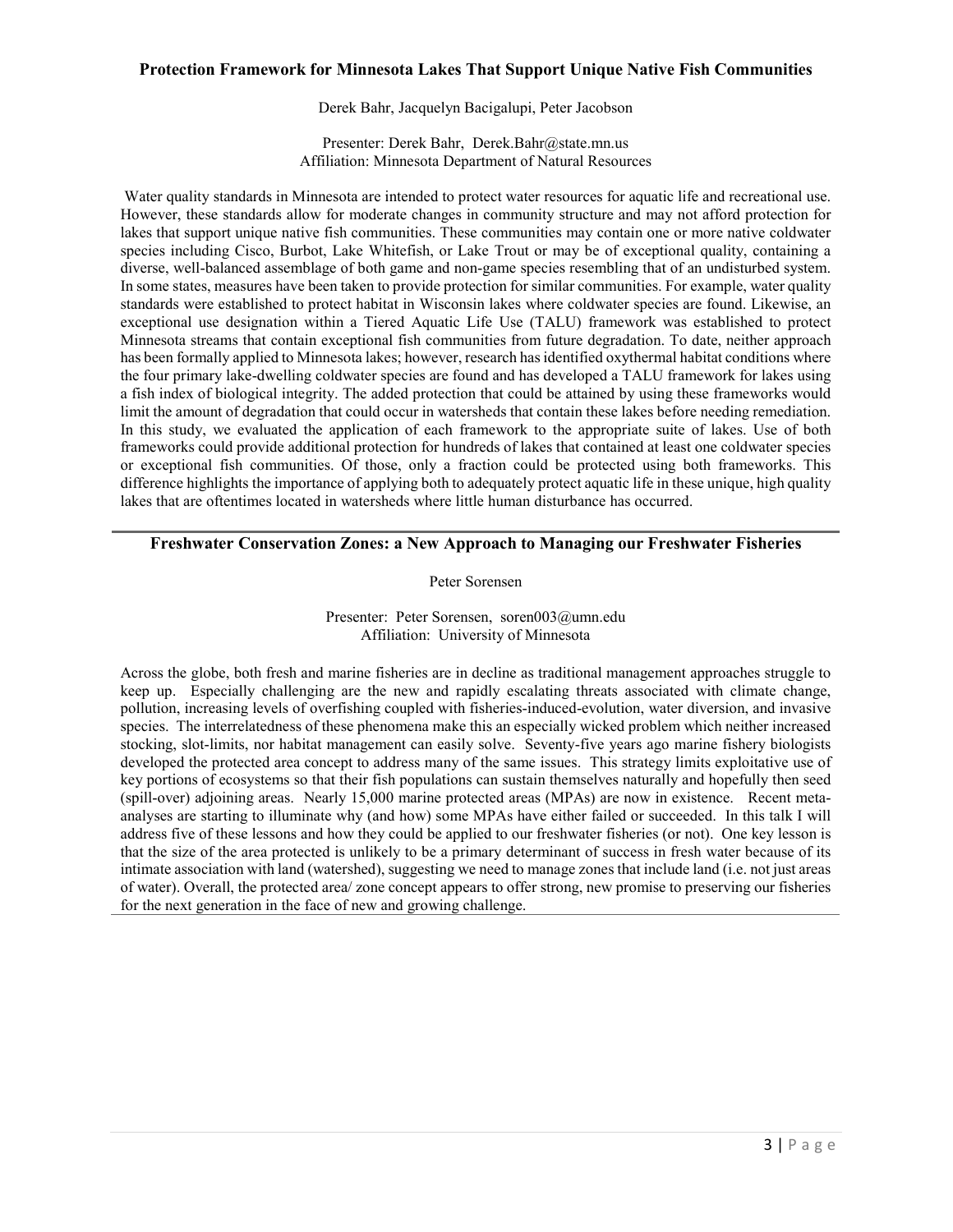# **Concurrent Sessions 1 (Room: Conference)**

## **Status and Potential of Mountain Sucker in the Black Hills**

Seth J. Fopma, Brian D.S. Graeb, Tammy L. Wilson

Presenter: Seth Fopma, seth.fopma@sdstate.edu Affiliation: South Dakota State University

The Mountain Sucker is a widely distributed Catostomid in the intermontane west of North America, typically inhabiting cold, headwater streams. The Black Hills of South Dakota represent a regionally unique ecosystem, functioning as an island of cold-water streams in the short to mid-grass prairie. Though abundant across its range, the disjunct Black Hills populations have greatly declined since the 1960s. Surveys were conducted 2014-2018 to assess the current distribution and abundance of Mountain Sucker. Species distribution modeling using GLMs were built for Black Hill's streams utilizing local habitat covariates. NorWeST stream temperature predictions were used to assess the potential impacts of climate change on Mountain Sucker distributions. Periphyton coverage (∑WAICc = 0.04), canopy coverage (∑WAICc =0.04), stream slope (∑WAICc = 0.99), and Brown Trout abundance (∑WAICc = 0.99) interacted in complex ways to drive model fit. Reflecting foraging and risk avoidance, in conjunction with swimming ability and predatory displacement. Model occurrence probabilities were compared to current observed distribution to identify potential suitable Mountain Sucker habitats. Understanding local habitat requirements and future stream scenarios will allow managers to target restoration efforts towards areas with increased likelihoods of success.

## **Use of Radio Telemetry to Determine Movements and Mortality Sources of Brown Trout in Rapid Creek, Black Hills, SD**

Austin G. Galinat, Steven R. Chipps, Jonathan A. Jenks

Presenter: Austin G. Galinat, austin.galinat@jacks.sdstate.edu Affiliation: South Dakota State University

In the early 2000's, annual population surveys indicated that abundance of adult brown trout (*Salmo trutta*; >200 mm) in Rapid Creek, South Dakota had declined by approximately 70% and currently, the factors influencing survival are poorly understood. Recent studies show that growth and condition of brown trout in Rapid Creek are high compared to other Black Hills populations and diet analysis shows that food availability is an unlikely source of mortality. However, a recent study discovered that predation by American mink (Mustela vison) accounted for 32% of brown trout mortality in Rapid Creek. Limited refuge habitat combined with high water clarity in Rapid Creek may enhance capture and foraging success by mink on adult trout. Additionally, the lack of stationary ice cover in tail water reaches, like that of our study area, has been linked to increased predation on trout by predators such as mink. Three experimental sites along Rapid Creek have been selected: (1) in-stream habitat improvement, (2) mink removal, and (3) a control. Eight brown trout from each section were surgically implanted with radio transmitters and tracked for six months. Mortality has been observed at all study sites. 50% of fish in the habitat improvement site (n=4) and 25% of fish in the control site (n=2) were lost to mink predation. 25% of fish in the mink removal site (n=2) were lost to apparent avian predation. An additional six month fish tracking period is currently underway. Survival estimates will be assessed between the three fish populations using mark-recapture survey techniques. Additionally, mink are being captured, implanted with radio transmitters, and tracked to determine movement and home ranges. Data gathered in this study will provide insight into the effectiveness of management techniques such as instream habitat improvements and predator block management on trout populations.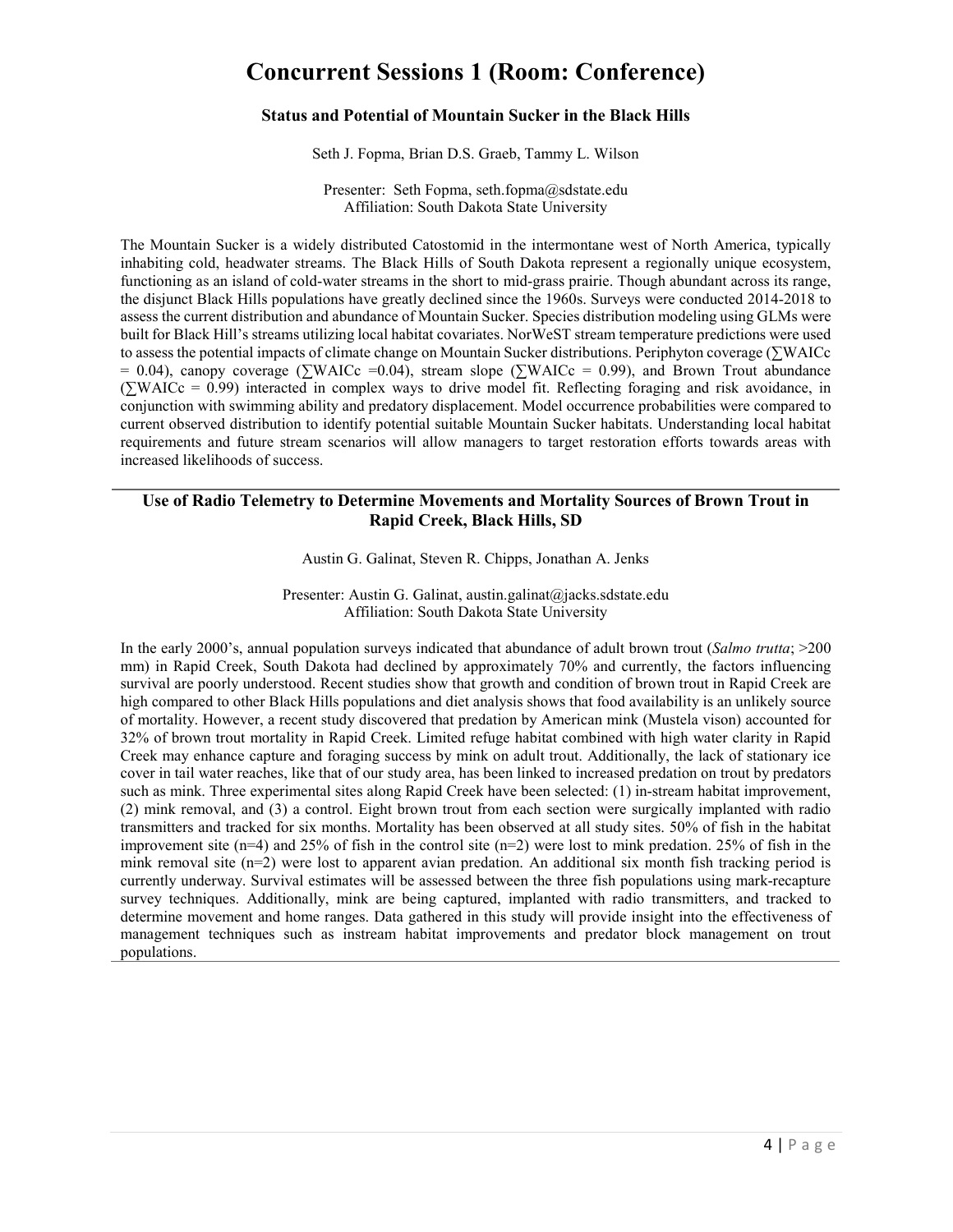## **Identifying Rainbow Smelt Spawning Sites in a Missouri River Reservoir**

Nicholas B. Kludt, Mark J. Fincel, Brian D.S. Graeb

Presenter: Nicholas Kludt, nicholas.kludt@sdstate.edu Affiliation: South Dakota State University

Rainbow Smelt *Osmerus mordax* are the primary coldwater forage species in Lake Oahe, South Dakota, yet most aspects of their life history remain mysterious. As Missouri River reservoirs present a novel habitat relative to elsewhere in the range of Rainbow Smelt, we investigated their spawning site use relative to physical and thermal habitat from spring 2016 - 2018. To maximize spatial coverage, we employed a revolving door design whereby 7 reservoir regions were visited for 2 of 3 study years, with 3 survey periods per year and 4-6 transects per region. We used a mobile 420kHz horizontal-beaming hydroacoustic survey paired with fine-mesh gill nets for acoustic target identification and classification. Acoustic signals were tracked in Sonar5 Pro (Lindem Data Acquisition 2015), with target strength/length conversion using the Love (1977) equation with Osmerus and Coregonus mixed stock coefficients (Lindem & Sandlund 1984). Rainbow Smelt observed mean length in nets differed from a subsample of hydroacoustic predicted mean lengths (ANOVA,  $\alpha$  = 0.05), although average difference of the means was 5.9 mm. Peak Rainbow Smelt spawning aggregations were observed at  $6.8 \pm 1.7^{\circ}$ C (Mean  $\pm$  StDev). We used a PCA to condense our physical habitat metrics, with PC1 representing 77% of cumulative variance. Peak abundance was linked to this physical habitat gradient, representing [steep slope, deep, soft bottom] to [low slope, shallow, hard bottom]. An information-theoretic regression analysis revealed an interactive effect of temperature and habitat, whereby shallower, warmer sites typically had a lower peak abundance. While challenges associated with horizontal hydroacoustic surveys remain, these results represent the first step toward understanding characteristics of spawning Rainbow Smelt in reservoir systems.

## **An Understudied Invader: Diet and Growth Rates of the Tubenose Goby**

#### Bradley Dawson, Joel Hoffman, Thomas Hrabik

Presenter: Bradley Dawson, dawso244@d.umn.edu Affiliation: University of Minnesota Duluth

Invasive fish species have caused numerous detrimental effects in the Great Lakes region, but basic life history knowledge of a species is necessary to accurately determine if a species is truly "invasive". One species, the tubenose goby (*Proterorhinus semilunaris*), is thought to have arrived in the Great Lakes via ballast water in transoceanic ships. This species has been poorly studied within North America, making it difficult to predict its effects on native ecosystems. This study seeks to inform on the potential of the tubenose goby as an effective invasive species within the context of the Great Lakes. Growth rates and seasonal diet patterns were examined from a population within the St. Louis River Estuary near Duluth, Minnesota, a tributary to Lake Superior. Growth rates and dietary breadth have ramifications for survival, competitiveness, and dispersal ability of fish species, influencing its potential success as an invasive species. Gobies were sampled from shallow vegetated habitat via a seine net during summer and fall periods. I removed otoliths and aged fish on daily and annual increments for growth modelling; furthermore, stomach contents were identified and weighed to provide measures of fitness and dietary breadth between seasons (fall vs. summer) and between several locations within the estuary. Results suggest a relatively low dietary breadth that is heavily dependent on Crustacea, regardless of location or season. Growth analysis indicates that tubenose gobies may be fast-growing and short-lived, indicating an r-selected life history.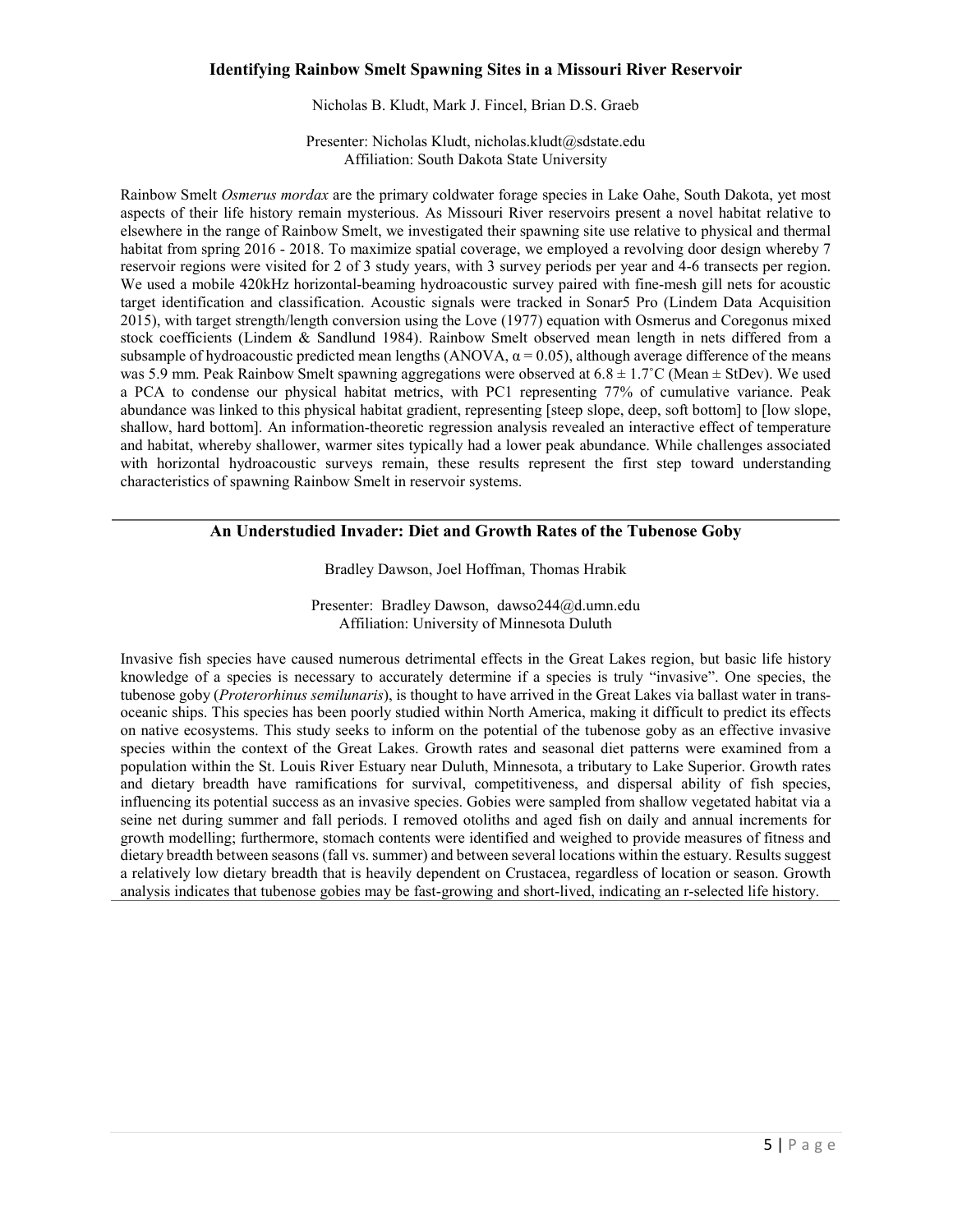# **Concurrent Session 1 (Room: Executive)**

#### **Implications of Fish Movement in an Internationally Managed System**

Henry Hansen

Presenter: Henry Hansen, henry.hansen@huskers.unl.edu Affiliation: University of Nebraska - Lincoln

The largescale movements and spatial behavior of channel catfish in the Red River of the North, have direct interactions with geopolitics, anthropogenic structures, and ecosystems. Investigating the spatial dynamics and exploitation of this mobile and internationally managed fish species provides opportunities for resource managers to design evidence-based policy for the diverse interest groups that utilize the fishery. The research comprised of two parts: 1) characterize system-wide movement and survival patterns using mark-recapture methods and acoustic telemetry and 2) project the interaction of hypothetical exploitation scenarios and alternative movement methodologies. Channel catfish were tagged with T-bar tags and acoustic transmitters to track movement patterns and quantify harvest. Approximately 40% of individuals tagged with acoustic transmitters moved into Lake Winnipeg at least once during the study. Conversely, about 30% of T-bar tag recaptures in the U.S.A. had been initially marked in Canada. A large proportion (0.89-0.97) of the individuals remained within the initial study reach where they were tagged. Fishing mortality was estimated to be less than 0.001, and natural mortality was estimated to be 0.16 across the entire system. Projection models demonstrated that trophy stages of channel catfish were highly sensitive to exploitation and were typically depleted at or below a 0.30 exploitation rate. Depletion of populations and changes in stock structure affected subregions within the Red River system differently which resulted in competing strategies among countries and fishers from the perspective of economic valuation of harvests. We found that recruitment from areas with greatest population size appeared to buffer aspects of harvest within regions and to some extent immediately adjacent regions. Movement, regardless of methodology, was critical in supporting exploitation for regions with low recruitment.

## **Effect of Temperature on Growth, Energy Reserves, Settling Time, and Mortality of Endogenous Pallid Sturgeon Scaphirhynchus albus Larvae**

Joseph T. Mrnak, Steven R. Chipps, and Daniel A. James

Presenter: Joseph Mrnak, joseph.mrnak@sdstate.edu Affiliation: South Dakota State University

Pallid Sturgeon *Scaphirhynchus albus* are a federally endangered species endemic to the Missouri River basin and the lower Mississippi River. Successful natural reproduction has been limited for decades and in addition, a recruitment bottleneck is hypothesized to occur during the endogenous-drift phase of development. Understanding factors that affect survival of Pallid Sturgeon larvae is key given their critical status and ongoing recovery efforts. In this study, we evaluated the effects of water temperature on growth, energy reserves, settling time, and mortality of endogenous Pallid Sturgeon larvae (<25 mm TL). We tested three water temperature treatments at a velocity of 9 cm s−1; treatments included low temperature (18.7 °C), medium temperature (20.4 °C), and high temperature (23.3 °C). The high temperature treatment exhibited significantly greater growth rates (1.05 mm d−1) than the low temperature treatment (1.03 mm d−1). Energy reserves of Pallid Sturgeon larvae maintained in the high temperature treatment declined significantly compared to larvae in the medium and low temperature treatments. Moreover, larvae in the high temperature treatment settled on the bottom significantly faster and experienced significantly greater mortality than those in the medium and low temperature treatments. Given the lack of connectivity and flow regime in the Missouri River, the manipulation of dam release temperatures may act as a potential restoration action by shortening the needed riverine drift distance for endogenous Pallid Sturgeon larvae.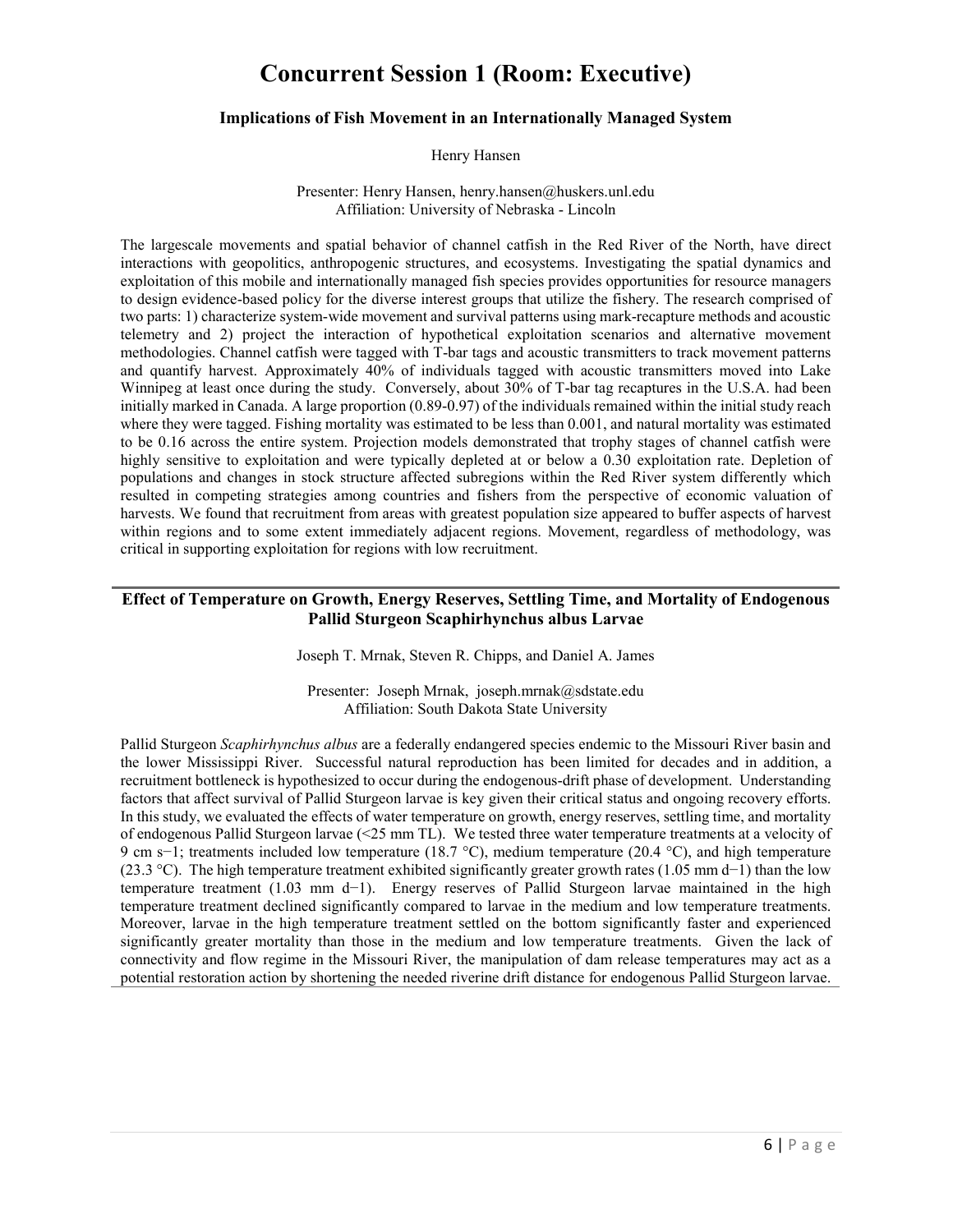### **Seasonal and Diel Vertical Movement of Paddlefish in the Upper Mississippi River Basin**

John Hoxmeier, Joel Stiras

Presenter: John Hoxmeier, John.Hoxmeier@state.mn.us Affiliation: Minnesota Department of Natural Resources

Diel and seasonal movement of paddlefish has typically been measured in terms of horizontal movements in rivers and reservoirs. Depths at which paddlefish inhabited was often inferred from the location of the paddlefish and the maximum depth available. However, paddlefish are often found at the water surface and may not be following bottom contours of the river. We implanted ten paddlefish in the St. Croix River and Pool 3 of the Mississippi River with acoustic tags measuring depth and temperature. Data was collected from a passive array of acoustic receivers throughout the Mississippi, St. Croix, and Chippewa rivers. We analyzed over 235 thousand detections across the 3 river systems. Diel vertical movement was extensive from spring through fall. Diel vertical movement diminished during the winter, especially in areas of ice cover. Paddlefish occupied deeper water at the onset of winter and slowly moved up in the water column over winter. Reasons for overwinter patterns were unclear, but may be related to the unique physiological and morphological properties of the paddlefish.

### **Stable Isotope Patterns in Lake Food Webs Reflect Productivity Gradients**

Kyle D. Zimmer, Ryan C. Grow, Angela R. Tipp, Brian R. Herwig, David F. Staples, James B. Cotner, Peter C. Jacobson

> Presenter: Kyle Zimmer, kdzimmer@stthomas.edu Affiliation: University of St. Thomas

Stable isotopes 13C and 15N are used in lake ecosystems to assess energy sources and trophic positions, respectively. However, δ13C and δ15N are also influenced by internal biogeochemical processes in epilimnetic and hypolimnetic habitats in lakes, but it is unknown if differences in biogeochemical processing can affect interpretations of isotope data, or whether lake productivity influences isotope patterns. We sampled δ13C and δ15N in epilimnetic mussels, Chaoborus, Cisco (*Coregonus artedi*), seston, and zooplankton in both the epilimnion and hypolimnion of 22 Minnesota lakes ranging from oligotrophic to eutrophic. Isotope samples were baseline corrected using mussels in each lake (sample - mussel) to control for watershed-level differences in isotope values. Results showed δ13C in Cisco and Chaoborus were both positively related to hypolimnetic zooplankton δ13C, and zooplankton δ13C was positively related to hypolimnetic seston δ13C. Hypolimnetic seston δ13C was negatively related to compensation depth:mixed layer depth, such that seston was most depleted in lakes with deep light penetration. This pattern was likely due to hypolimnetic phytoplankton in clear lakes using respired CO2 depleted in δ13C. Results also showed a positive relationship between Cisco and Chaoborus δ15N and hypolimnetic zooplankton δ15N, which was positively related to hypolimnetic seston δ15N. Hypolimnetic seston δ15N was most enriched in low nutrient lakes with moderate O2 levels deep in the hypolimnion. The δ15N productivity gradient pattern is likely caused by denitrification and microbial degradation enriching hypolimnetic seston relative to epilimnetic seston in low nutrient lakes, while higher epilimnetic primary production enriches epilimnetic seston relative to hypolimnetic seston in high nutrient lakes. Our results indicate isotopic patterns between epilimnetic and hypolimnetic organisms change with lake productivity and should be accounted for in isotope studies of lake food webs.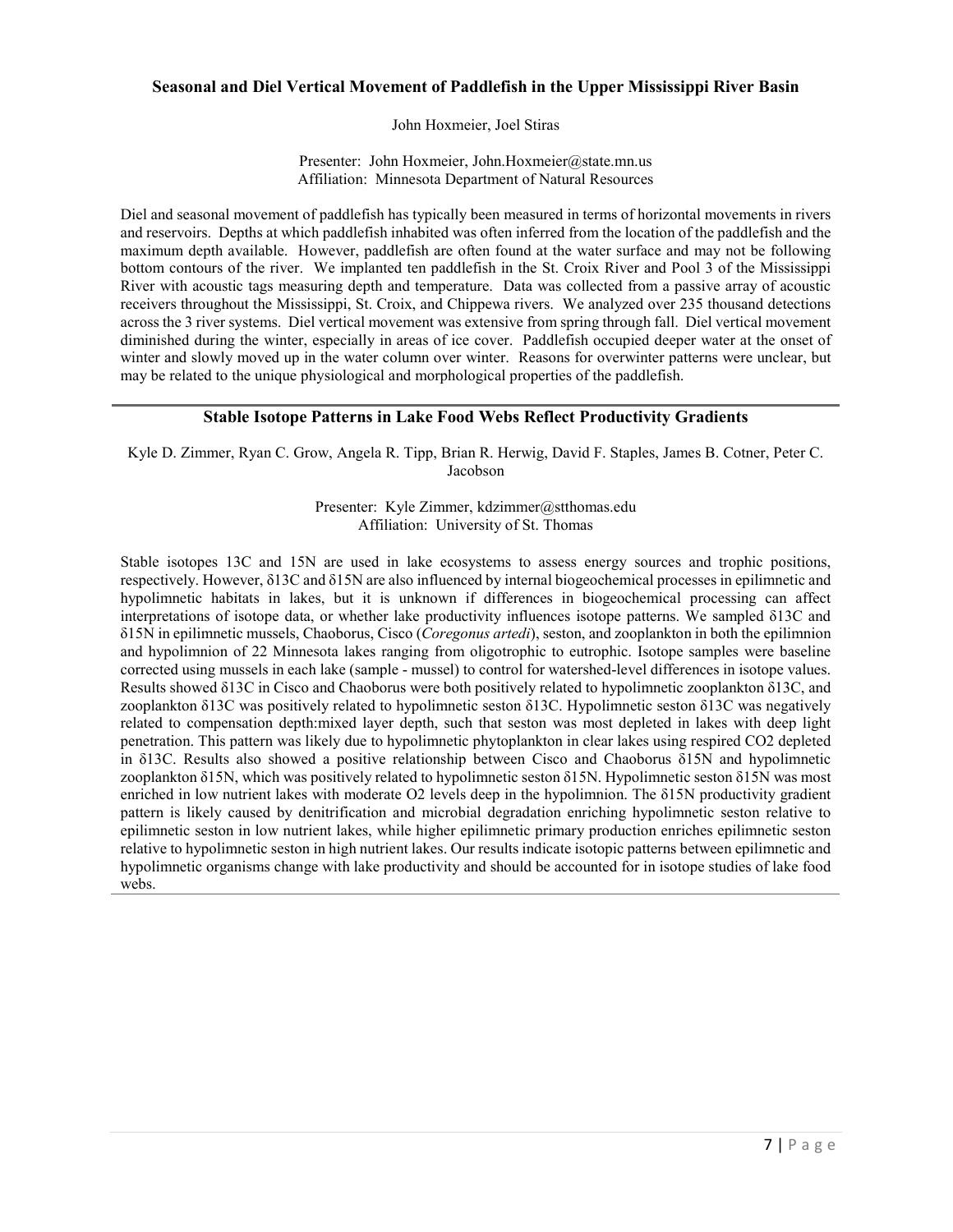# **Concurrent Session 2 (Room: Dakota)**

# **Exploitation and Habitat Use of Lake Sharpe Walleyes**

Tanner A. Davis, Mark J. Fincel, Brian D.S. Graeb

Presenter: Tanner Davis, tanner.davis@sdstate.edu Affiliation: South Dakota State University

The Lake Sharpe Walleye fishery is one of the most important in South Dakota. Understanding the interactions of regulations, angler harvest, population dynamics, and movement will aid in the management of the system. To that end, we implemented two concurrent tagging projects. In 2017, we started a mark recapture study using jaw tags with a high reward incentive for angler compliance to evaluate harvest and exploitation. We also implemented acoustic tagging in 2018 to evaluate Walleye movement. Preliminary angler returns of jaw tags revealed 14% exploitation in 2017 and 12% in 2018. Our first summer of acoustic tracking showed 58% of Walleye were detected between De Grey to Cedar Creek for a minimum of 1 day. This reservoir region has previously been identified as an ecological transition zone. Age-specific growth data parallels South Dakota's average until ages two and three. Von Bertalanffy growth curves revealed that once Lake Sharpe Walleye reach sexual maturity, growth rates decline and fall below the South Dakota's average. Projected Linf peaked at 546 mm in Lake Sharpe, compared to 582 mm statewide. Further analysis, using otolith aging, shows the population as a whole is generally old with a max sample age of 17. Future analysis will look at walleye movement associated with acceleration and pressure to obtain feeding periods and depths. Combined with the continued jaw tagging and age/growth analyses, we hope to provide a broad picture of Walleye population dynamics in Lake Sharpe.

# **Role of Angler Harvest on Walleye Population Dynamics in Three Western Reservoirs**

Cade A. Lyon, Jacob L. Davis, Brian D.S. Graeb

Presenter: Cade Lyon, cade.lyon@sdstate.edu Affiliation: South Dakota State University

Angostura, Shadehill, and Belle Fourche reservoirs in South Dakota are popular sport fisheries, but the interaction of angler harvest and regulations remains unclear in these systems. A pilot Walleye tagging study began in 2018 to understand harvest and population dynamics. Jaw tags were attached at a rate of 500 per reservoir. In each, agegrowth analyses were conducted for a subset of Walleyes. After the first season, Shadehill had the highest exploitation rate of 24.4%, followed by Angostura with 22.1%. Belle Fourche had the lowest exploitation rate at 11.7%. Of our aging subsample, 86% would have been within the 381-457 mm protected slot. Interestingly, 73% of aged female Walleye are within the slot. In Shadehill, 66% of aged Walleyes would have been under the minimum 381 mm length limit. Angostura age-3 Walleye accounted for 78% of the sample and had an average length of 411 millimeters. Concordantly, von Bertalanffy growth curves revealed the fastest growth in Angostura, followed by Belle Fourche, and Shadehill. Using data collected over the next two years, these analyses will be extended and impacts of regulations and angler harvest will be modeled using FAMS. Starting in 2019, seasonal hooking mortality will be assessed on Belle Fourche to determine the effects of temperature and depth on delayed mortality. These data will give us a better understanding of how regulations, angler harvest, and delayed mortality direct Walleye population dynamics.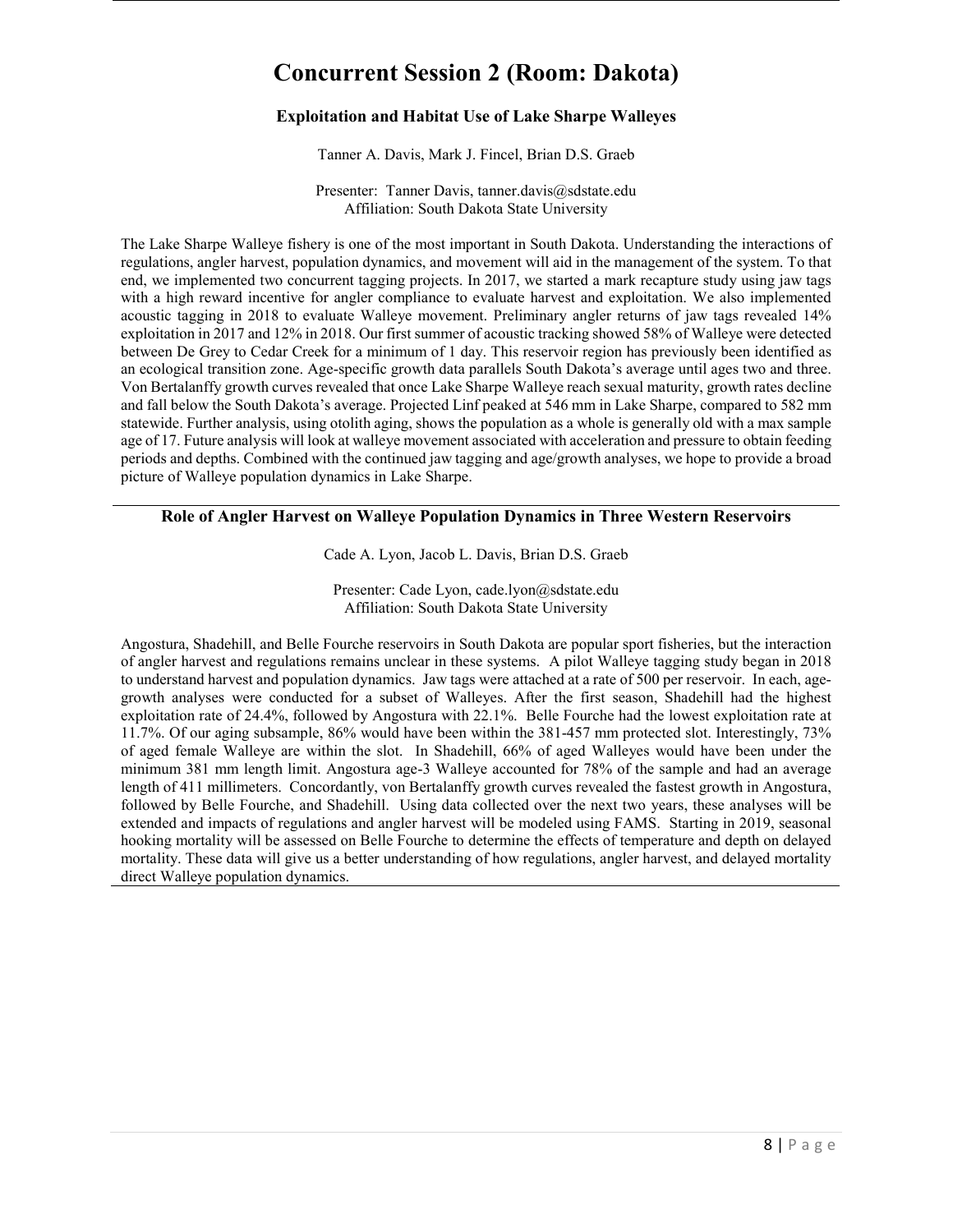# **Muskellunge (***Esox masquinongy***) Movement Patterns and Habitat use in the St. Louis River Estuary and Southwestern Lake Superior**

Erin Schaeffer, Loren Miller, Jeramy Pinkerton, Paul Venturelli

Presenter: Loren Miller, loren.miller@state.mn.us Affiliation: Minnesota Department of Natural Resources

The St. Louis River Estuary (SLRE) is a designated Area of Concern by the Environmental Protection Agency due to severe environmental degradation. Uncertain is the spatial ecology of muskellunge (*Esox masquinongy*), an indicator species, in relation to both degraded and restored habitats. We collaborated with the Minnesota and Wisconsin Department of Natural Resources to collect genetic samples and used passive acoustic telemetry to track 60 Muskellunge in the SLRE and southwestern Lake Superior for 15 months. Genetic analysis revealed that the estuary is utilized by two genetic strains (Wisconsin and Minnesota) that were previously stocked to restore a likely extirpated population. Individual movement patterns were highly variable, but Muskellunge tended to move upstream in the spring, downstream and into Lake Superior throughout summer, and to the middle river during fall and winter. Males and females spent significantly more time in the upper and lower rivers, respectively. Movements were influenced by strain in that hybrids and WI strain spent more time in the upper and middle river, and the MN strain spent more time in Lake Superior. A Random Forest model indicated that Lake Superior use was related to strain (the MN strain made up 80% of the 25 individuals using Lake Superior), but not sex or body length. Lastly, a Negative Binomial Hurdle model determined that Muskellunge were detected in restored sites more often than in non-restored, poor quality sites  $(P = 0.002)$ . A better understand of Muskellunge ecology in the SLRE will guide future management and restoration efforts of Muskellunge in the SLRE and other areas of the Great Lakes.

## **Tracing Habitat Utilization of Muskellunge (***Esox masquinongy***) in the St. Louis River and Lake Superior Using Stable Isotope Ratios**

Graham Hanson, Jeramy Pinkerton, Erin Schaeffer, Keith Okeson, Loren Miller, Joel Hoffman

Presenter: Graham Hanson, hanson.graham@epa.gov Affiliation: US EPA Office of Research and Development

Muskellunge (*Esox masquinongy*) are a migratory fish species that were stocked in the St. Louis River estuary (SLRE). However, Muskellunge migratory behavior within the SLRE and between the SLRE and Lake Superior is largely unknown, and abundance in the river system at any time influences its carrying capacity. Our goal was to use an intrinsic tag (carbon and nitrogen stable isotope ratios [SIR]) to determine diet contributions from different habitats in the SLRE and Lake Superior, and from this infer migratory behavior. We sampled fin tissue from a combination of angler- and survey-captured Muskellunge from 2015-2017 for carbon and nitrogen SIR. Fish were characterized by genetic strain (Minnesota vs. Wisconsin), size, and sex. Among the 350 fish sampled, we found a wide range of SIR values, corresponding to a diet based in the upper estuary, near Duluth-Superior, or in Lake Superior, as well as to diets based on a varying mixture of locations. Strain and size, but not sex, were significant factors influencing carbon SIR. That is, larger fish and Minnesota strain fish had SIR values corresponding to diets based on Lake Superior and adjacent habitat, while smaller fish and Wisconsin strain fish had SIR corresponding to diets based mostly within the SLRE. Carbon SIR distributions also indicate size-specific habitat utilization by Muskellunge within the SLRE. Angler-captured fish had a reduced SIR range compared to survey captured fish, indicating a sampling bias associated with summer angler behavior. We conclude that St. Louis River Muskellunge are feeding in Lake Superior waters but that the SLRE is their most commonly used feeding ground, and that both stocked strain and size influence habitat utilization.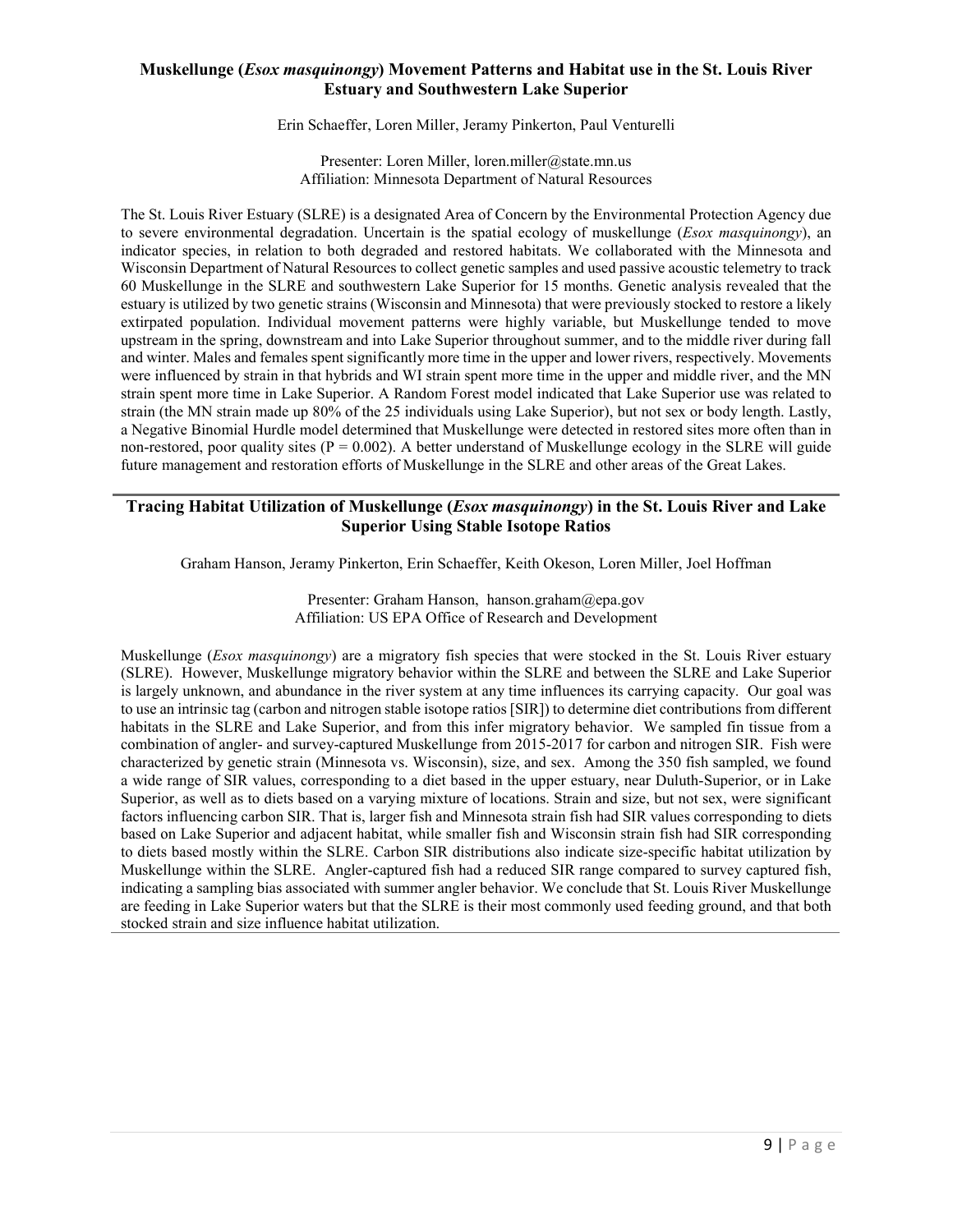# **Concurrent Session 2 (Room: Conference)**

### **Food Habit Assessment of Several Predators After Recent Introductions of Gizzard Shad Into Small Impoundments**

Vanderbush, B. L., M. Brown, M. R. Wuellner, G. F. Galinat, B. Miller, G. Simpson, D. Lucchesi and T. St. Sauver

> Presenter: Brandon Vanderbush, brandon.vanderbush@sdstate.edu Affiliation: South Dakota State University

Gizzard Shad *Dorosoma cepedianum* have been stocked into several smaller impoundments across South Dakota to provide new prey resources; however, there have been no assessments of the impact of shad to predators in these systems. Thus, the objectives of this study were to: 1) document the relative contribution of age-0 Gizzard Shad to Black Crappie *Pomoxis nigromaculatus*, Largemouth Bass *Micropterus salmoides* and Walleye *Sanders vitreus* food habits in Bear Butte Lake, Curlew Lake, Lake Alvin, and Lake Marindahl; and 2) evaluate whether shad have influenced the growth of these predators in these lakes. Nighttime electrofishing was the primary method of fish collection and trap nets and gill nets were used to supplement catches. Food items were collected from each predator species each month from May through September using gastric lavage or necropsy. Food habits were summarized as percent composition by weight. Results from Bear Butte and Curlew lakes show that most predators consumed mainly Cladocera and a variety of other invertebrates in May and June and then switched to Gizzard Shad from July to September. In comparison, few predators in lakes Alvin and Marindahl consumed Gizzard Shad, which seemed to be in low abundance. Bioenergetic modeling scenarios were performed to examine relative contribution of Gizzard Shad to predator growth. Results from this study will provide information on the potential direct benefits that stocked Gizzard Shad may have on predator communities in small impoundments throughout the state.

## **Percent Occurrence of Historical Sample Size of Select Stream Fishes of North Dakota**

#### Ellen Anderson, Casey Williams

Presenter: Ellen Anderson, ellen.anderson.2@vcsu.edu Affiliation: Valley City State University

There are 20 species of fish listed as species of conservation concern in North Dakota. This study examines historical occurrence patterns of 10 stream fish species of conservation concern. Percent occurrence was calculated for each species and stream in which it was previously documented, and for each decade the stream was sampled. Three distinct occurrence patterns were observed. Specifically, species have experienced range extensions, what appears to be population declines, and steady populations. For most species, these general patterns vary within species based on drainage basin. Further monitoring efforts are suggested to track native fish species populations. In addition, a standard sampling protocol should be adopted to simplify future spatial and temporal comparisons.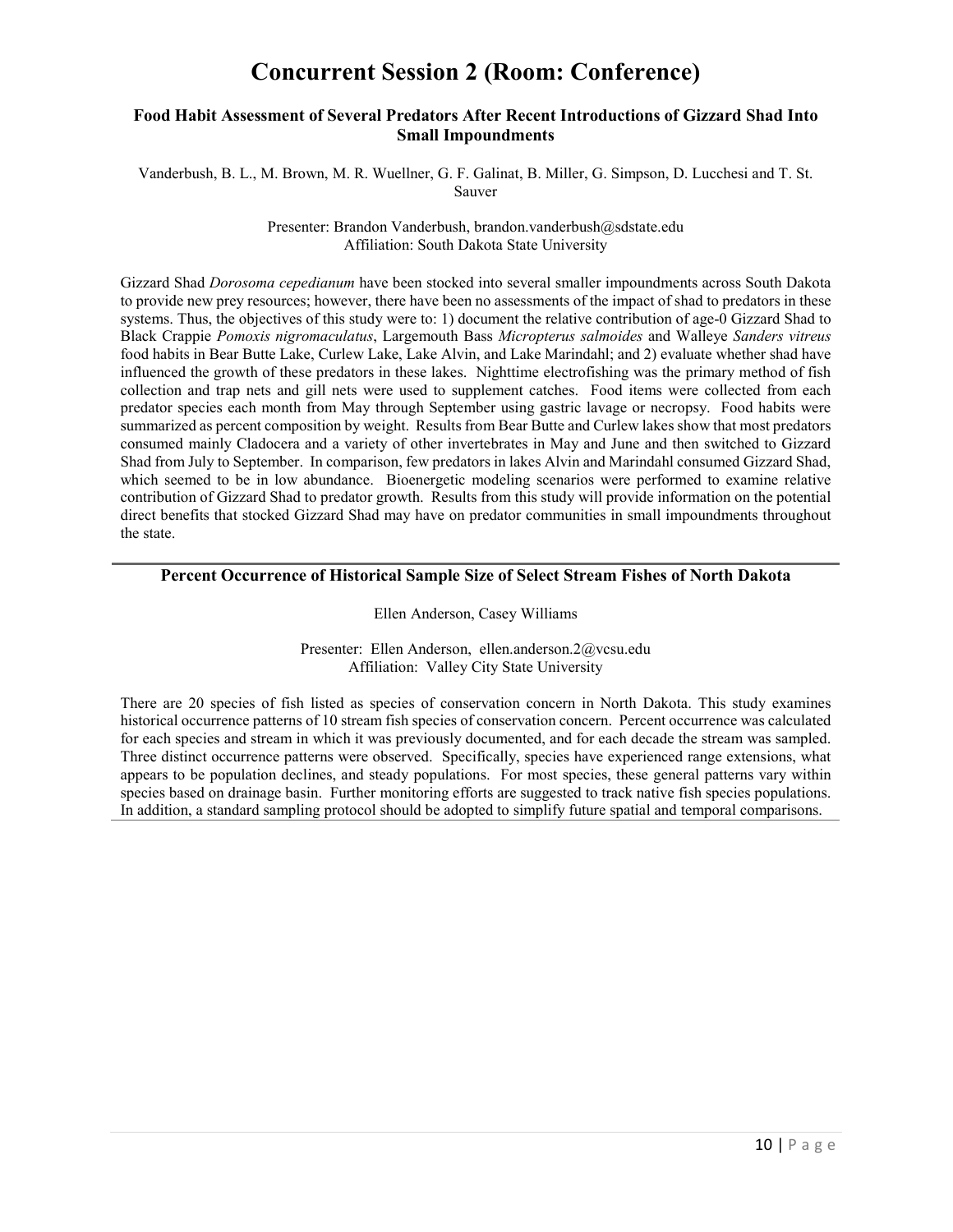# **Centenarian Longevity for Bigmouth Buffalo (***Ictiobus cyprinellus***): a Record for Freshwater Teleost Fishes**

Alec R. Lackmann, Allen H. Andrews, Malcolm G. Butler, Ewelina S. Bielak-Lackmann, and Mark E. Clark

Presenter: Alec Lackmann, alec.lackmann@ndsu.edu Affiliation: North Dakota State University

The Bigmouth Buffalo (BMB; *Ictiobus cyprinellus*) is a freshwater fish endemic to the Mississippi and Hudson Bay drainages that belongs to the Catostomidae, an especially diverse family to North America (76 of 77 total species endemic). From Native Americans to inland commercial fishing, BMB have been a valued food-fish for centuries. Since 2010, BMB have also become a prized sportfish as night bowfishing has quickly emerged as a multi-million dollar industry in the USA. All forms of harvest are virtually unregulated and not studied, even though BMB were documented as declining in the 1900s. Understanding the age structure, reproductive maturity, and population dynamics of any harvested species is crucial for sustainability. Yet little is known about BMB life history. Using thin-sectioned otoliths, we estimated BMB to reach 112 years of age. This more than quadruples all previous estimates of maximum longevity for this species and makes BMB the oldest documented freshwater teleost (~12,000 species). Using bomb radiocarbon dating of both core and radial samples from individual otoliths, we thoroughly validated these age estimates making BMB the oldest age-validated freshwater fish. We also show that the age structure of numerous extant populations is heavily comprised of old individuals (i.e. 85-90% over 80 years (born prior to 1939), the remaining 10-15% between 35-45 years), suggesting long-term recruitment failure since construction of 1930s dams. Here we show that BMB, and other Catostomidae (55% of species already imperiled), require urgent attention so that a defensible management position for this predominantly unregulated fishery can be achieved. These results also reveal the clear inadequacy of other methods in common use for estimating fish ages, and highlight the broader consequences of ecological neglect that can result from lack of accurate life history data.

# **Feeding Habits of Smallmouth Bass in the Sheyenne River**

Ethan Rasset, Casey Williams

Presenter: Ethan Rasset, ethan.rasset@vcsu.edu Affiliation: Valley City State University

In the Sheyenne River, little diet information is available for smallmouth bass. This study answers the question, "What do smallmouth bass (*Micropterus dolomieu*) use as food sources in the Sheyenne River?" From May through October 2018, 291 smallmouth bass were collected by hook and line sampling and subjected to a gastric lavage. Stomach contents were preserved and examined. Primary food sources for smallmouth bass were divided into four categories: fish, crayfish, invertebrates, and "other" (consisting of plant material, mammals, etc.). Invertebrates were the most abundant stomach content (in terms of percent occurrence) followed by crayfish. Habitat differences played an impact on food sources; crayfish were consumed in higher densities in rubble or rock substrate. Seasonal changes in feeding habits were evident particularly relating to crayfish and fish. Early season bass had large proportions of fish in their diet while mid-summer bass stomach contents contained a high proportion of crayfish. A steep decline of crayfish abundance in stomachs occurred in October. Invertebrate consumption remained steady throughout the sampling period.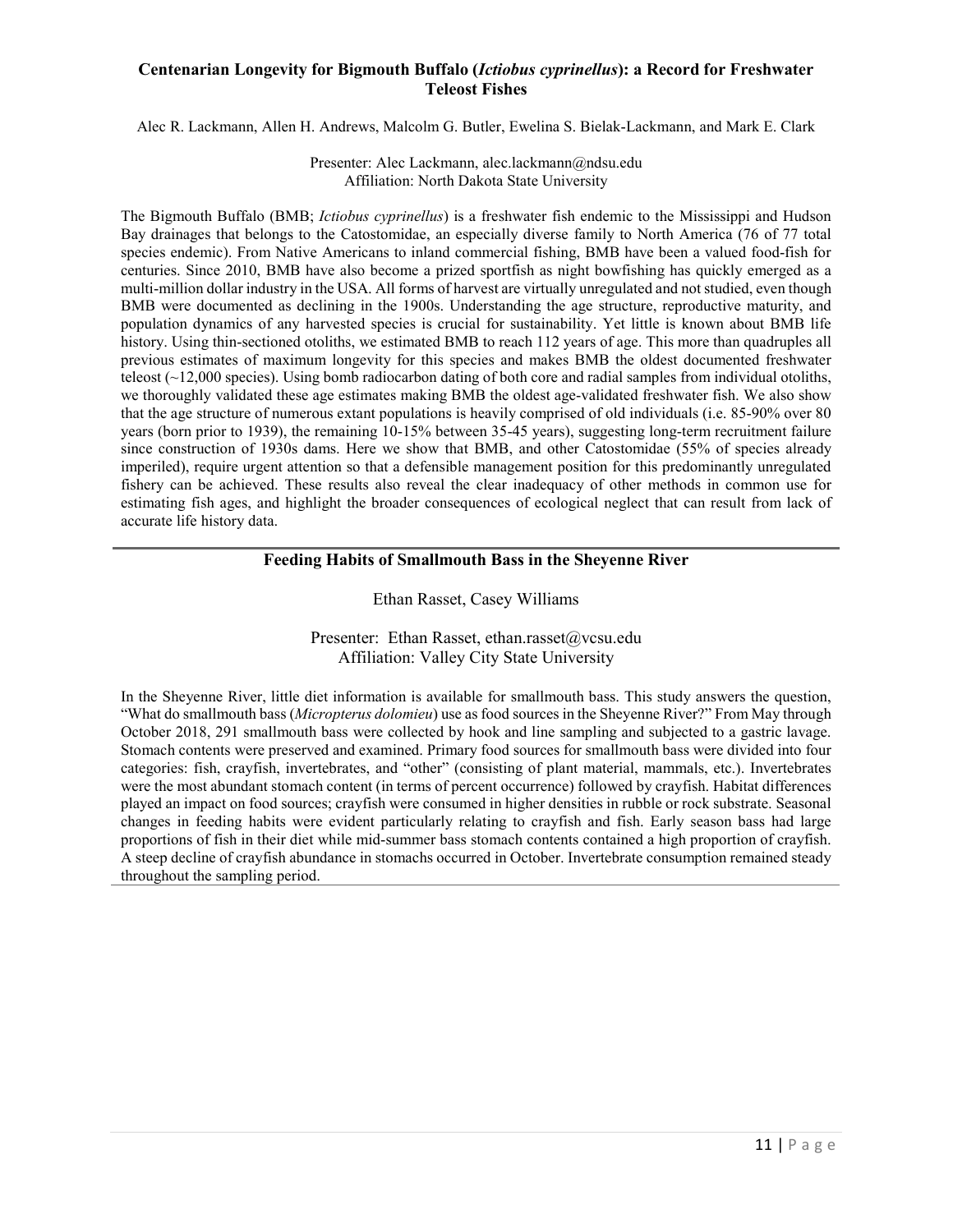# **Concurrent Session 2 (Room: Executive)**

### **Benthic Carbon Accumulation and Macroinvertebrate Colonization on Artificial Zebra Mussel Substrate**

#### Samuel Peterson, Debbie Guelda, Andrew Hafs

#### Presenter: Samuel Peterson, Samuel.Peterson4@live.bemidjistate.edu Affiliation: Bemidji State University

Conflicting reports on zebra mussel (*Dreissena polymorpha*) roles of benthic carbon accumulation and macroinvertebrate colonization requires further investigation. Literature predicting how D. polymorpha may fundamentally alter benthic communities and carbon is rare. Lake Bemidji, an open mesotrophic system currently uncolonized by *D. polymorpha*, had 160 artificial *D. polymorpha* communities at zero, low (1.06 / cm²), medium  $(1.84 \text{ cm}^2)$ , and high  $(2.63 \text{ cm}^2)$  densities placed onto suitable sites (n=10) for 4- and 8-month intervals. Carbon accumulation was measured using the ash free dry mass method on macroinvertebrate biomass and organic material. Preliminary results show a significantly positive response between overall carbon accumulation and artificial *D. polymorpha* densities (p-values = 0.02). Macroinvertebrate counts also had a significant increase between artificial treatments (p-value  $= 0.001$ ). Amphipods, the dominant macroinvertebrate taxa, increased by 61% between control and artificial treatments. Zebra mussel engineering capabilities can lead to profound negative impacts on aquatic systems. However, this research suggests that macroinvertebrate communities are enhanced, providing beneficial resources to many other aquatic functions.

## **Light Could be Coupled with Sound to Create a More Species-Specific Behavioral Deterrent System for Invasive Carps**

#### Clark Dennis; Peter Sorensen

Presenter: Clark Dennis, cdennisi@umn.edu Affiliation: University of Minnesota

There is an urgent need to develop deterrent systems to impede the spread of silver carp (*Hypophthalmichthys molitrix*), bighead carp (*H. nobilis*) and common carp (*Cyprinus carpio*) throughout waterways in the Midwest. Previous work conducted by the Sorensen lab has shown that a coupled sound and air curtain deterrent system can block >98% of invasive carp passage in the laboratory. While promising, it is important that behavioral deterrent systems be as aversive as possible both because wild fish may be highly motivated (migratory drive, predatory escape) and sound could be masked in natural settings. Sound could be coupled with other deterrent technologies, such as high intensity lights, to improve barrier efficacy by targeting both the hearing and vision of these fishes. This laboratory experiment examined how/whether light could be combined with a sound deterrent to increase barrier efficacy. This was accomplished by exposing bighead carp, common carp and largemouth bass to two types of high intensity lights (5 Hz strobe, constantly on) on their own and then combined with an acoustic deterrent. Our results demonstrate that light alone can block 70% of all fish passages in a darkened laboratory flume, and that a strobe light and constant light were equally effective. When high intensity lights were tested in a well-lit background, we found that a constant light was more effective at blocking bighead carp than a 5 Hz strobe light. Interestingly, native largemouth bass passages were not impacted by high intensity lights when tested in well-lit conditions suggesting some species-specificity during the day. High intensity lights could be added to acoustic deterrents and might increase their efficacy, especially at night. Field tests of a coupled light and sound deterrent system are planned this spring. (Funded by the Minnesota Environmental and Natural Resources Trust Fund)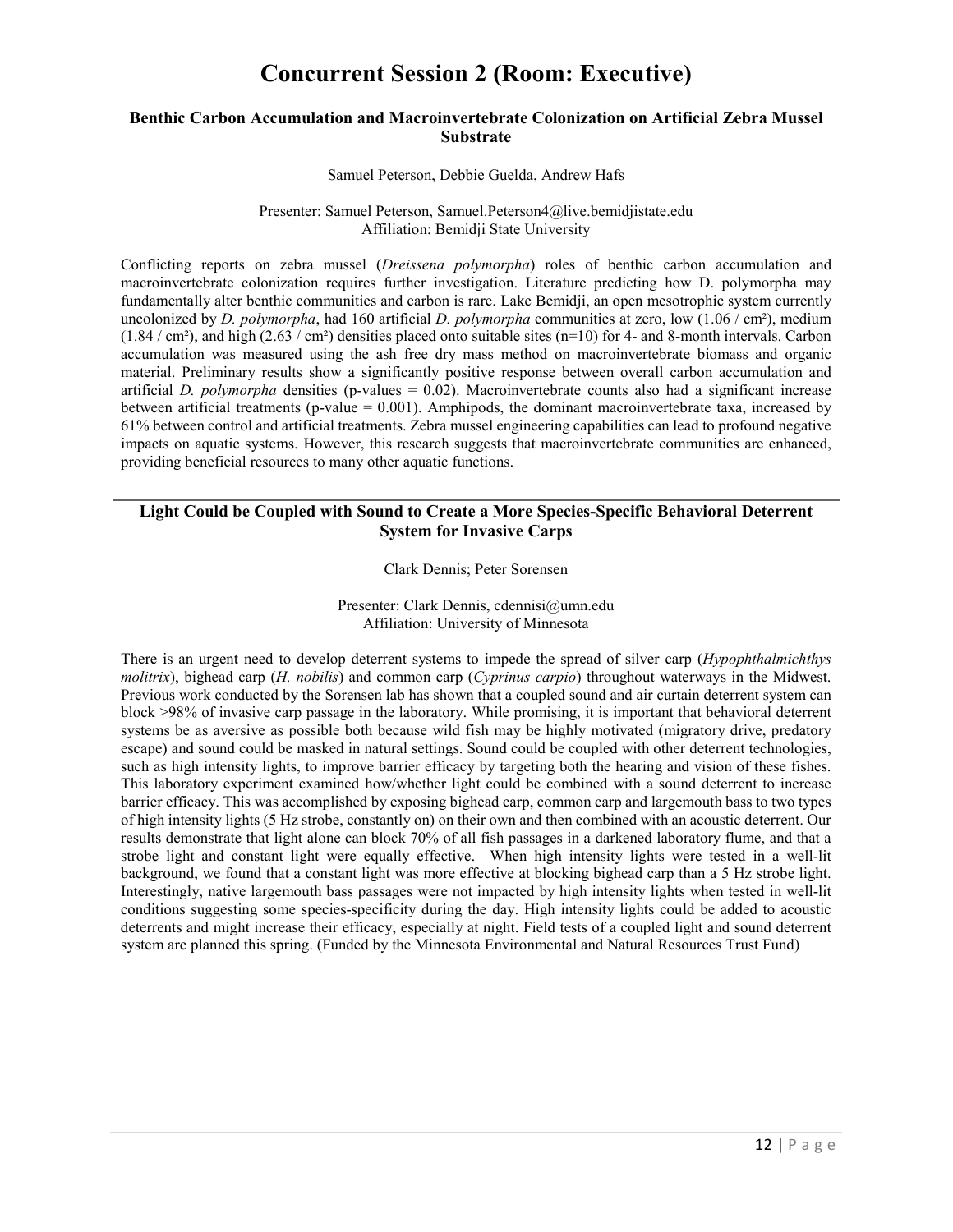# **Spillway Gate Settings in Mississippi River Lock and Dams can be Used to Help Native Fish Upstream Passage**

Anvar Gilmanov, Peter Sorensen

Presenter: Anvar Gilmanov, agilmano@umn.edu Affiliation: MN Department of Natural Resources

Although 29 locks and dams (LDs) in the Upper Mississippi River play an essential role regulating water depth to permit barge passage, they also disrupt fish passage, in part due to the high-water velocities created underneath the spillway gates. Recently, we discovered that these structures can be used to reduce invasive carp passage by altering spillway gate openings in ways that do not increase scour and damages of the LDs using a numerical Computational Fluid Dynamics Agent-Based (CFD-AB) model (Zielinski, et al., 2018). This scheme has since been implemented at the LDs 8, 5, and 4. The LD8 is located at the Minnesota-Iowa border and since there are seemingly very few Asian carps located to the north of this location, it now appears reasonable to set spillway gate openings at LD2, 4, and 5 to assist the native fish passage. To test this concept, we recently modified the CFD-AB model and verified its correctness using different gate settings at LD2 where fish passage has been monitored. Our simulations show that we can help native fish passage through the LDs as part of the overall integrated scheme to improve river fisheries. This research is funded by the Environment and Natural Resources Trust Fund in association with the Minnesota Aquatic Invasive Species Research Center.

# **Laboratory Tests of Sound Deterrents Show that While Sound can be Taxon-Specific and Effective for Carp Adding an Air Curtain May Stop Native Fish Too**

Jane Feely, Peter Sorensen

Presenter: Jane Feely, feely033@umn.edu Affiliation: University of Minnesota

Grass Carp and Bighead Carp threaten to spread into Upper Mississippi River watershed and disrupt the ecosystems within. One possible way to stop this invasion is to add sensory deterrents to locks. Sound is of special interest because some fish (carp) have especially sensitive hearing. Our laboratory research has already shown a proprietary sound signal combined with an air curtain can stop up to 98% of all carp without habituation. However, there is concern that these deterrents might block native fishes in the Upper Mississippi River. To test this possibility, this study used a darkened oval flume in which we introduced groups of one of four species of fish (Common Carp, Lake Sturgeon, Bluegill Sunfish, and Grass Carp) and monitored their behavior in response to a complex sound or sound and air combined. We were interested in the effects of the sound alone on native fishes and the effects of adding the air curtain, to see which was most effective in a taxon-specific manner. As expected, most Common Carp were deterred (80% deterred by sound alone, 95% deterred when paired with the air curtain). In contrast, we found that while only 63% of Bluegill Sunfish were deterred by sound, this number increased to 89% when the air curtain was added (P<0.05). Similarly, while sound deterred only 38% of Lake Sturgeon, when combined with the air curtain 86% were deterred ( $P<0.05$ ). We conclude that sound has great promise to safely reduce carp passage with little effect on many other fishes, and adding air curtains might be best considered in areas where carp densities are very high and concerns about stopping them are higher. Grass carp preliminary tests are ongoing. (Funded by the Minnesota Environmental and Natural Resources Trust Fund).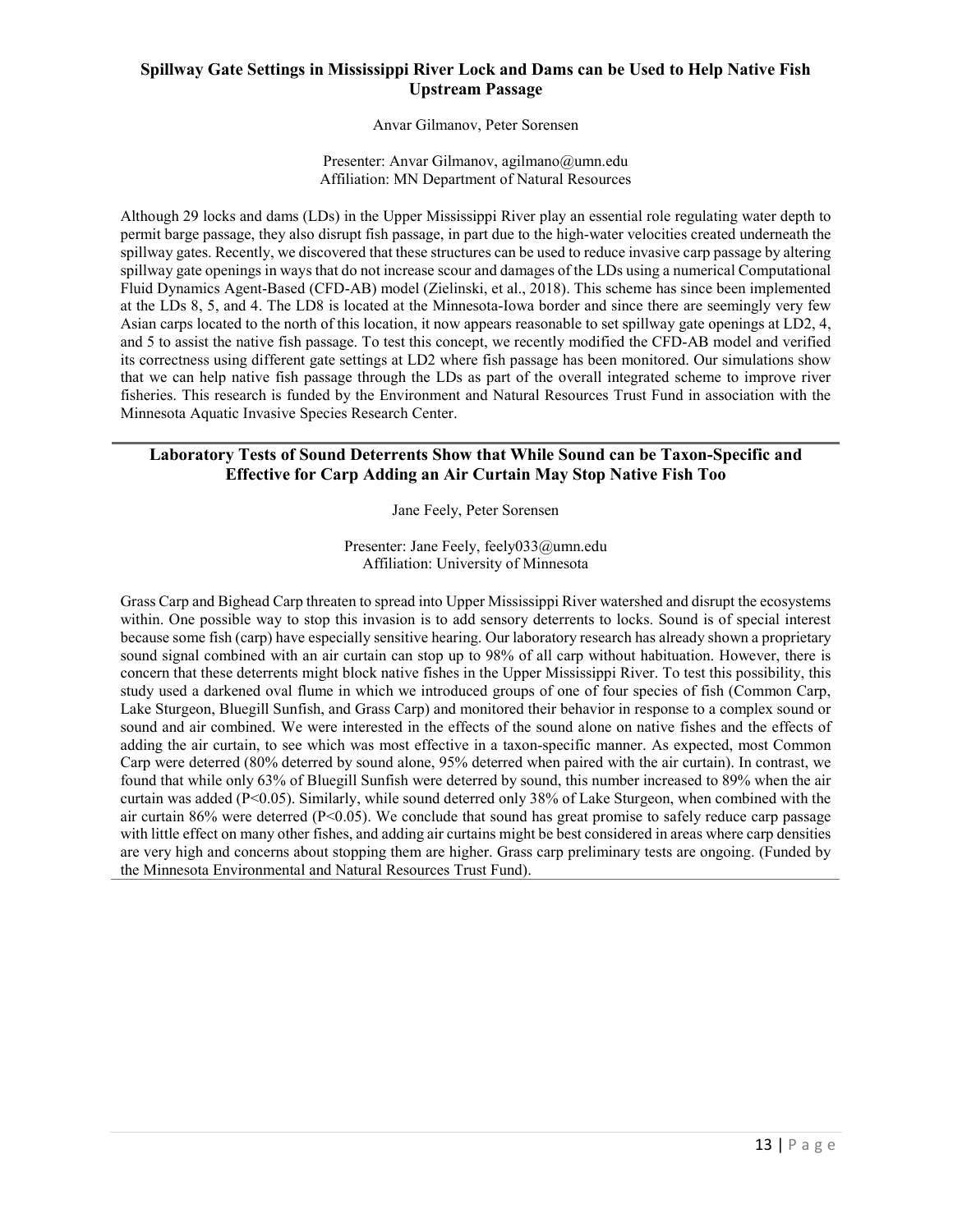# **Concurrent Session 3 (Room: Dakota)**

## **The State of North Dakota's Stream Fish - Results of a Four Year Study**

Casey Williams, Scott Gangl

Presenter: Casey Williams, casey.williams@vcsu.edu Affiliation: Valley City State University

North Dakota's stream fish populations have been sampled sporadically since the 1950s. A state-wide survey was begun in 2015 to document the current occurrence of stream fish species. During the last four years, most drainages in North Dakota have been sampled except for the James River and portions of the Red River. So far, 264 sites have been sampled. A total of 104,000 fishes have been collected, including 54 species. Range extensions were documented for several species while some species were absent from areas of historical occurrence. "Significant" findings and general results will be discussed.

## **Stream Restoration or Habitat Improvement Project? What's the Difference?**

#### Jeff Tillma

Presenter: Jeff Tillma, jeff.tillma@state.mn.us Affiliation: Minnesota Department of Natural Resources

Fisheries biologists often use the two phrases "Stream restoration" and "Stream habitat improvement" interchangeably, yet the goals and objectives for each can be very different. Habitat improvement arose to identify limiting factors for producing desirable gamefish populations and to rectify perceived short-comings. Goals generally focus on increasing desirable habitat for adult fish, generally salmonids. Many methods and structures were tried over the years, constructed from local rock to dimensional lumber. These structures often attract adult fish and concentrate them for anglers to catch, making them popular, but it is unclear whether this has led to an increase in production. Stream restoration is an evolving science that considers both the physical and ecological functions of stream systems. Water and sediment transport, dimensions and stability of the stream channel, floodplain connectivity and the riparian plant community are all factors in a stream restoration project. A successful restoration can support a diversity of fish and invertebrate species and life stages important for a healthy ecosystem. The goals and objectives for restoration projects typically have much broader objectives than do traditional habitat improvement projects. At the same time, anglers are familiar with the habitat improvement approach, and can see the results immediately. Perceptions of stream restoration success is often more difficult to convey to the public due to the complexity of the systems and processes that the restoration is attempting to address. Both methods have their place, however it is important that professionals and stakeholders understand the differences of each approach and frame realistic outcomes for each project type.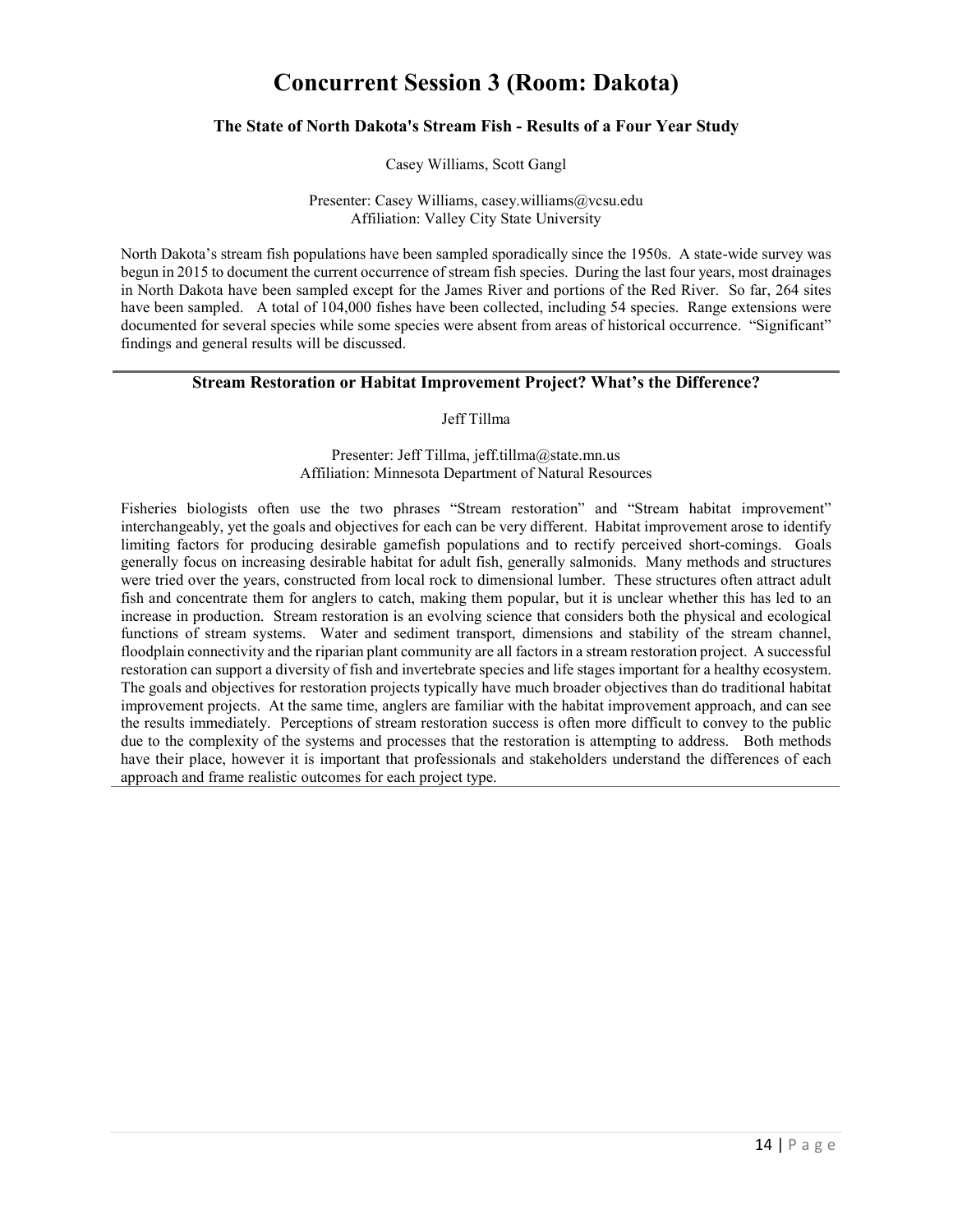# **Sand Hill River Fish Passage Restoration**

Nathan Olson, Jamison Wendel

Presenter: Nathan Olson, nathan.olson@state.mn.us Affiliation: Minnesota Department of Natural Resources

Four concrete dams were installed on the Sand Hill River in northwestern Minnesota as part of a flood control project conducted by the Army Corps of Engineers in the 1950s. During normal flows, these dams create a vertical drop of approximately five feet. Surveys conducted by DNR fisheries biologists have conclusively identified these four dams on Sand Hill River as barriers to fish passage. Eleven species of fish were found downstream of these dams, whereas only five species of fish were captured upstream of the dams. Specifically, many large river species such as Channel Catfish, Freshwater Drum, Goldeye, and Sauger that were present below the dams were not captured upstream of the dams. Surveys also showed mussel species are impacted by these barriers. One species of mussel (giant floater) is only found above the dams while five other species are only found below the dams, including the black sandshell, a species of special concern. Discussion will highlight the methodology and partners required to modify these dams and restore fish passage and habitat in the Sand Hill River.

### **Displacement of Brown Trout by Native Brook Trout in a Driftless Area Stream**

John Hoxmeier, Doug Dieterman

Presenter: John Hoxmeier, John.Hoxmeier@state.mn.us Affiliation: Minnesota Department of Natural Resources

Competition with invasive species, degraded habitat, and a warming climate have threatened brook trout populations throughout their native range in North America. In particular, brown trout have been shown to displace brook trout when the two are sympatric. We annually monitored population dynamics of brook trout and brown trout in a Minnesota stream from 1981 to 2017. Both species increased in abundance during the first 23 years of monitoring. During the most recent 14 years, brown trout abundance steadily decreased while brook trout continued to increase. Adult brook trout production increased from a low of 13.5 kg/ha/yr in 1983 to a high of 357.7 kg/ha/yr in 2013. Adult brown trout production increased from 40.1 kg/ha/yr in 1982 to a high of 256.9 kg/ha/yr in 2000 before decreasing to zero in 2011. Contrary to previous observations and predictions, brook trout displaced brown trout without direct fisheries management intervention. During this time period, both air temperatures and brown trout abundance increased in the region. However, brook trout may be outcompeting brown trout in this particular reach due to decreasing water temperature brought about by increasing base flow discharge. This study provides a rare example of a native species outcompeting an invader without direct management intervention.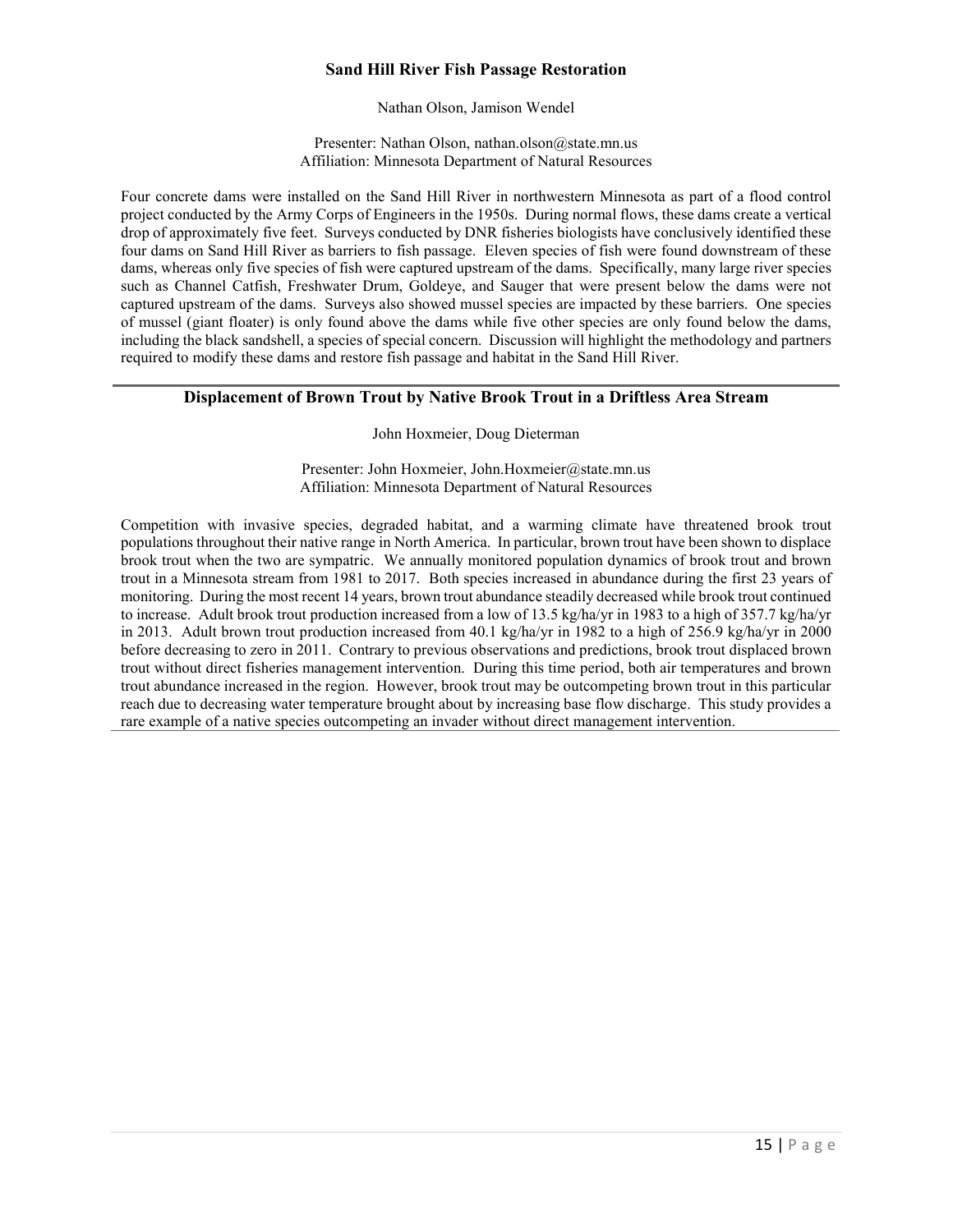## **Resistance and Resilience of Brown Trout Populations in Southeast Minnesota Streams**

Doug Dieterman, John Hoxmeier, Jason Roloff

Presenter: Doug Dieterman, Douglas.Dieterman@state.mn.us Affiliation: Minnesota Department of Natural Resources

Disturbance is an inherent aspect of ecology that is often manifest in stream systems by episodic hydrological extremes of floods and droughts. Several such extremes, mostly floods, have punctuated Driftless Area streams over time. Using a 25+ year long-term monitoring dataset covering 15 streams, we explored how resistant and resilient Brown Trout populations have been to small and large flood events in southeast Minnesota streams. In particular, we examined the recovery time needed for populations to rebound following these hydrologic disturbances and whether management actions, such as stocking or instream habitat improvement, influenced these recoveries.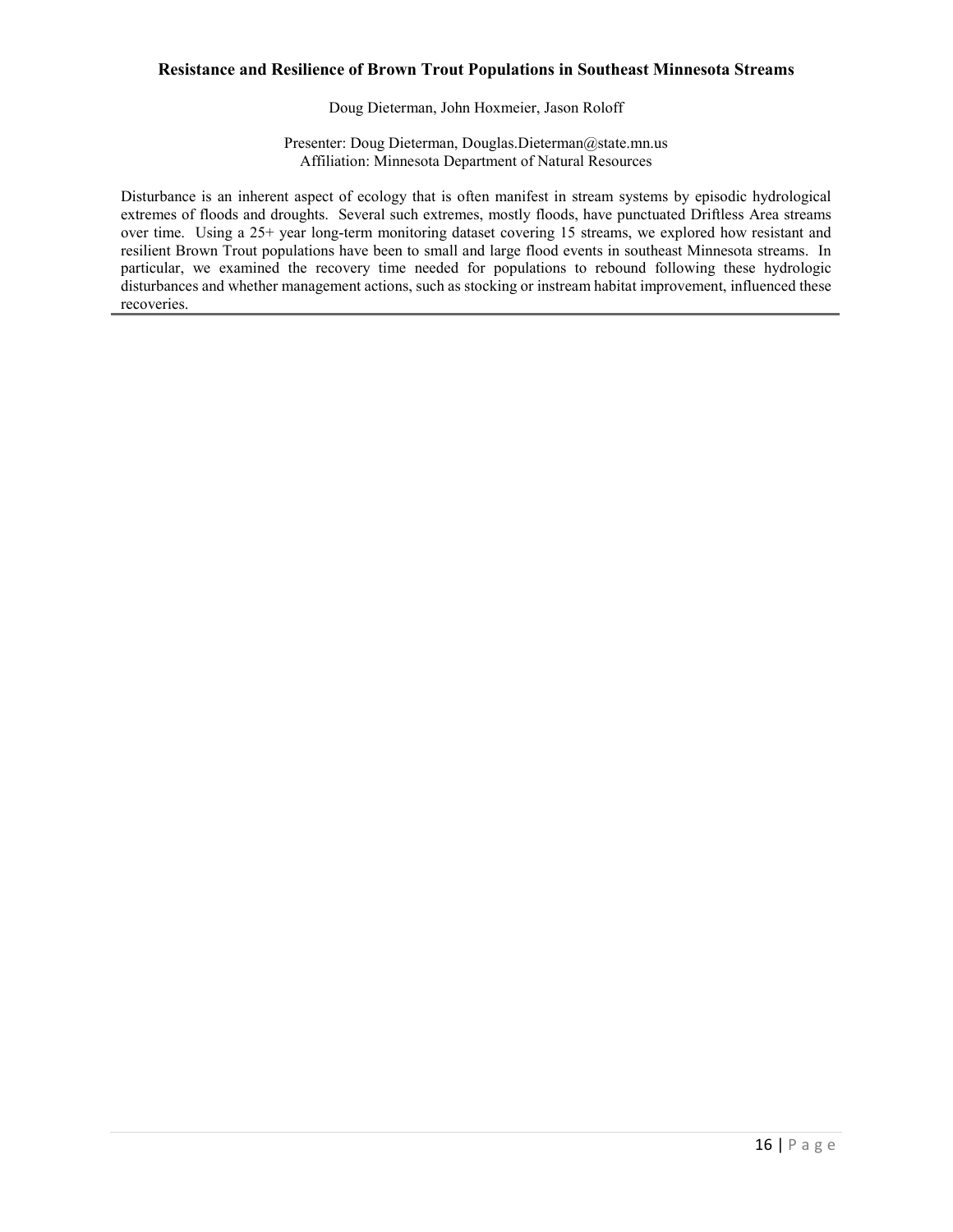# **Concurrent Session 3 (Room: Conference)**

## **Minnesota River Paddlefish, Sturgeon, Backwaters, Plankton, and More: Outcomes of a 3-year ENRTF Funded Project**

Anthony Sindt, Michael Vaske

Presenter: Anthony Sindt, anthony.sindt@state.mn.us Affiliation: Minnesota Department of Natural Resources

The Minnesota Department of Natural Resources received funds from the Environment and Natural Resources Trust Fund for a 3-year project to enhance understanding of the Minnesota River aquatic ecosystem. Project objectives include 1) accelerating collection of lower trophic data, 2) quantifying physical habitat characteristics, 3) inventorying backwater fish communities, and 4) evaluating population dynamics, movement, and habitat use of Paddlefish and Shovelnose Sturgeon. Outcomes of this project are strengthening understanding of the Minnesota River ecosystem while providing baseline information that will be used to quantify future changes resulting from land-use alteration, conservation efforts, climate change, and invasive species. For instance, fisheries assessments conducted in backwater habitats collected 51 fish species and helped determine that boat electrofishing and shoreline seining are the most efficient gears for evaluating fish species diversity. Extensive Paddlefish and Shovelnose Sturgeon surveys revealed greater abundances than previously perceived, while acoustic telemetry identified movement patterns varying from minimal movement by most Shovelnose Sturgeon (i.e.,  $\leq 15$  km by 20 of 30 fish) to extensive (i.e., > 230 km) large-scale movements by tagged Paddlefish. Additionally, monthly evaluations of water chemistry, zooplankton, and phytoplankton along the Minnesota River revealed important spatial and temporal trends in potamoplankon communities which serve as the base of the aquatic food web. For example, crustacean zooplankton rather than rotifers dominate the zooplankton assemblage within upstream reaches of the river, likely drifting from upstream impoundments. Yet, when excluding upstream reaches from analyses, zooplankton assemblages vary more temporally than spatially which is likely influenced by temporal variability in river discharge. These and additional outcomes will help inform future management and monitoring efforts.

# **Impacts of Spiny Water Flea on the Zooplankton Community in Lake Mille Lacs, with Implications for Higher Trophic Levels**

Heidi M. Rantala & Jodie K. Hirsch

Presenter: Heidi Rantala, heidi.rantala@state.mn.us Affiliation: Minnesota Department of Natural Resources

Aquatic invasive species have the ability to change freshwater food webs by altering habitat structure and/or consuming resources typically utilized by native species. Spiny water fleas (*Bythotrephes longimanus*) were established in Lake Mille Lacs in east-central Minnesota during the last decade. We examined native zooplankton community structure, abundance, and production in the lake since 2006. We estimated spiny water flea production and consumption of zooplankton since 2010, when they were first documented in the lake. Since spiny water flea establishment, zooplankton densities have decreased and the community has shifted to larger-bodied daphnids and copepods ( $p<0.05$ ). Production of native zooplankton decreased by at least 50% by 2011 ( $p<0.05$ ). Spiny water fleas consumed between 5-545% of small cladoceran secondary production each summer since that time, significantly reducing the availability of zooplankton as food for fish. This study illustrates the ability of spiny water fleas to consume more zooplankton than are produced during a summer, reducing standing stocks. Effects of spiny water fleas may be exacerbated by impacts from an established zebra mussel (*Dreissena polymorpha*) population in Lake Mille Lacs, through competition for food and consumption of immature zooplankton.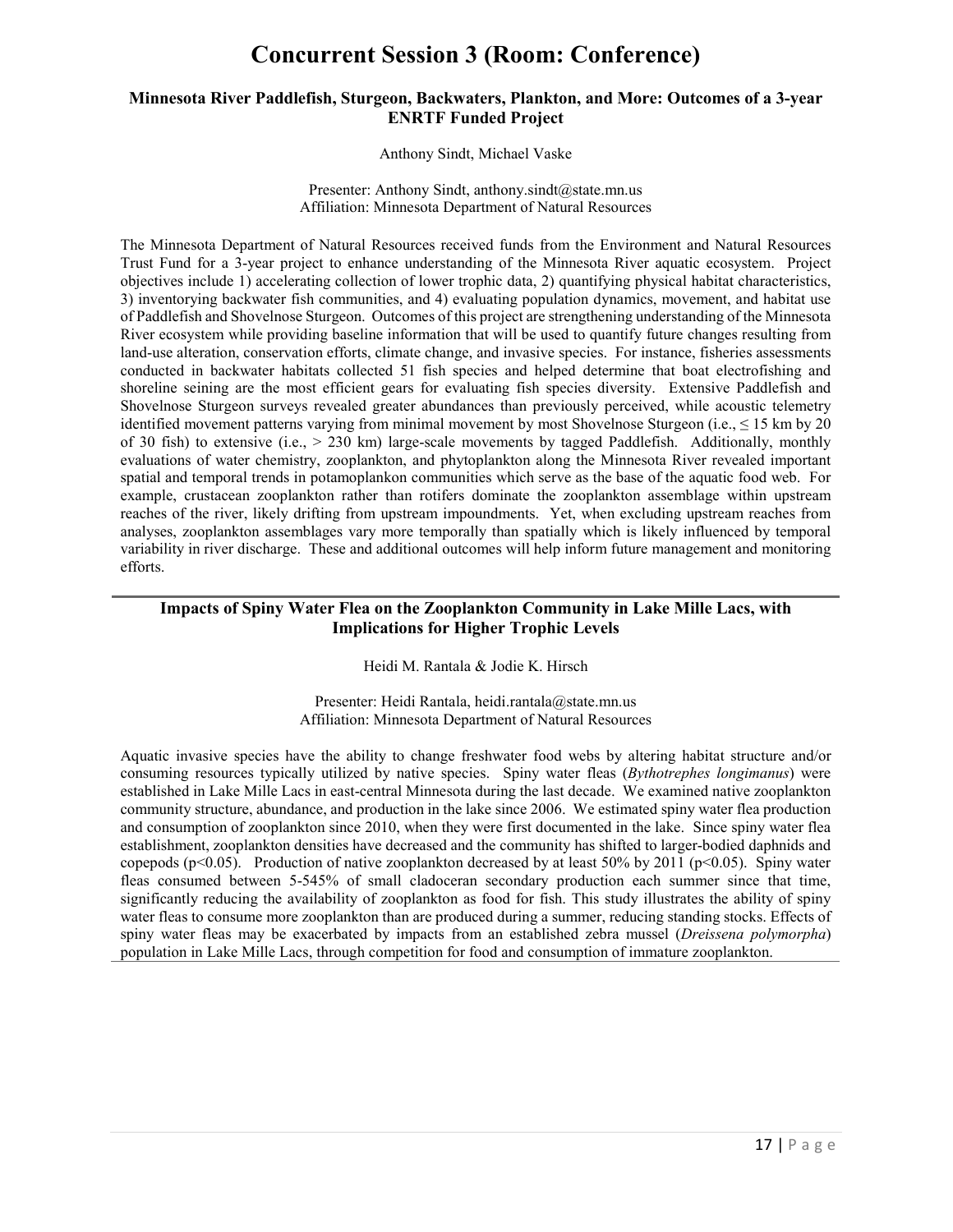# **Unraveling the Relationships Between Nearshore Habitat and Fish**

Donna Dustin

Presenter: Donna Dustin, donna.dustin@state.mn.us Affiliation: Minnesota Department of Natural Resources

The impacts of shoreline development on fish have been difficult to detect due to the overwhelming influence of water quality. But parallel advances in nearshore fish and habitat sampling, computer power, and statistical analysis have finally allowed us to detect subtle relationships between littoral conditions and fish. I used Minnesota data for fish index of biotic integrity (IBI), aquatic plant floristic quality index, areal coverage of floating and emergent vegetation, building footprints, and dock density along with water quality and lake morphometry variables to explore possible impacts of nearshore disturbance on fish. Using random forest models, the relationships between littoral habitat, shoreland development and fish begin to come into focus. Variables representing the aquatic plant community are the most strongly related to fish IBI scores in Minnesota lakes, while shoreland development variables have weaker, but still significant relationships to the fish IBI.

# **Food Web Effects of Zebra Mussels and Spiny Water Flea on Minnesota's Large Walleye Lakes**

Gretchen Hansen, Tyler Ahrenstorff, Bethany Bethke, Valerie Brady, Josh Dumke, Will French, Jodie Hirsch, Katya Kovalenko, Ryan Maki, Heidi Rantala

> Presenter: Gretchen Hansen, ghansen@umn.edu Affiliation: University of Minnesota

Zebra mussels (*Dreissena polymorpha*) and spiny water flea (*Bythotrephes longimanus*) are non-native aquatic invasive species (AIS) in North America. In Minnesota, zebra mussels and spiny water flea have been documented in 969 and 59 systems, respectively, with additional detections each year. Both species reduce zooplankton biomass and alter phytoplankton and water clarity; however, how these impacts are transmitted to higher levels of the food web is not well understood. The goal of this study was to quantify the food web effects of these AIS in Minnesota's large walleye lakes. Specifically, we compared comparing trophic position and resource use of young of the year and adult sport fish across lakes at various stages of invasion by zebra mussel and spiny water flea. We measured stable isotope signatures of fish and invertebrates in nine of Minnesota's largest lakes in 2017 and 2018, with a special emphasis on Walleye (*Sander vitreus*) and Yellow Perch (*Perca flavescens*). At the time of sampling, two lakes were uninvaded, two were invaded by zebra mussels, four invaded by spiny waterflea, and one was invaded by both species. We found substantial variation in the percent contribution of littoral resources to Yellow Perch and Walleye across lakes. Young of the year Walleye and Yellow Perch in lakes invaded by spiny water flea relied more heavily on pelagic resources, raising questions about the consequences of reductions in pelagic zooplankton biomass in these lakes. Niche width was also variable among lakes, suggesting differences in the capacity of fish to access a diversity of prey resources which may increase their resilience to food web alterations. Further research will explore whether these results are consistent in an expanded suite of lakes, as well as exploring whether changes in food habits have consequences for sport fish growth and recruitment.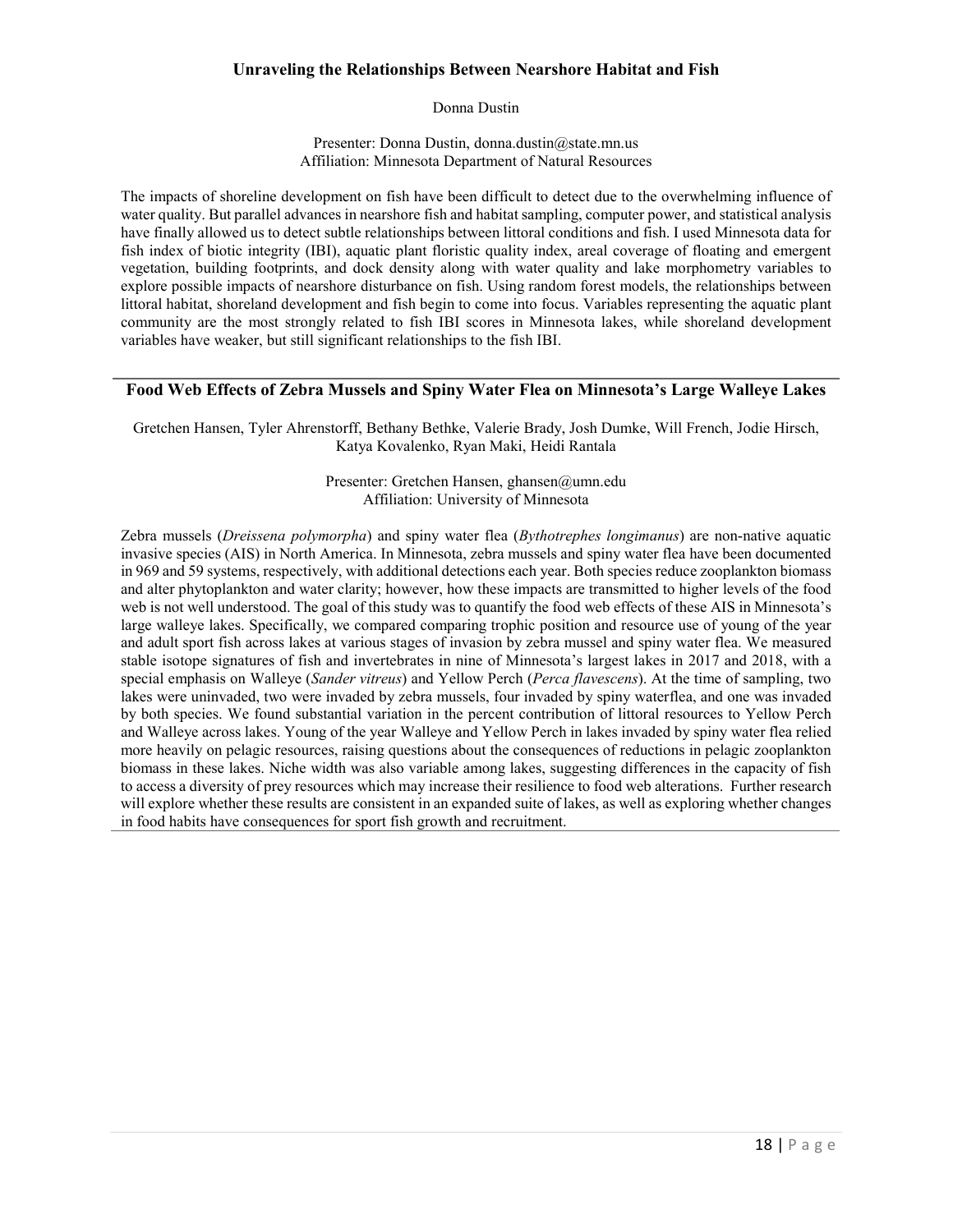# **Walleye and Yellow Perch First Year Growth Changes with Zebra Mussel and Spiny Water Flea Invasion in Minnesota's Large Lakes**

Gretchen Hansen, Tyler Ahrenstorff, Bethany Bethke, Josh Dumke, Jodie Hirsch, Katya Kovalenko, Ryan Maki, Heidi Rantala, and Tyler Wagner

#### Presenter: Tyler Ahrenstorff, tyler.ahrenstorff@state.mn.us Affiliation: Minnesota Department of Natural Resources

Zebra mussels and spiny water fleas have a myriad of impacts on lower trophic levels, such as zooplankton, which are an important food source for age-0 walleye and yellow perch. We used historical summer seining data (1983- 2018) from Minnesota's large lakes (N=9 lakes) to evaluate changes in first year growth, corrected for water temperature, of walleye (N=50,012 individual lengths) and yellow perch (N=176,983 individual lengths) in lakes invaded by zebra mussels, spiny water fleas, both, or are uninvaded. By the end of the growing season, compared to age-0 walleye in uninvaded lakes, age-0 walleye were on average 18 mm (14%) smaller in lakes containing zebra mussels, 15 mm (12%) smaller in lakes containing spiny water flea, and 32 mm (25%) smaller in lakes containing both invasive species. On the other hand, by the end of the growing season no significant differences in age-0 yellow perch lengths were detectable for zebra mussel lakes (3 mm or 5% smaller), spiny water flea lakes (1.5 mm or 3% larger), or lakes containing both (4 mm or 6% smaller) compared to uninvaded lakes. Differences between species may be related to life history characteristics, within and between lake variability, or several other factors. Future work will explore how changes in growth of walleye influence recruitment and survival.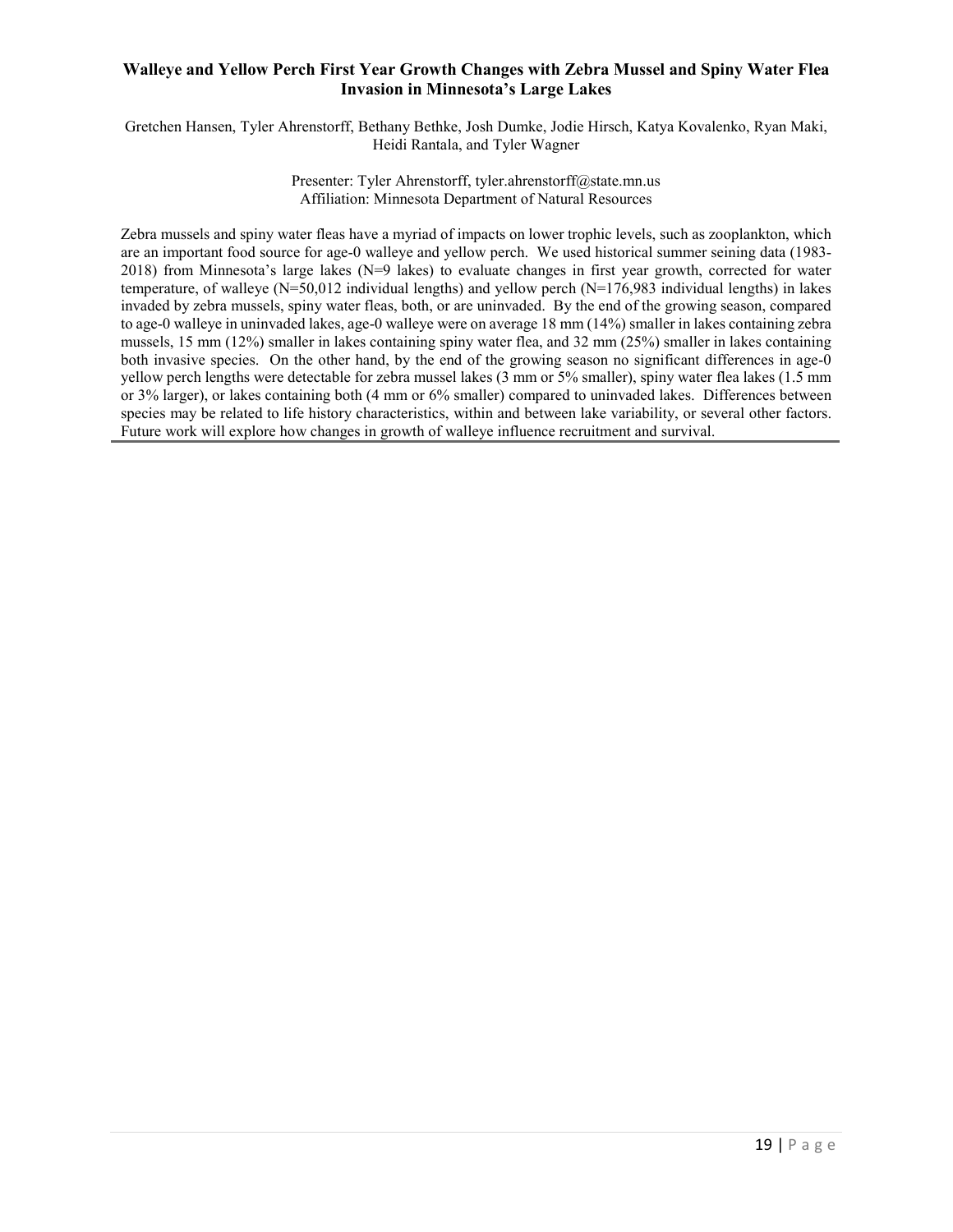# **Concurrent Session 3 (Room: Executive)**

## **Evaluation of Portable Water Filtration Systems to Reduce the Transport Risk of Zebra Mussels and Asian Clams During Fish Spawning and Trap and Transfer Operations**

Benjamin J. Schall

Presenter: Benjamin J. Schall, benjamin.schall@state.sd.us Affiliation: South Dakota Department of Game Fish and Parks

Invasive species represent a substantial threat to aquatic systems, and aquaculture operations provide a vector for their transportation between waters. Moving large volumes of water during fish spawning or trap and transfer operations increases the risk of transporting invasive bivalve larvae, particularly from sources experiencing nondetection error. This study evaluated the effectiveness of two portable filter systems at reducing or eliminating zebra mussel *Dreissena polymorpha* and Asian clam *Corbicula fluminea* veligers from an infested water source. A small setup was assessed at intervals to 1,420 L using combinations of 20 and 5 μm filters arranged in tandem, while a large setup was tested at intervals to 7,041 L with combinations of 30 and 5 μm tandem filters operating at two pressure ranges. Zero veligers were observed in 36 small setup filtered water samples. Four zebra mussel and zero Asian clam veligers were observed in 60 large setup samples. Total zebra mussel and Asian clam counts from 31 unfiltered, control samples were 27,846 and 1,095, respectively. Overall, both filter systems were highly effective at removing zebra mussel and Asian clam veligers and represent simple, cost-effective safeguards against non-detection error of aquatic invasive species in uninfested waters used for aquaculture practices.

## **Assessment of Short-Term Mortality of Wild Caught Female Walleye Broodstock**

Brian G. Blackwell, Mark J. Ermer, Todd M. Kaufman, Tyrel S. Moos, Steven J. Kennedy, and Ryan J. Braun

Presenter: Brian Blackwell, brian.blackwell@state.sd.us Affiliation: South Dakota Department of Game, Fish and Parks

Collection of Walleye *Sander vitreus* eggs to meet stocking needs is an essential part of Walleye management for many state and provincial agencies. The stress of capture, holding and gamete stripping from wild broodstock can potentially lead to Walleye mortality. In waters <1,200 hectares, high levels of mortality could alter population size structure impacting angler success, future egg collections and survival of stocked Walleyes. We quantified shortterm (i.e., 5 day) mortality of female Walleyes during artificial spawning operations during 2015 to 2017 in four eastern South Dakota natural lakes (2015 Swan Lake, 2016 Long Lake, 2017 Antelope Lake and Reid Lake). Each year 25 female Walleyes were stripped of their eggs and 25 female Walleyes were included as reference fish. No Walleyes died in 2015, four fish that were stripped of eggs at Long Lake died in 2016 and one stripped of eggs at Reid Lake died in 2017. Overall short-term mortality was minimal during the study at 6.8% (5 of 73 fish). No reference fish expired during the 3 years. Contusions were apparent on ovaries of both egg stripped and reference fish. We believe that if fisheries personnel follow standard Walleye artificial spawning procedures the amount of mortality will be low and should not impact populations of mature female Walleyes.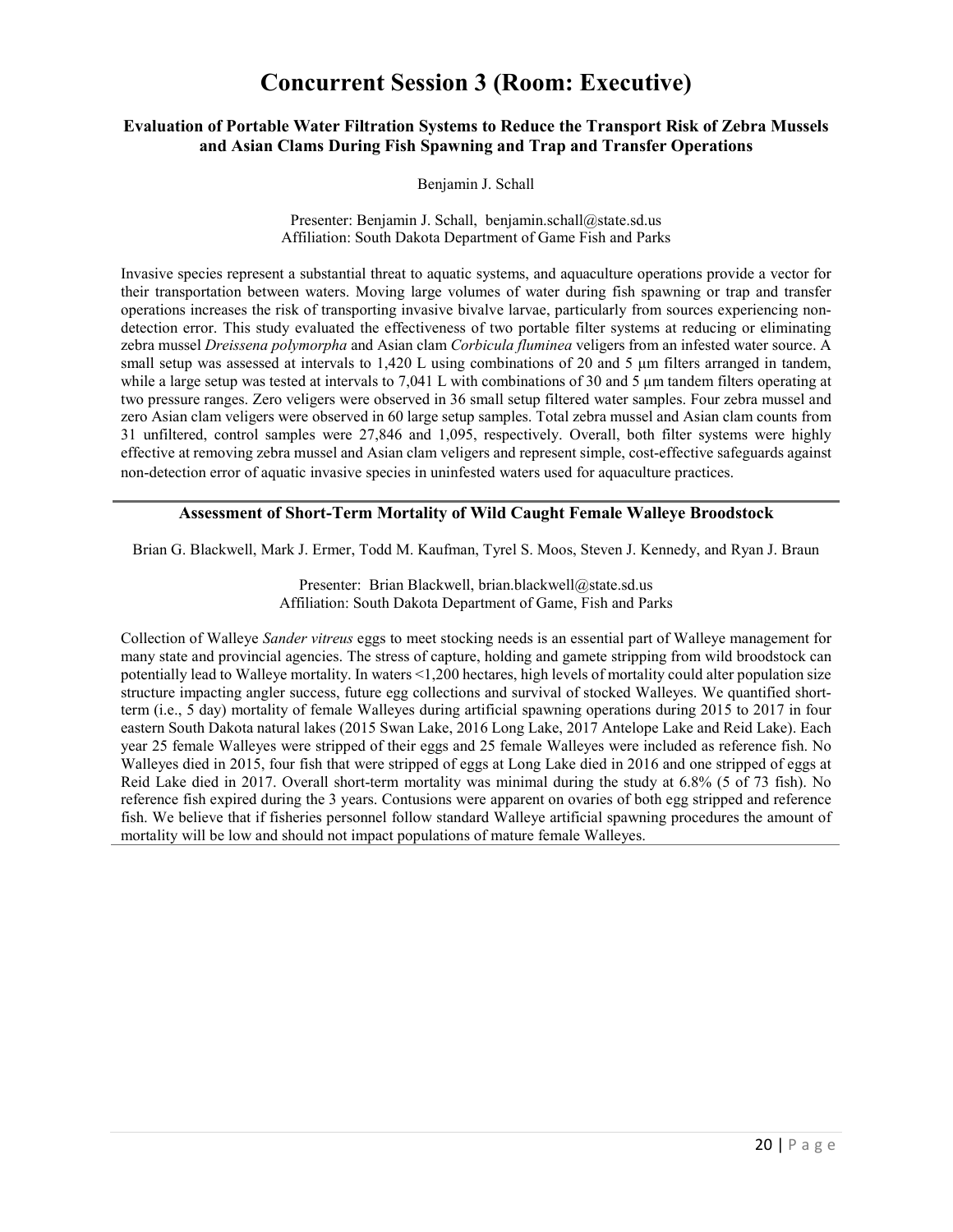# **Environmental Enrichment and an Exercise Routine Improves Rainbow Trout Rearing Performance**

Jill M. Voorhees, Nathan Huysman, Eric Krebs, and Michael E. Barnes

Presenter: Jill Voorhees, jill.voorhees@state.sd.us Affiliation: South Dakota Game Fish and Parks

Both environmental enrichment and exercise positively impact hatchery fish. However, continual, long-term, exercise may not be beneficial. This 109-day study examined the use of vertically-suspended structure (an array of four aluminum angles) and an exercise routine (intermittent exercise with one week at a low velocity and the next week at a high velocity) on the rearing performance of juvenile Rainbow Trout (*Oncorhynchus mykiss*) (initial size;  $3.6 \pm 0.2$  g;  $69 \pm 1$  mm; mean  $\pm$  SE). Unprecedented results were observed in fish reared using both environmental enrichment and exercise routine, as illustrated by their total tank gain (mean  $\pm$  SE; kg) of 127.2  $\pm$  2.8. In comparison, fish reared without environmental enrichment, but with exercise had a gain of  $105.0 \pm 4.4$ , fish reared with environmental enrichment and no exercise had a gain of  $100.5 \pm 6.0$ , and fish reared without environmental enrichment and no exercise had a gain of  $96.0 \pm 6.0$ . Rearing performance was significantly improved with either environmental enrichment or exercise, but there was no significant interaction between the treatments. Combining vertically-suspended structure, and an intermittent exercise routine, is recommended during juvenile Rainbow Trout rearing.

## **Harmful Cyanobacteria Blooms at Lake Darling: Influence of Inorganic Nitrogen and Accumulation of Toxins in Fish Tissue**

Joseph H. G. Nett , T. Young, and L. R. Richardson

Presenter: Joe Nett, jnett@nd.gov Affiliation: North Dakota Department of Health

Lake Darling is a large, hypereutrophic reservoir in northern North Dakota and is the centerpiece of the Upper Souris National Wildlife Refuge (NWR). The refuge covers greater than 32,000 acres, with the lake fed primarily by the Souris River. Frequent cyanobacteria blooms at the lake in conjunction with high public use and its importance as a migratory bird sanctuary spurred interest in a lake monitoring project. Four sites were sampled weekly throughout the growing season on Lake Darling in 2016 and 2017. These samples were analyzed for chlorophyll-a and nutrient concentrations, as well as readings recorded for Secchi disk transparency, temperature, and dissolved oxygen. Abraxis © test strips were used to analyze for presence of microcystin and anatoxin. The lake was highly nitrogen-limited with the ratio of total nitrogen to total phosphorus being less than 5:1 at all sites. These high lake-wide concentrations of total phosphorus with relatively low total nitrogen made Lake Darling highly susceptible to inputs of inorganic nitrogen. The effects of these inputs were most pronounced at the Inlet site where severe blooms were most prevalent based on chlorophyll-a concentration and frequency of high microcystin concentration. Accumulation of microcystin in fish livers did not vary with size. Microcystin was greatest in yellow perch livers with lower concentrations observed in black bullhead, northern pike, walleye, and white sucker. Results of this work will aid the state in its ongoing efforts to assess and mitigate the effects of harmful cyanobacteria blooms on its lakes and reservoirs.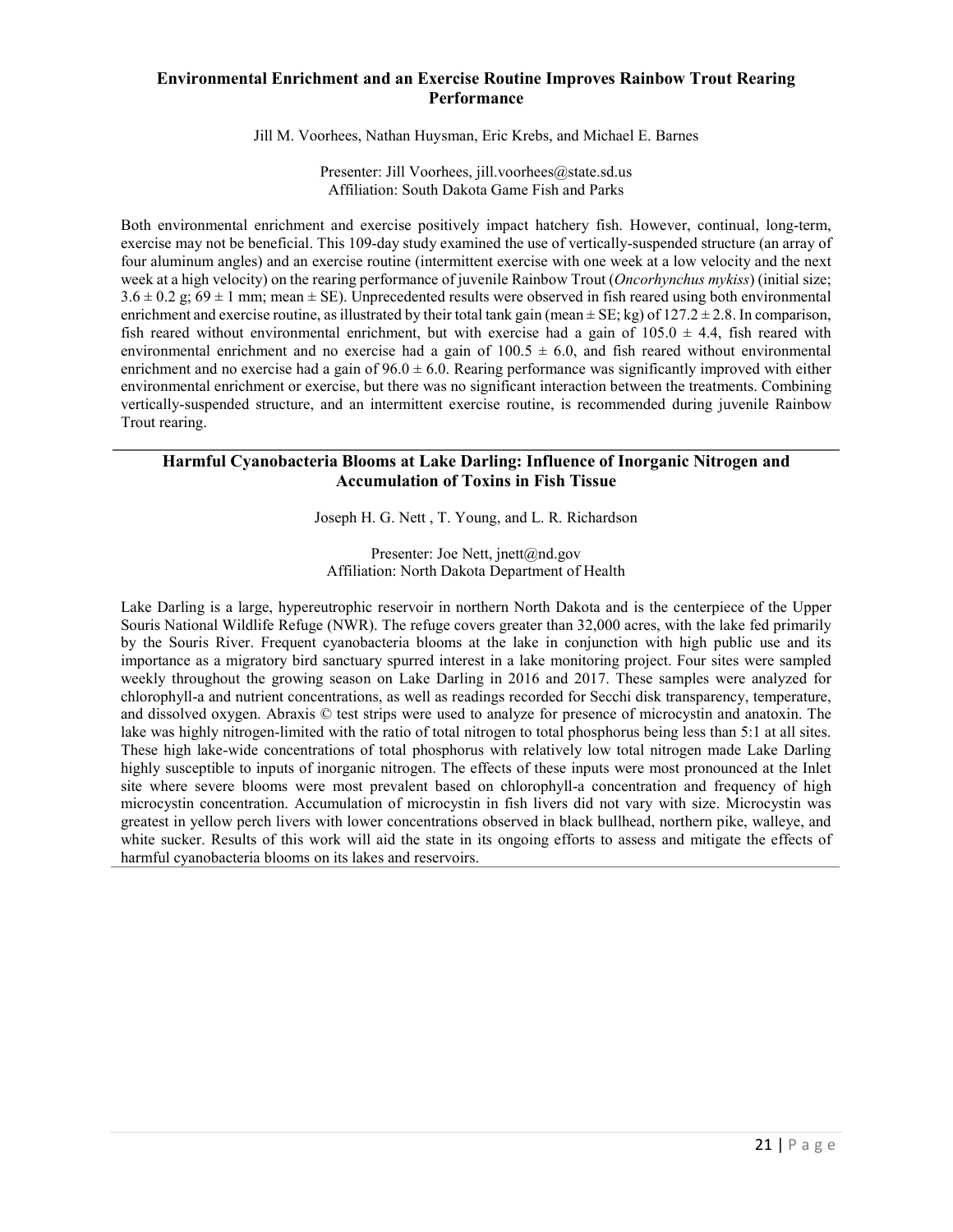## **A Multi-Stable Isotope Approach to Determine Mercury Sources to St. Louis River Fishes**

Sarah Janssen, Joel Hoffman, Ryan Lepak, Bruce Monson, Greg Peterson, Graham Hanson, David Krabbenhoft

Presenter: Joel Hoffman, hoffman.joel@epa.gov Affiliation: US EPA Office of Research and Development

Mercury (Hg) contamination in the Great Lakes region is a prevalent concern due to elevated Hg concentrations in fish in relation to human health and wildlife guidelines. The lower St. Louis River, the largest tributary to Lake Superior, exhibits fish Hg concentrations twice that of the open lake. Despite these highly elevated concentrations, it is difficult to infer the sources of Hg to these fish due to multiple potential Hg inputs (e.g. precipitation, legacy, or upstream runoff). The aim of this study was to utilize Hg stable isotopes along with carbon and nitrogen stable isotopes to elucidate Hg sources to the St Louis River food web including benthic invertebrates, prey and game fish. Invertebrates and prey fish (yellow perch and shiners) from the St Louis River exhibited Hg isotopic fingerprints similar to Hg-contaminated sediments ( $\delta$ 202Hg = -0.6 to -0.4), indicating bioaccumulation of legacy Hg. Game fish (walleye and northern pike) displayed greater variability in isotope values, with some individuals exhibiting highly enriched signatures ( $\delta$ 202Hg = 0.8 to 1.2) compared to prey species, likely due to precipitation. Relationships between δ202Hg and δ13C of walleye revealed that substantial variability was related to foraging in Lake Superior. This indicates that legacy Hg is the prevalent source to smaller fish species in the St Louis River, but larger species can be exposed to different Hg sources based on foraging habits.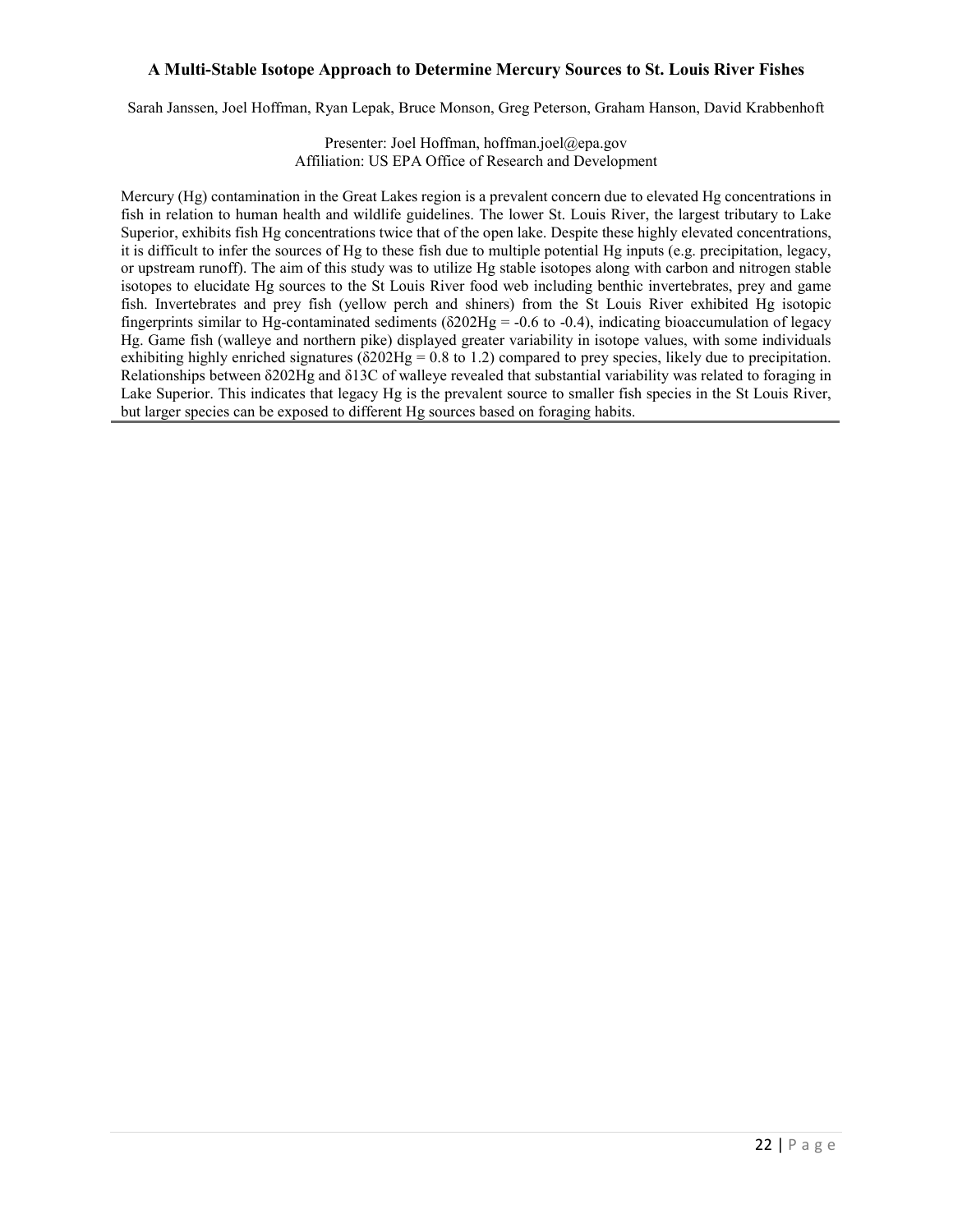# **Concurrent Session 4 (Room: Dakota)**

## **Assessing Double-Crested Cormorant Impacts to Glacial Lake Percid Populations**

Doug Schultz, Robin Debruyne, Randy Jackson, Dave Fielder

Presenter: Doug Schultz, doug.w.schultz@state.mn.us Affiliation: Minnesota Department of Natural Resources

Continued restoration of Double-Crested Cormorants to their native range has led to increased competition with anglers for recreational fishery resources. Whether these conflicts are real or perceived, fisheries managers are forced to evaluate the potential of cormorant impacts on fish populations and pursue prescriptive management when deemed appropriate. We will share three case studies where the available data sets include periods of cormorant expansion and active management and the associated responses in percid population metrics such as recruitment, growth rate, and maturity schedule. The commonality in observations from Leech Lake, Minnesota, Lake Oneida, New York and Les Cheneaux Islands on Lake Huron, Michigan can serve as a template for assessing cormorant impacts to fish populations.

# **Spatial and Temporal Variability in Post-Larval Yellow Perch Density**

Steve Hauschildt

Presenter: Steve Hauschildt, stevehauschildt@yahoo.com Affiliation: Bemidji State University

Yellow Perch *Perca flavescens* are important as forage for other species and for sport fishing in many northern lakes. However, estimating post-larval Yellow Perch populations can be difficult because of many environmental factors that cause unexplained variation. The objective of this study was to help reduce unexplained variation by determining a post-larval Yellow Perch population density estimate on Blackduck Lake, MN, provide guidance to help determine the number of trawls required for trawling-based recruitment indices to achieve varying levels of precision, and test for the effects of wind speed and direction on post-larval Yellow Perch spatial variability. This study estimated a density of 0.45 fish/m3 (0.58 SD) during the sampling period (26 Jun – 07 Jul 2017). It was determined that between 10-15 trawls produced a precise density estimate; however, trawls should be taken over multiple days in varying wind speeds to avoid over/under estimation. Trawling should also be performed in-line with wind direction to ensure non-bias estimates are calculated from both upwind and downwind sectors. This study determined wind speed and direction had a significant influence on the distribution of post-larval Yellow Perch, as more fish were caught in the downwind sector until winds reached 15 kmph. Wind did not have a significant influence though on how post-larval Yellow Perch were distributed by total length. During high wind events, more fish were found in the upwind sector of the lake, suggesting that post-larval fish are being moved out of littoral areas. From the results of this study it appears Yellow Perch must continually relocate back into littoral areas after each high wind event moves them out of the littoral areas, until they are strong enough to resist the wind.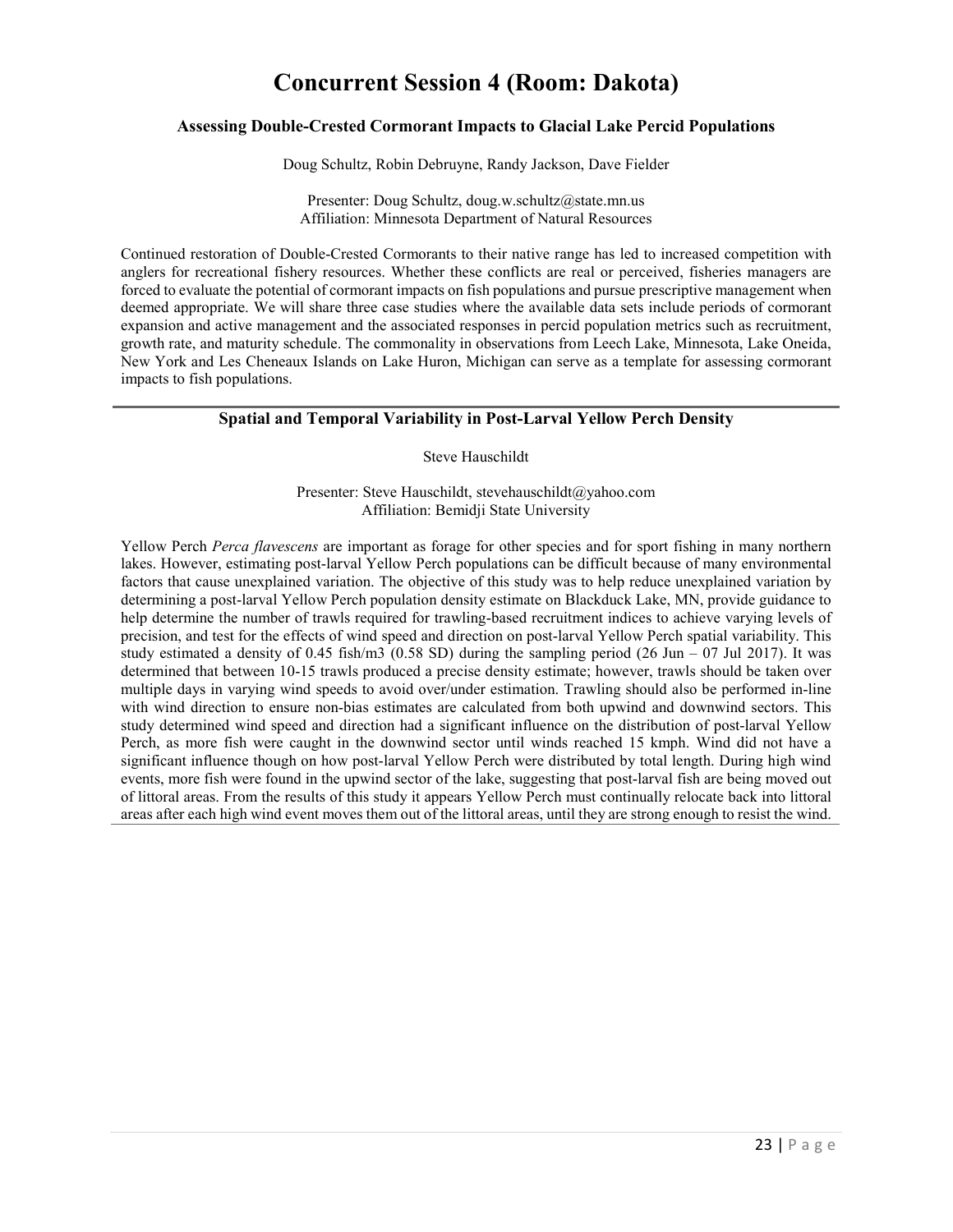# **Comparison of Inter-annual Yellow Perch Catch Rates in Two Large Mesotrophic Minnesota Lakes.**

Marc Bacigalupi, David Staples

Presenter: Marc Bacigalupi, marc.bacigalupi@state.mn.us Affiliation: Minnesota Department of Natural Resources

Yellow Perch are ecologically important, and of particular interest to fisheries managers as a critical forage species for Walleye. A new monofilament small mesh gill net was employed to successfully catch Yellow Perch at small sizes, Ages 0-III, in two large northcentral Minnesota lakes in September 2017 and 2018. Males and females reached 50% maturity at 75 mm and 100 mm, respectively, and exhibited sexually dimorphic growth by Age I. Very few males appeared to reach the size at which they would be vulnerable to standard Minnesota Department of Natural Resources lake survey gill nets (140 mm). These population characteristics were similar in both lakes and consistent across the two study years. Overall gill net catch per unit effort (CPUE) increased in both lakes from 2017 to 2018. Statistical power to detect CPUE changes between 2017 and 2018 was higher in Pelican Lake than in Gull due to a strong net site effect and lower net catch variability. Additional data on these lakes and others will inform the effectiveness of this sampling methodology for detecting Yellow Perch abundance changes; the ability to do so would have a number of applications in sport fishery management.

## **A Collaborative Approach for Evaluating Yellow Perch in Minnesota**

Bethany Bethke, Beth Holbrook, and Marc Bacigalupi

Presenter: Bethany Bethke and Beth Holbrook, [bethany.bethke@state.mn.us,](mailto:bethany.bethke@state.mn.us) beth.holbrook@state.mn.us Affiliation: Minnesota Department of Natural Resources

Recent Minnesota Department of Natural Resources (MN DNR) analyses of statewide standard gill-net data has found a declining trend in Yellow Perch catch rates during the past 40 years consistent across lake types and ecoregions in Minnesota. Yellow Perch become susceptible to standard MNDNR sampling gears at approximately 140 mm, yet recent pilot data has shown that some populations reach 50% sexual maturity as small as 75 mm in males and 100 mm in females. Because Yellow Perch may complete their entire life cycle in some lakes without recruiting to standard sampling gears, it is unknown whether declines in standard nets are reflective of an overall abundance decrease, increased mortality on certain size classes, or a shift in size structure causing changes in catchability, and how fisheries management actions might relate to the observed changes. To begin addressing these questions, 24 MN DNR Area Offices will be collaborating on a project to more comprehensively sample Yellow Perch and to evaluate growth and maturity metrics. During September 2019 and 2020, experimental methods including boat electrofishing and small-mesh gill nets will be used to sample fish as small as 50 mm in 30 lakes across the state varying in area (70-52,000 ha), maximum depth (2-49 m), Secchi depth (0.8-5.5 m), and standard net catch (0.1-167 fish/lift). Results from this project will enhance our understanding of Yellow Perch life history strategies, improve and potentially standardize monitoring protocols, and inform future research to evaluate factors such as predation, competition, and resource availability that may alter life history tradeoffs.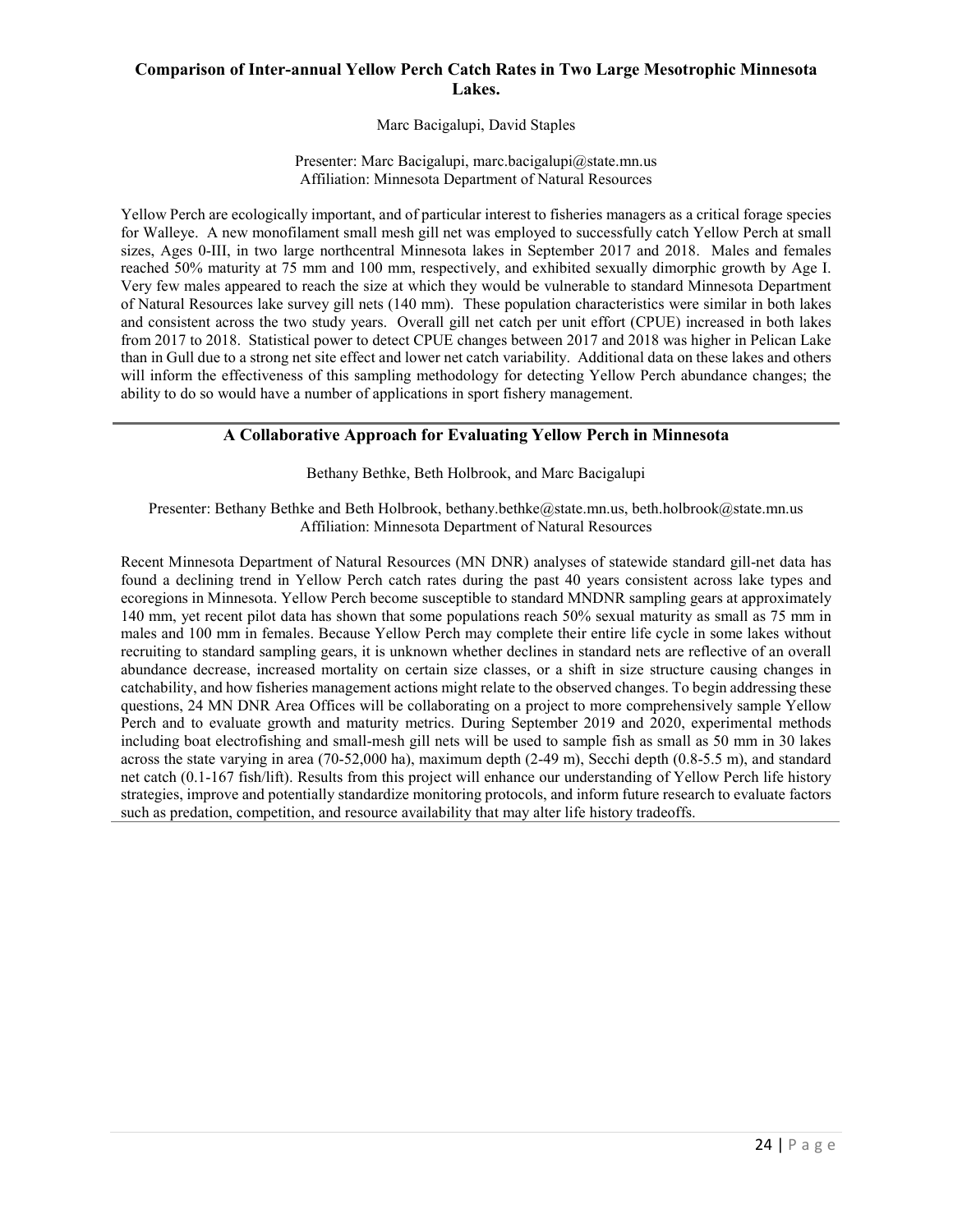#### **Smallmouth Bass Recruitment Dynamics in the Upper Mississippi River**

Tanner Stevens, Brady Becker, and Steve Marod

Presenter: Tanner Stevens, tanner.stevens@state.mn.us Affiliation: Minnesota Department of Natural Resources

The upper Mississippi River offers world class Smallmouth Bass *Micropterus dolomieu* fishing. This is the result of fast growth, low mortality, and periodic large year classes. It has been hypothesized that drought years are more conducive to these large year classes. It is unknown however how changes in hydrology via climate change would affect Smallmouth Bass populations. The effects of climate and hydrology on recruitment variability and synchrony in Smallmouth Bass populations were examined in two reaches (Camp Ripley, St. Cloud) of the upper Mississippi River in central Minnesota from 2017-2018. Recruitment (variability, synchrony, and drivers) was quantified using residuals from catch curve analysis, and an information theoretic approach was applied to evaluate the relationship between recruitment, climate and reservoir hydrology. Patterns in recruitment variability [indexed via the recruitment variability index (RVI) and recruitment coefficient of determination (RCD)] and synchrony (as indexed from catch curve regression) were also examined. Recruitment of Smallmouth Bass was consistent in both reaches with few missing year classes (RVI range = 0.58-0.69), but large fluctuations in year-class strength were observed between reaches (RCD range = 0.18-0.65). Year-class strength was not correlated between reaches indicating asynchronous recruitment ( $r = -0.31$ ;  $p > 0.05$ ). In the Camp Ripley reach, stronger year classes were generally associated with lower July discharge. With July discharge correlated with stronger year classes in the Camp Ripley stretch, more common large rainfall events in July has the potential degrade the upper Mississippi River Smallmouth Bass fishery.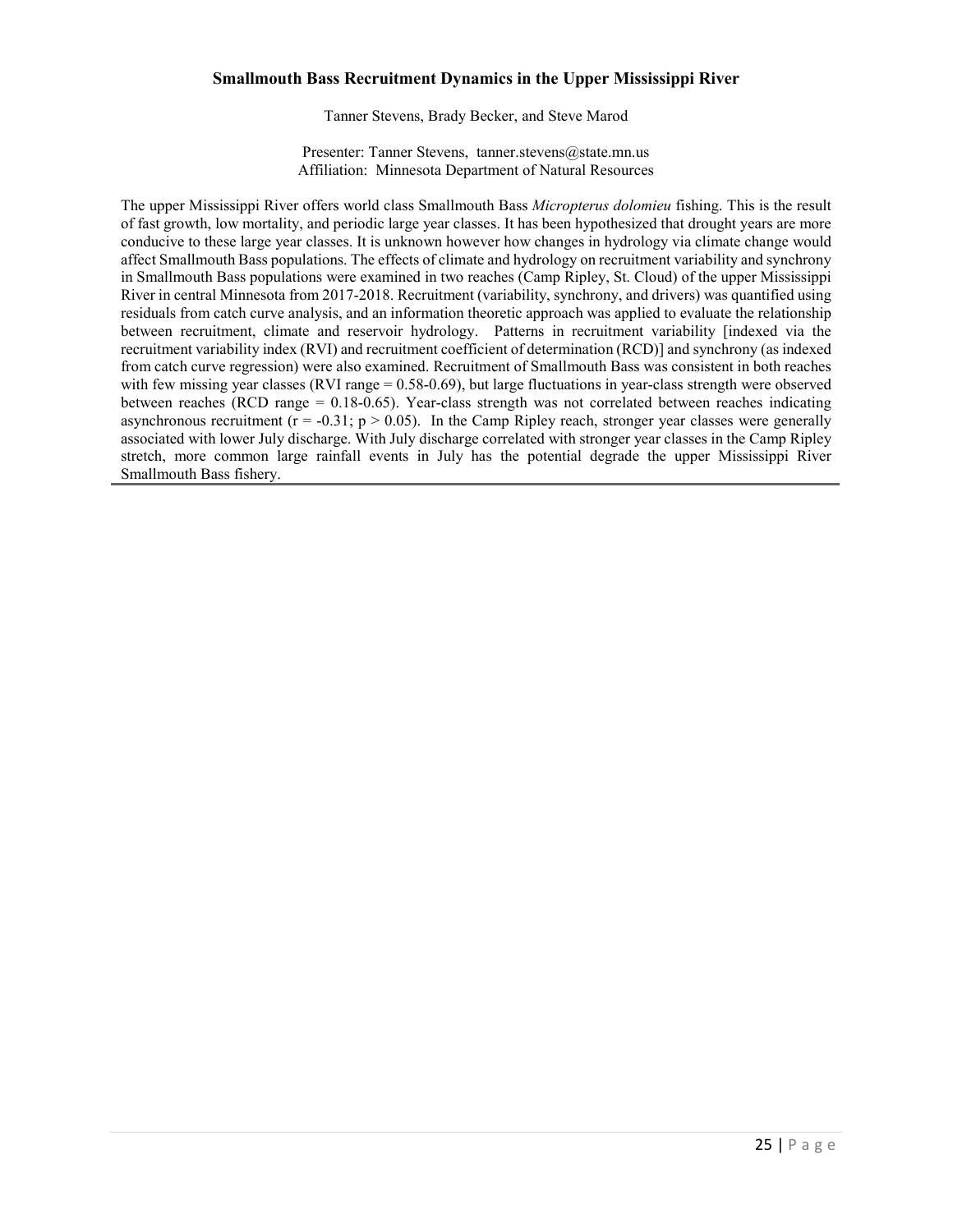# **Concurrent Session 4 (Room: Conference)**

### **Angling use and Kiosk Compliance at one Rural Reservoir in the Black** Hills

Greg Simpson

Presenter: Greg Simpson, greg.simpson@state.sd.us Affiliation: South Dakota Department of Game Fish and Parks

Collecting data can be expensive and time consuming aspect of fisheries science. Costs become even more highlighted sampled when the remoteness of waters make it difficult to obtain data. Efforts have been investigated in recent years to determine certain aspects of angler use information in these remote areas. Pressure has been identified through vehicle counters with verification by trail cameras. Angler interviews were investigated for compliance through the use of trail cameras during the summer of 2019. To obtain interviews, we used selfreporting kiosks where angling parties would fill out a simple form and deposit at the same location when finished fishing. Nearly 1,200 anglers were observed fishing at one small lake that were spread over 533 parties. Angler self-reports were fewer noting that only 374 anglers were fishing at the same lake. Compliance was thus set at 32% during this pilot phase. However, many anglers were noted fishing at a secondary entrance and most of these fishermen did not make the effort to visit the kiosk. Data between the camera-verified versus the angler reports added to anglers from this secondary site were not significantly different. Future efforts will be to expand the use of these kiosks in order to make them more available to anglers and hopefully collect more accurate information.

# **Evaluation of a 20-26" Walleye Protected Slot Limit on Leech Lake, MN**

Carl Pedersen, Patrick Schmalz, Doug Schultz

Presenter: Carl Pedersen, carl.pedersen@state.mn.us Affiliation: Minnesota Department of Natural Resources

Leech Lake is the third largest lake within Minnesota state boundaries and is renowned among anglers as an exceptional multi-species fishery; however, most anglers target Walleye. Declines in Walleye abundance during the early 2000s prompted the implementation of an 18-26" Walleye protected slot limit (PSL), 4 fish possession limit in 2005 to protect and increase spawner stock biomass. Management objectives were exceeded and the regulation was relaxed to a 20-26" PSL in 2014. Despite more liberal harvest regulations spawner stock biomass continued to increase and the regulation was again relaxed for the 2019 fishing season. We will provide data and modeling efforts used to compare varying regulation options and the associated public input process for regulation change.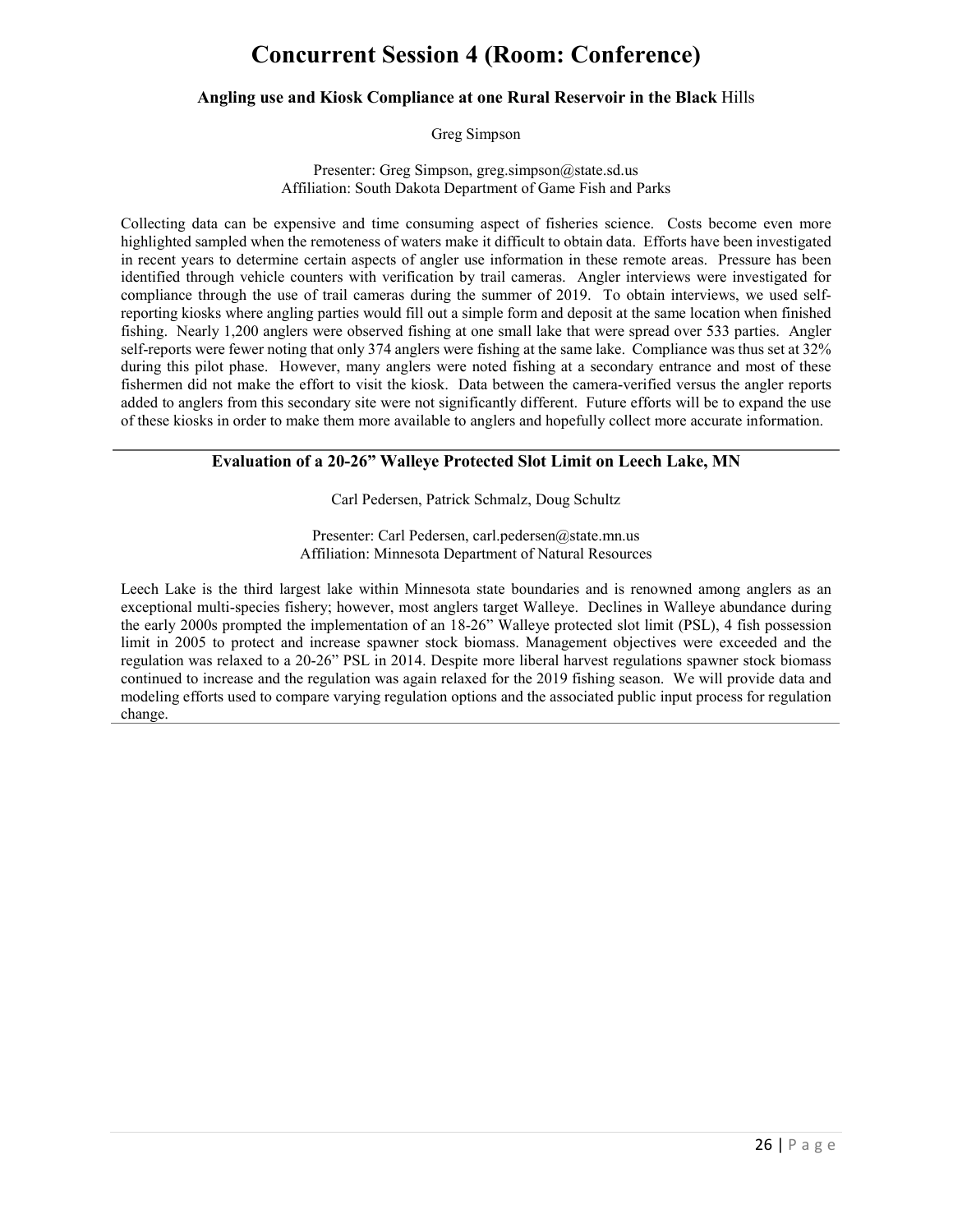# **Status of Lake Sturgeon Restoration Efforts in the Red River Basin**

Jamison Wendel

Presenter: Jamison Wendel, jamison.wendel@state.mn.us Affiliation: Minnesota Department of Natural Resources

Overharvest, construction of dams, and poor water quality in the early 1900s decimated Lake Sturgeon populations in the Red River basin. By the mid 1900's, the population was considered extirpated. With improving water quality, protections from harvest, and progress made to remove barriers, efforts to restore Lake Sturgeon populations were initiated in the 1990's. In 1997, the first juvenile Lake Sturgeon were transplanted from Rainy River to Detroit Lake and Otter Tail River. In 2002, a 20 year restoration plan for Lake Sturgeon was developed with a goal of reestablishing self-sustaining populations. With this plan, reintroduction efforts switched to fry and fingerling production for stocking on a wider scale. Multiple federal, state, provincial, and tribal partners have contributed to Lake Sturgeon restoration efforts. After over 20 years of restoration efforts, populations are showing many positive signs of recovery.

## **Public Input in a Post-Public Meeting World: A Border Water Case Study**

#### Nick Schlesser, Kevin Stauffer

Presenter: Nick Schlesser, nicholas.schlesser@state.mn.us Affiliation: Minnesota Department of Natural Resources

As part of an effort to review all bag and size limit regulations on the Mississippi River portion of the Minnesota/Wisconsin border waters a number of different methods were used. The pros and cons of several methods will be discussed, as well as thoughts on the future of public meetings when social media and virality trump meeting attendance and newspaper readership. (This talk is a companion to the poster "Results of a Review of Bag and Size Limits for the Mississippi River Portion of the Minnesota/Wisconsin Border Waters" which will show the results and trends associated with the border water regulation review.)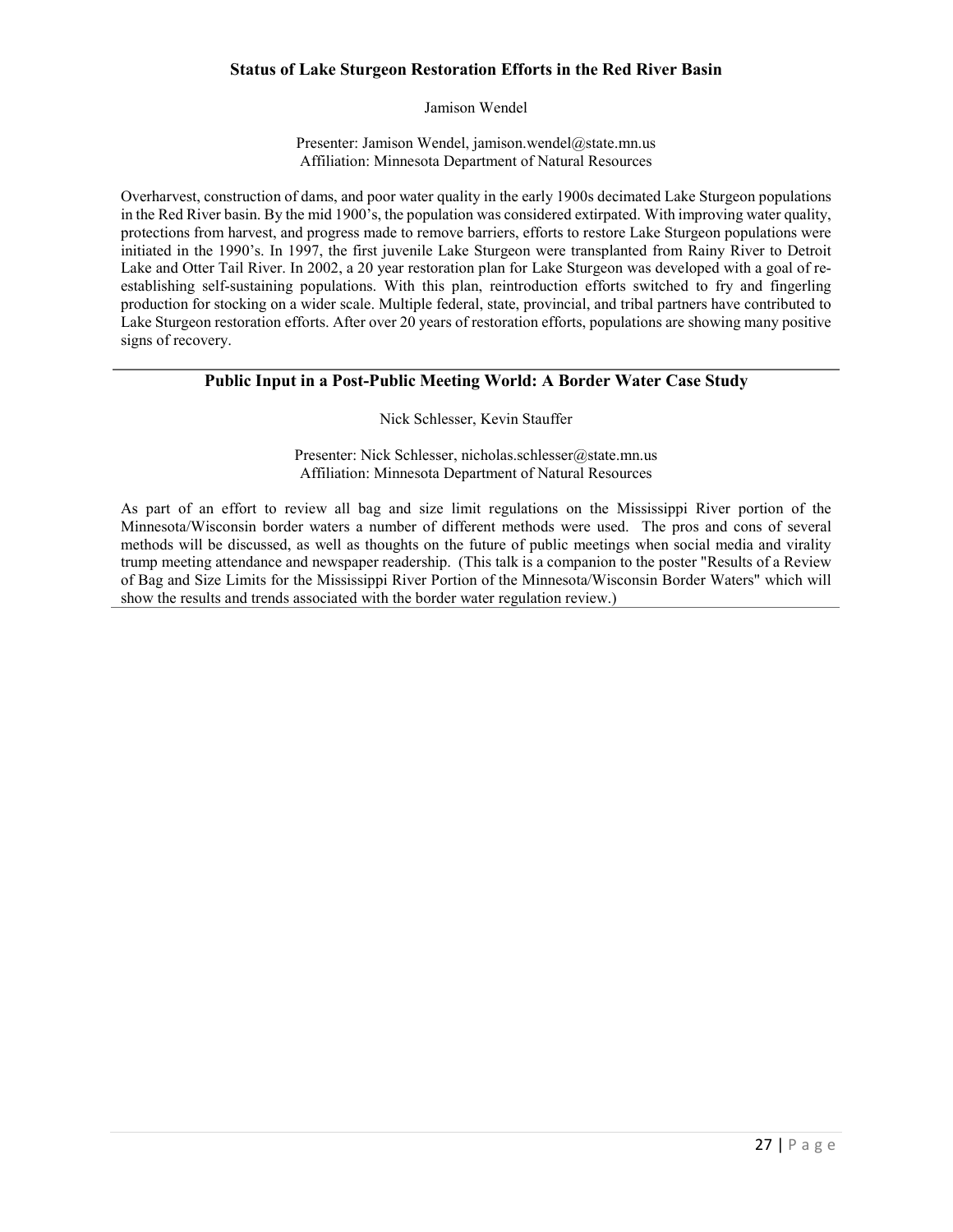# **Concurrent Session 4 (Room: Executive)**

# **Multiple Methods to Define the Oxythermal Niche of Adult Cisco**

Andrew Carlson and Derek Bahr

Presenter: Andrew Carlson, andrew.carlson@state.mn.us Affiliation: Minnesota Department of Natural Resources

Cisco are one of the mostly widely distributed lake-dwelling coldwater species in the Midwest. They are found in a variety of systems with differing in-lake habitat conditions that are shaped by lake morphometry, productivity, and climate. Throughout their range, Cisco can exhibit local phenotypic adaptions that largely result from tradeoffs between habitat preference, available habitat, and local selective forces. To assess the variation in lakes and Cisco populations, we compared depth distributions of Cisco captured in vertical gill nets to associated temperature and oxygen profiles from 57 Minnesota lakes. To complement this data and explore the seasonal component to habitat selection, we analyzed data from acoustically tagged Cisco in two lakes. Depths from tagged individuals were associated with the temperatures and oxygen levels (oxythermal habitat) at those locations and compared to the available, seasonally changing habitat using Resource Selection Functions. Results from both methods were contrasted with previously derived species oxythermal thresholds, which have been generally defined as waters with dissolved oxygen >3mg/L and temperatures <20°C with a preferendum around 12°C. Oxythermal habitat commonly utilized by Cisco sampled with vertical gill nets and selected by acoustically tagged individuals confirmed these general thresholds but also suggested that while many populations reside in the previously defined range, the preferendum may be slightly cooler  $(\sim 7^{\circ}C)$  when adequate oxygen concentrations are available. Variation in available oxythermal habitat between lakes further confirmed that Cisco are able to utilize multiple cold and cool-water habitat types, either contributing to or the result of local phenotypic adaptations exhibited by the species.

## **Stressor Induced Changes to Zooplankton with Discussion of Early Life History Implications**

Casey Schoenebeck, Jodie Hirsch, Will French, Tim Martin

Presenter: Casey Schoenebeck, casey.schoenebeck@state.mn.us Affiliation: Minnesota Department of Natural Resources

Stressors such as climate change, eutrophication, and aquatic invasive species can manifest themselves at multiple trophic levels. The Sentinel Lakes Long-Term Monitoring Program samples key indicators and species on 25 Minnesota lakes to detect these changes and better understand the mechanisms driving the change. Since 2008, zooplankton have been intensively monitored and more recently, several juvenile sportfish species like Largemouth Bass, Bluegill, Yellow Perch, and Rock Bass have been monitored; including the zooplanktivorous life stage. In the process of monitoring we have documented several examples of how stressors have impacted zooplankton. For example, we have found that zebra mussels decrease zooplankton abundance while spiny water fleas can change the zooplankton community composition. Changes in zooplankton may have important implications on the food habits of zooplanktivorous fish including the early life history of sportfish. Subsequently, this could be formative for developing cohorts and growth rates. This talk will explore the role selective and opportunistic feeding behaviors of zooplanktivorous sportfish play in exposure to stressor-induced changes in zooplankton.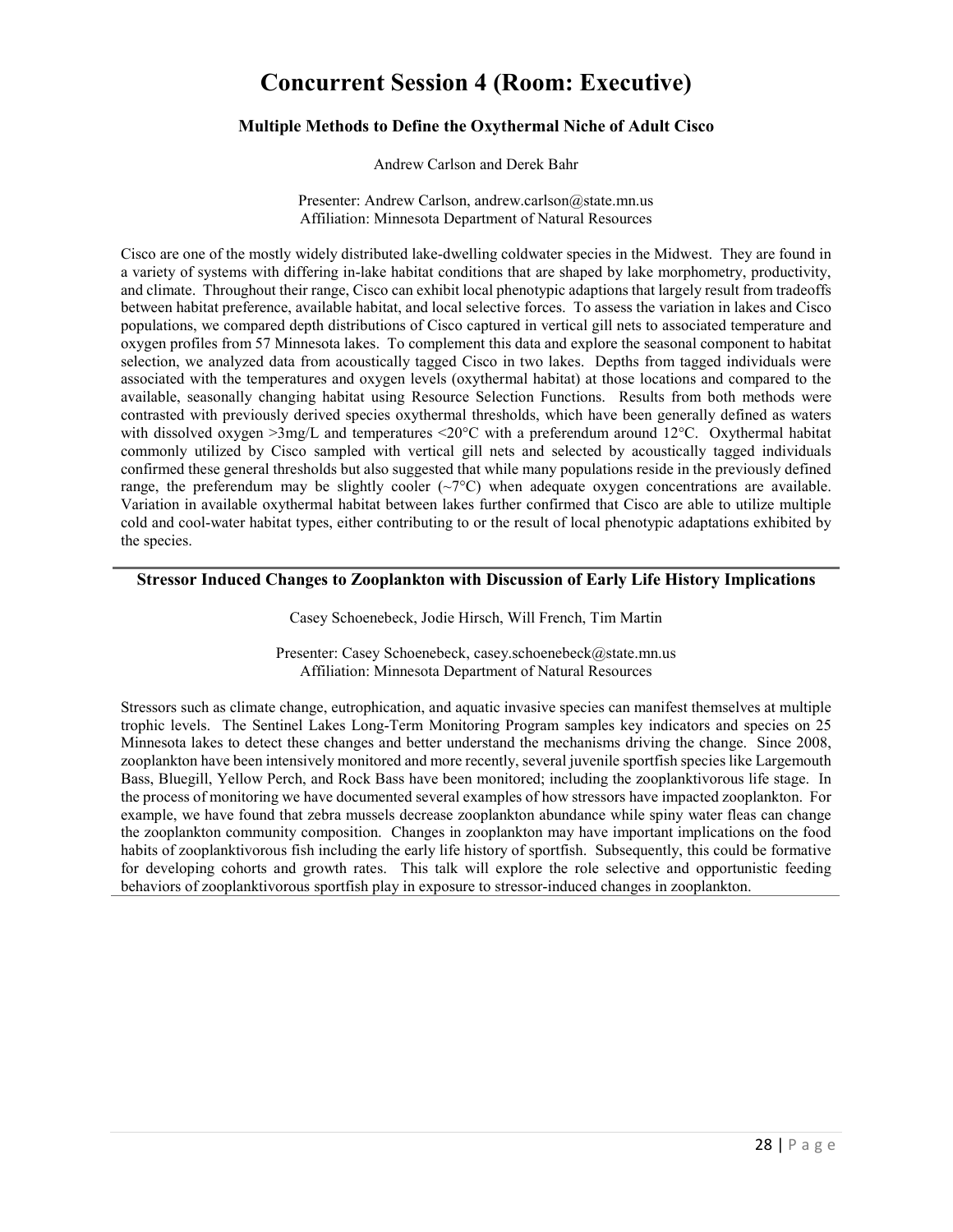## **Sampling Juvenile Fish with Boat Electrofishing as Part of a Long Term Monitoring Program**

Will French, Casey Schoenebeck, Tim Martin

Presenter: Will French, will.french@state.mn.us Affiliation: Minnesota Department of Natural Resources

Overwinter survival of juvenile fishes can be an important driver of fish recruitment, potentially influencing year class strength and fish community composition in northern temperate lakes. Positive relationships between length of juvenile fish and overwinter survival exist for many species, suggesting that growth and mean autumn total length of juvenile fish may be useful in predicting year class strength and tracking long term changes in fish communities. An annual sampling regime targeting juvenile Bluegill, Largemouth Bass, Yellow Perch, and Rock Bass was begun in 2017 as part of Minnesota's Sentinel Lakes Long Term Monitoring Program. Boat electrofishing was conducted in late autumn and early spring to estimate size structure, age structure, and overwinter survival of juvenile fish in four central Minnesota lakes. Catches and size structure were variable between lakes and years, and some evidence for size selective winter mortality was found for all species. This talk will give an overview of sampling to date, discuss challenges identified during the process, and potential course of action moving forward.

#### **Sentinel Lakes Data Tools**

Tim Martin

Presenter: Tim Martin, tim.martin@state.mn.us Affiliation: Minnesota Department of Natural Resources

Minnesota's Sentinel Lakes Long-Term Monitoring Program is responsible for collecting and maintaining high resolution ecological data over long time periods. As such there is a large amount of data that needs to be processed, analyzed, and distributed. In our quest to make these tasks as efficient and accurate as possible we are using web app platforms to provide intuitive user interfaces to data tools, facilitate data exploration through responsive interaction, and apply standardized processing techniques. We have used these technologies for displaying water temperature data and analyzing and displaying various related metrics such as thermal stratification and layers; plotting and modelling various trends occurring on the individual lake, ecoregion, and all Sentinel Lakes levels; processing and QCing water temperature and dissolved oxygen logger data; and providing access to Sentinel Lakes datasets. This presentation will demonstrate these web apps and further discuss how they have been useful to the Sentinel Lakes Program.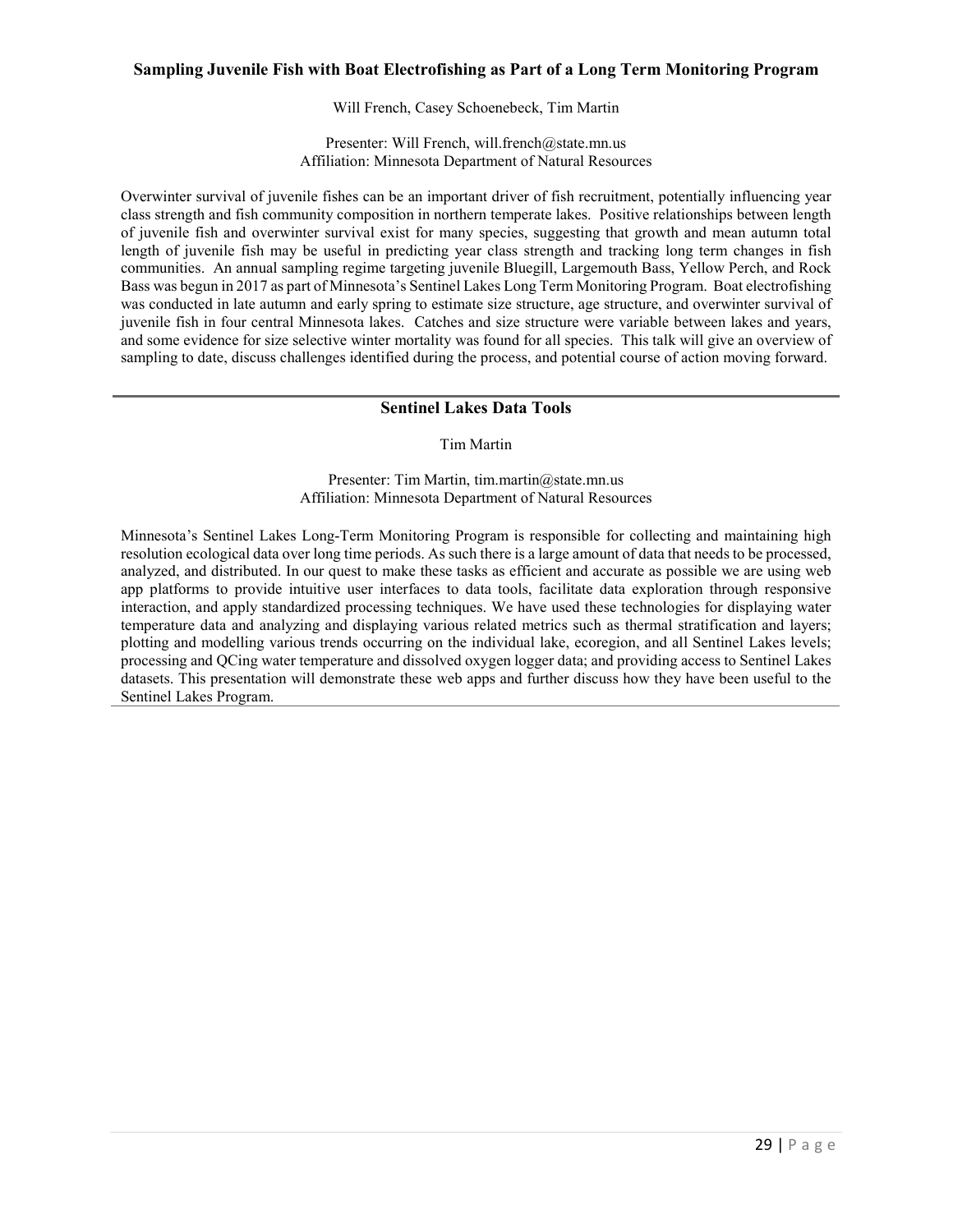# **Poster Session**

## **Age-0 Walleye Growth Rates Following Spiny Water Flea Bythotrephes longimanus Invasion**

#### Joseph W Amundson

#### Presenter: Joseph Amundson, joseph.amundson@go.minnstate.edu Affiliation: Bemidji State University

Within Voyageurs National Park, spiny water flea *Bythotrephes longimanus* has reduced Lake Kabetogama and Rainy Lake native zooplankton biomass during summer peak by 40-60%. Subsequently, planktivorous age-0 Yellow Perch *Perca flavescens* growth has decreased. A possible trophic cascade may influence predatory fish growth rates like that of age-0 Walleye *Sander vitreus*. Using seine net and electrofishing data, age-0 Walleye growth rates were modeled as a linear function of growing degree days (GDD) and the slope was compared between pre- and post-spiny water flea establishment. Nearby Lake Vermilion, assumed to have been unaffected by spiny water flea until 2015 and found to have no changes in Yellow Perch growth, was used as a reference for natural variation in age-0 Walleye growth in the region. At 1050 GDD, the two infected lakes showed either no change (Lake Kabetogama) or a decline in mean growth rate (Rainy Lake) of 5% related to GDD, whereas the uninfected lake (Lake Vermilion) showed an increase in mean growth rate of 9% during the same time period. The effects spiny water fleas have on age-0 Walleye growth varied from lake to lake and its broader implications are not completely clear. A lakes limnological characteristics and management plans for Walleye may contribute to changes in growth rates of age-0 Walleye just as much as the presence of spiny water flea. Further monitoring and analysis of now infested Lake Vermilion (this study's reference lake) may help determine the effects spiny water fleas have on age-0 Walleye growth.

# **Effects of Reduced Daily Limits on Bluegill and Black Crappie Size in Four Central Minnesota Lakes**

Owen Baird

### Presenter: Owen Baird, owen.baird@state.mn.us Affiliation: Minnesota Department of Natural Resources

Bluegill and Black Crappie are common fish throughout most of Minnesota and are popular with recreational anglers. However, quality sized Bluegill and Black Crappie are often less abundant and the size of panfish caught by anglers is often less then desired. Angler harvest is believed to often be a major cause of small size structure of Black Crappie and particularly Bluegill populations. In an effort to maintain quality panfish angling opportunities, the Minnesota Department of Natural Resources reduced the sunfish and crappie limits to 5 fish of each species from the statewide regulation of 20 sunfish and 10 crappies on four lakes in the Brainerd area of central Minnesota. The reduced limit regulations started in 2005 and was assessed by spring trap net surveys at least every three years starting in 2005. Three control lakes were also assessed concurrently. The reduced limit lakes generally had larger Bluegill and Black Crappie than the control lakes as the treatment lakes were selected for their existing quality panfish populations. The reduced limit lakes have maintained the quality Bluegill and Black Crappie sizes found at the start of the reduced limit, with some lakes showing increased size structure. The 5-fish sunfish and crappie limits appear to be a useful regulation to at least maintain and possibly improve Bluegill and Black Crappie sizes in central Minnesota lakes.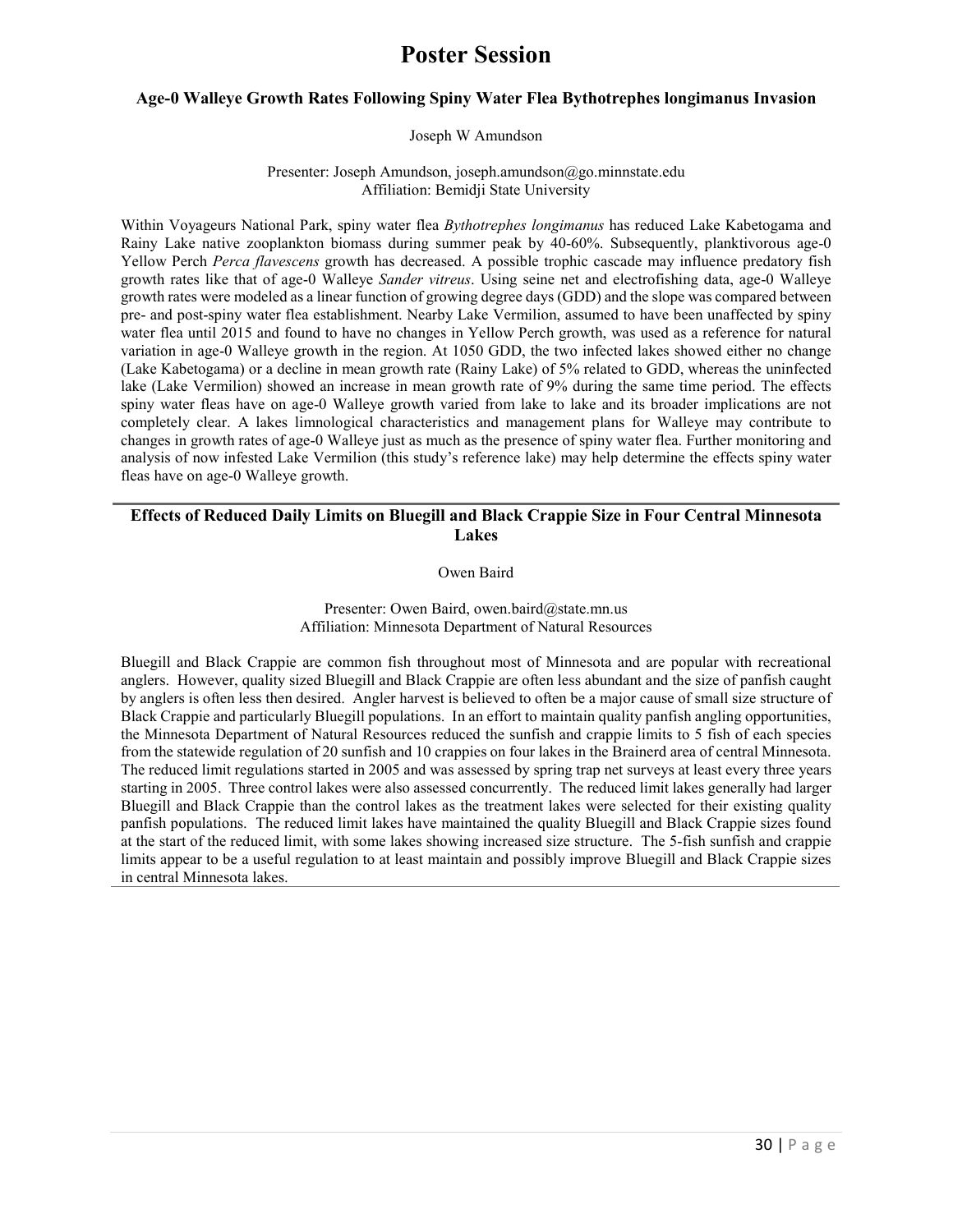## **Larval Rainbow Smelt Emergence and Growth Patterns in a Missouri River Reservoir**

Brandt N. Boekhout, Nicholas B. Kludt, Rebecca A. Kludt, Mark J. Fincel, Brian D.S. Graeb

Presenter: Brandt Boekhout, brandt.boekhout@sdstate.edu Affiliation: South Dakota State University

Rainbow Smelt *Osmerus mordax* are the primary coldwater forage species in Lake Oahe, South Dakota, yet most aspects of their life history remain mysterious. In conjunction with Rainbow Smelt spawning habitat investigations, we examined larval emergence and growth patterns. We conducted night time larval trawls during spring 2017-18 within 2 lake regions, with 3 survey periods per spring. Both regions had 5 sites, with 3 replicate 10-minute trawls per site visit. Captured Rainbow Smelt larva were sorted to 1mm length bins. A subset of 10 larva (where possible) per bin/year/region/period were measured and aged ( $n = 249$ ). Aging consisted of 2 independent readers, each reader aging the otolith bi-directionally for quality assurance (edge to core & core to edge). Reader agreement was high (Pearson's  $r = 0.96$ ), and an MSE test showed 69.5% random error, indicating no systemic bias between readers. Rainbow Smelt emergence lasted longer in 2018 (56 days) than 2017 (28 days), although 2017 frequency distributions indicate sampling may have captured only partial trends. An exponential growth equation  $(L = a \epsilon Gt)$ was fit to mean length at age. For the 2018 data, ANCOVA  $(\alpha=0.05)$  showed growth differed by lake region and survey period. Notably, the regional instantaneous growth rates were higher in the southern region  $(G = 0.017)$  than the north region ( $G = 0.009$ ). This corresponds to significantly greater mean between-period warming of the southern zone (t-test,  $\alpha=0.05$ ). Larger body size following the first growing season typically results in better overwinter survival. Therefore, these spatial differences in growth could impact eventual contribution by zone to Lake Oahe Rainbow Smelt recruitment.

## **Increased Effort and Funding have Resulted in Increased Knowledge of Minnesota's Nongame Fishes**

Lucas J. Borgstrom, Jacquelyn Bacigalupi

Presenter: Lucas Borgstrom, lucas.borgstrom@state.mn.us Affiliation: Minnesota Department of Natural Resources

Small-bodied nongame fish species oftentimes serve ecologically important roles in lakes and are generally rather sensitive to human-induced stress. As such, understanding their distributions, both historic and current, can facilitate a more thorough understanding of ecosystem health among other things. Historically, sampling protocols in Minnesota did not effectively capture many of these species; however, in 1997, the Minnesota DNR initiated implementation and utilization of a lake fish index of biological integrity (FIBI) sampling protocol. This protocol provided standardized sampling gear and a sampling scheme designed to capture at least 90% of the species within a given lake. These efforts were bolstered with increased funding after the passage of the Clean Water Land and Legacy Amendment in 2008. The extent of information available to characterize distributions of select small-bodied nongame fishes was investigated pre- and post-1997 utilizing Minnesota DNR Fisheries data. Knowledge of Minnesota's small-bodied nongame fish has greatly increased since the FIBI sampling protocol was implemented in 1997. Range distributions have expanded as a result of the increased sampling effort and a better understanding of the status of these small-bodied nongame fishes has occurred. Most of the range expansions have been coupled with voucher collections that represent confirmable collections of these species, which will be invaluable when discussing the ecological shifts of lake fish communities in the future.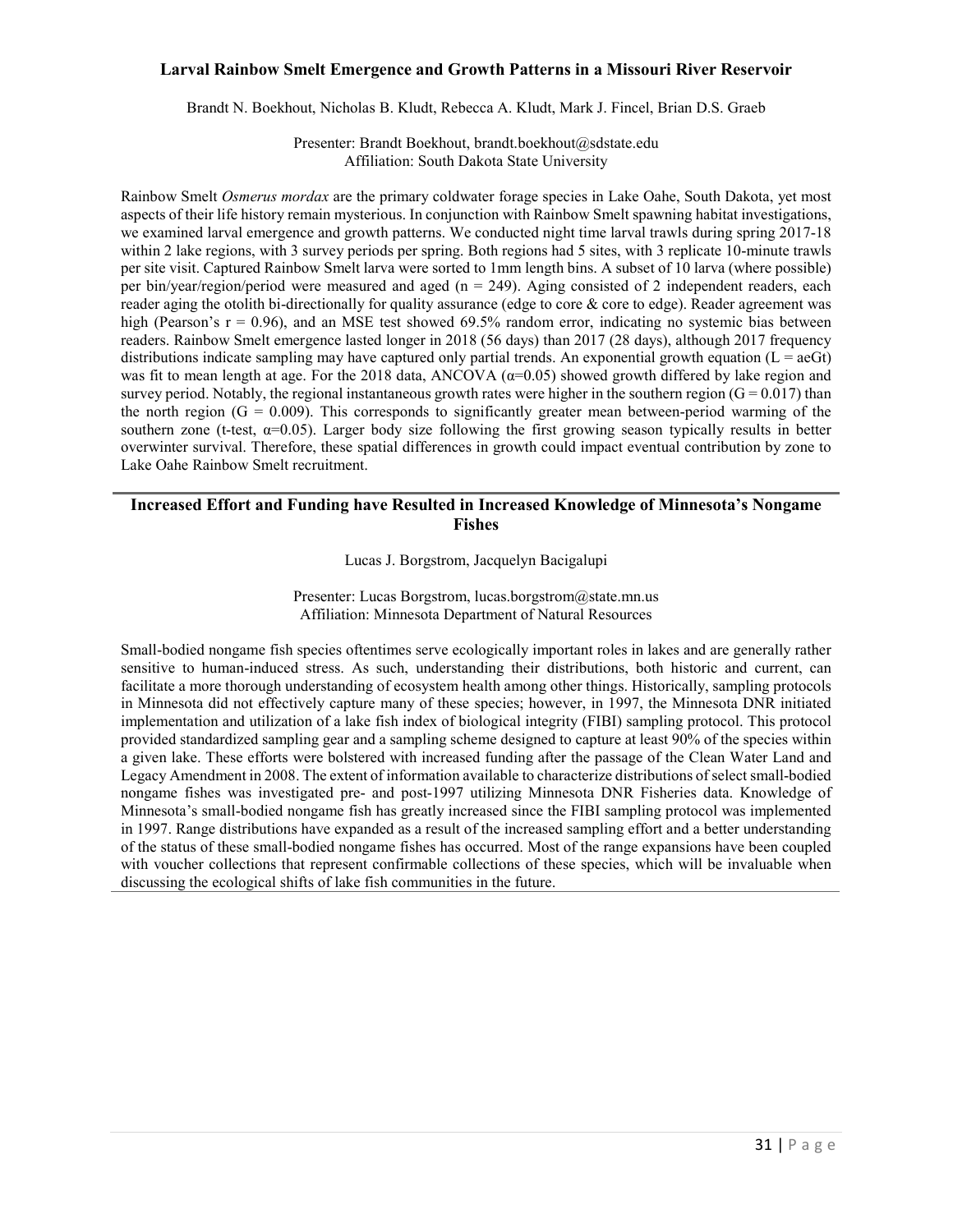# **Relationships Between Walleye Feeding Behavior and Relative Weight in Two of Minnesota's Large Lakes**

Nicolas Brown, Tyler Ahrenstorff, Bethany Bethke, Gretchen Hansen, and Joshua Raabe

Presenter: Nicolas Brown, [nbrow024@uwsp.edu](mailto:nbrow024@uwsp.edu) Affiliation: University of Wisconsin Stevens Point

Walleye *Sander vitreus* is an important gamefish and top-level predator in many aquatic systems in the Midwestern United States. Walleye body condition can indicate individual health and availability of food resources, and stable isotopes (i.e., δ13C, δ15N) provide information on feeding habits. Therefore, our objectives were to determine if relationships existed between Walleye relative weight (i.e., body condition), length, and δ13C and trophic position (based on δ15N) and if potential relationship were similar between Mille Lacs and Upper Red Lake, two of Minnesota's large lakes. Walleye were sampled by experimental gill nets in fall 2017, tissue samples were analyzed for stable isotopes, and relative weight was calculated for each fish. Linear regressions and ANCOVA were used to evaluate potential relationships. Walleye relative weight did not have a significant relationship with δ13C or trophic position in either lake, indicating relative weight was similar regardless of littoral or pelagic diet and trophic position. However, there was a relationship between isotopic signatures and length for both Mille Lacs and Upper Red Lake. In Mille Lacs, larger Walleye had a more pelagic diet whereas in Upper Red Lake, larger Walleye had a more littoral diet. These differing relationships with size between lakes is likely due to physical and biological differences between Mille Lacs and Upper Red such as percent littoral area, depth, and species composition. Collecting data over multiple seasons and years may offer further insight into these relationships and if they vary temporally.

# **The Effects of Wetland Connectivity and Fish Presence on Amphipod Density in Western Minnesota**

Jake Carleen, Danelle Larson, Carl Isaacson, Jeff Ueland

Presenter: Jake Carleen, jake.carleen@state.mn.us Affiliation: Bemidji State University

Amphipods (referred to as "scuds" or "freshwater shrimp") are key wetland biota in the Prairie Pothole Region. Amphipod populations are thought to have substantially declined coinciding with increased wetland hydroperiods and increased wetland connectivity from agriculture. Fish have benefited from the stable hydrologic regimes and increased paths for dispersal, and may predate on amphipods and/or alter habitat quality. We assessed over 100 wetlands in western Minnesota in spring 2018 to determine amphipod densities and fish presence. Amphipod densities ranged from 0 to 1477 individuals/m3 with high density wetlands clustered around Detroit Lakes, MN and Fergus Falls, MN. Isolated wetlands with high amphipod densities were found in the forests of Itasca State Park and in areas of high agricultural impact near Windom, MN. Using GIS, we analyzed distance to permanent streams or ditches (National Hydrography Dataset) and the nearest Type 4 or Type 5 wetland (National Wetlands Inventory) as a wetland connectivity measure. We found that wetlands within 100m of a stream or ditch had 81% lower median amphipod densities (Mann-Whitney U Test; n=82, U=426.5, p=0.0061). Distance to nearest Type 4 or Type 5 wetland or visual presence of fish had no significant effect on amphipod densities. In spring 2019 and 2020 we will visit over 100 wetlands using more robust methods to sample amphipods, fish, and habitat. Increased sample size and a stronger gradient of fish abundances and amphipod densities will allow us to further elucidate the effects of fish on amphipods.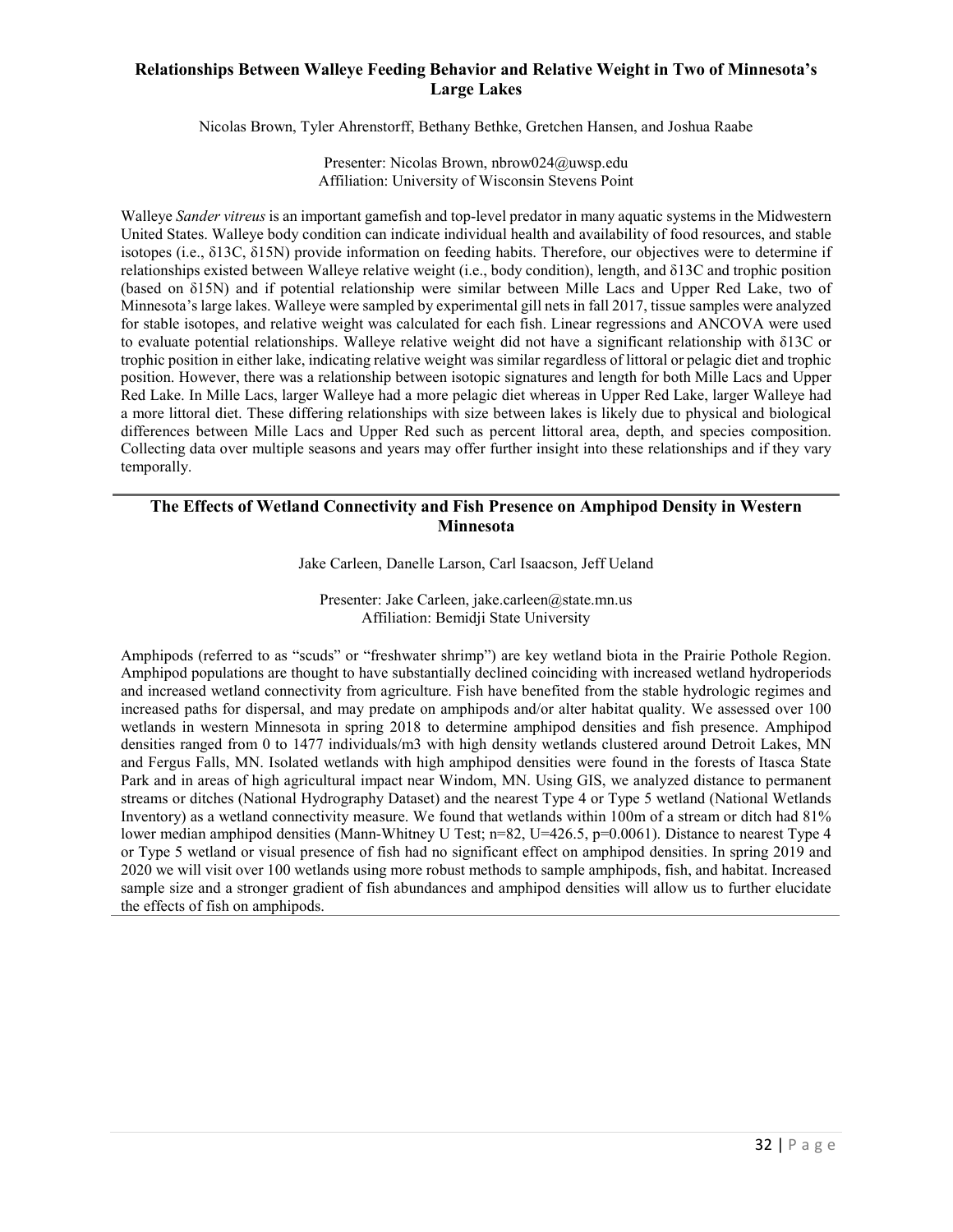### **Examining Black Bullhead (***Ameiurus melas)* **Age and Growth in Shallow Minnesota Lakes**

Michael S. Collins, Anna M. Mendes, Brian R. Herwig, Danelle M. Larson, Andrew W. Hafs

Presenter: Michael S. Collins and Anna M. Mendes, Michael.Collins@live.bemidjistate.edu Anna.Estes@live.bemidjistate.edu Affiliation: Bemidji State University

The Black Bullhead (Ameiurus melas) is a widely distributed ictalurid fish species found throughout much of Minnesota, and are often highly abundant in southern MN lakes. This species is an opportunistic feeder that orients towards lake bottoms, feeding on a wide range of invertebrates and plant material. Highly abundant populations of Black Bullhead and other benthivorous fish contribute to increased turbidity and declining macrophyte production, thus reducing habitat quality for wetland-dependent wildlife. Literature is very limited on methodologies for ageing this species, as is information about population age structures and growth. The purpose of this study is to evaluate ageing methods for Black Bullhead by comparing lapilli otolith and pectoral spine structures. Additionally, this study seeks to determine if spine lengths measured on live fish are correlated to estimated age. If correlated, this might allow for simplified, non-lethal ageing estimates. Calcified ageing structures were collected from 320 individuals across six Minnesota lakes within two distinctly different regions: a northern region in the Chippewa National Forest and a southern agricultural region near the Iowa border. Using sectioned otolith and pectoral spines, ages were determined by two readers in a typical blind reading procedure. Preliminary results for otolith ageing indicated a reader agreement of 87%. To date, age-0 through age-6 fish have been observed in this study. Early data analysis shows variability in growth between regions. Age-3 fish from northern populations mean length-atage was 211 mm as compared to 251 mm in southern lakes. Analysis of spine age is currently underway to present final reports of lowest coefficient of variation among ageing methods, and to compare growth trajectories and age structures among lakes.

## **Proposed VHS Free Zones**

Sean Sisler, Ling Shen, Paula Phelps, and Shannon Fisher

Presenter: Shannon Fisher, sean.sisler@state.mn.us Affiliation: Minnesota Department of Natural Resources

Viral hemorrhagic septicemia (VHS) virus is highly infectious and has caused large-scale fish kills in the Great Lakes Basin. The Minnesota Department of Natural Resources (MNDNR) has intensively screened fish for VHS from waterbodies with high boat traffic lakes, important fisheries, production ponds, and bait harvests since 2008. Fortunately, VHS has not been detected in fish from Minnesota waters outside of Lake Superior. With more than 10 years of VHS testing yielding no detection of VHS, and never having a documented case of VHS in a Minnesota waters, the MNDNR has been working with the United States Department of Agriculture to explore declaring portions of Minnesota as VHS Free Zones (VHSFZ). The MNDNR is still reviewing potential risks, but if VHSFZ are approved, intensive surveillance could be replaced with reduced monitoring and more focus on fish kill investigations.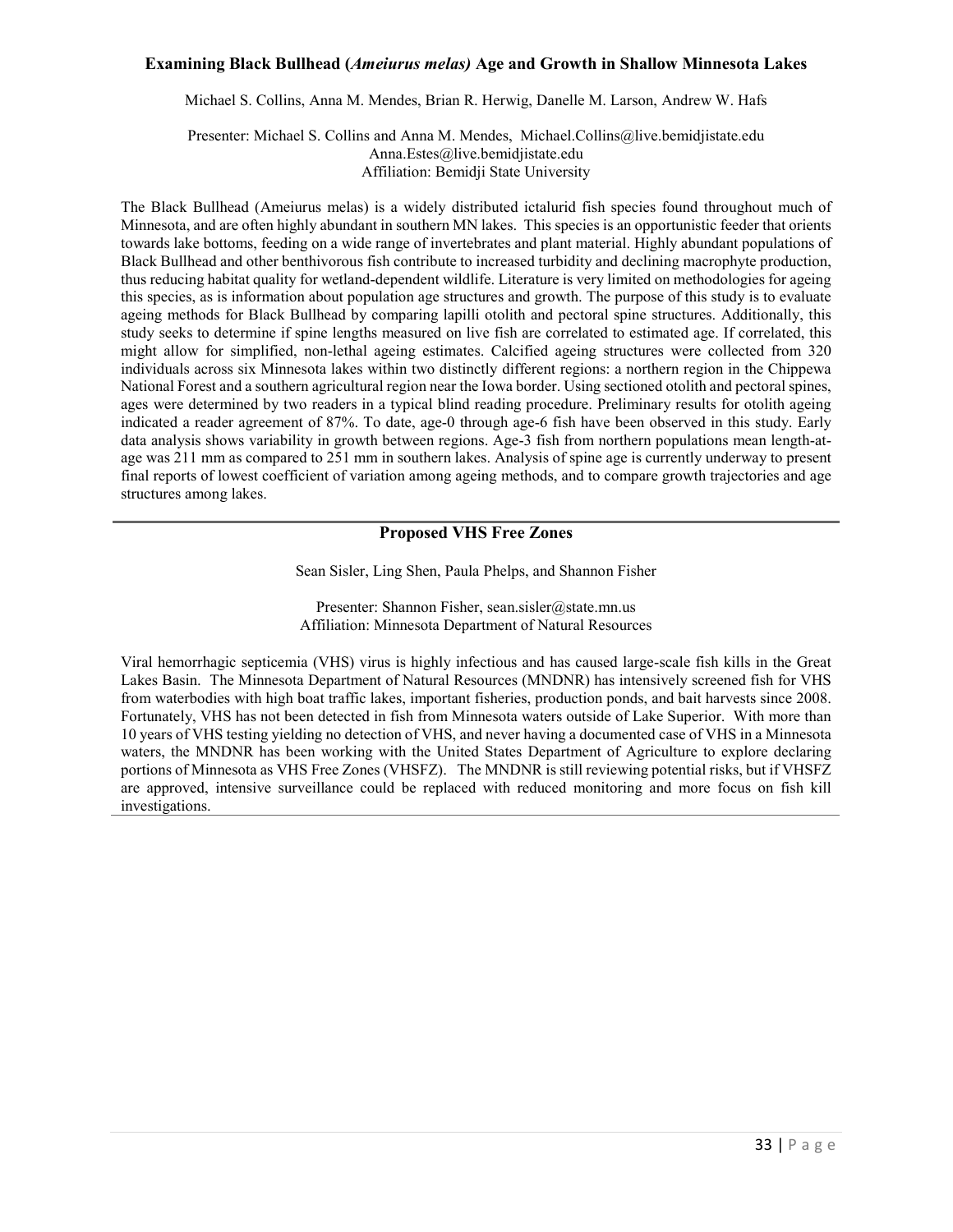## **Longnose Sucker Status in the Black Hills**

#### Dalton Flahaven, Seth J. Fopma, Brian D.S. Graeb

Presenter: Dalton Flahaven, [jdalton.flahaven@jacks.sdstate.edu](mailto:jdalton.flahaven@jacks.sdstate.edu) Affiliation: South Dakota State University

The Longnose Sucker is the most widely distributed Catostomid in North America, typically inhabiting cold, clearwater streams and lakes. The Black Hills of South Dakota represent a regionally unique ecosystem, functioning as an island of cold-water streams in the short to mid-grass prairie. Fish populations associated with this island habitat are often disjunct from conspecifics and are at a greater risk for extirpation. Longnose Sucker were once widely distributed across the Black Hills, with the majority of the population occurring in the Redwater and Crow Creek drainages. Surveys were conducted (2014-2018) to assess current distribution of Longnose Sucker. Of 430 surveys in that period, Longnose Sucker were observed at only 3 locations. Sampled Longnose Sucker were measured (TL), weighed (g), and PIT tagged prior to release. Age-at-capture was estimated using published agelength keys (Walton 1979) for unique individuals (n=30). Estimates ranged from 4-9 years old, with the majority of the current population composed of sexually mature individuals ( $\geq$  5 years old). While our capture/encounter rates were low, the lack of juvenile suckers is consistent with other studies. A more robust understanding of juvenile ecology is needed to accurately assess this species. Understanding distribution and population trends will inform management and conservation efforts targeted towards this state-threatened species.

# **Evaluation of Age and Growth Rates of Smallmouth Bass, Pre and Post Construction of East End Devils Lake Outlet**

Cooper Folmer, Casey Williams, Michael Johnson

Presenter: Cooper Folmer, cooper.a.folmer@vcsu.edu Affiliation: Valley City State University

The east end outlet of Devils Lake began releasing water into the Sheyenne River in 2012. With the outflow of water from Devils Lake, comes an increase of nutrients into the Sheyenne River. An exceptional, yet underutilized, sport fishery for smallmouth bass (Micropterus dolomieu) exists in the Sheyenne River below Baldhill Dam, northwest of Valley City, ND. Over the last several years, size structure of smallmouth bass appears to have shifted towards quality/preferred size, as opposed to the memorable, and more so trophy fish that were previously abundant in the river. The purpose of this study is to determine if the inputs from the Devils Lake outlet influences the growth rate of smallmouth bass in their early years. A small sample size of eight fish was taken from the river and aged using sectioned otoliths. Age of smallmouth bass ranged from age 3 to age 11+. Back calculation of length at age was used to estimate and compare annual growth rate (age 0-3) for fish spawned before and after the Devils Lake releases into the Sheyenne River.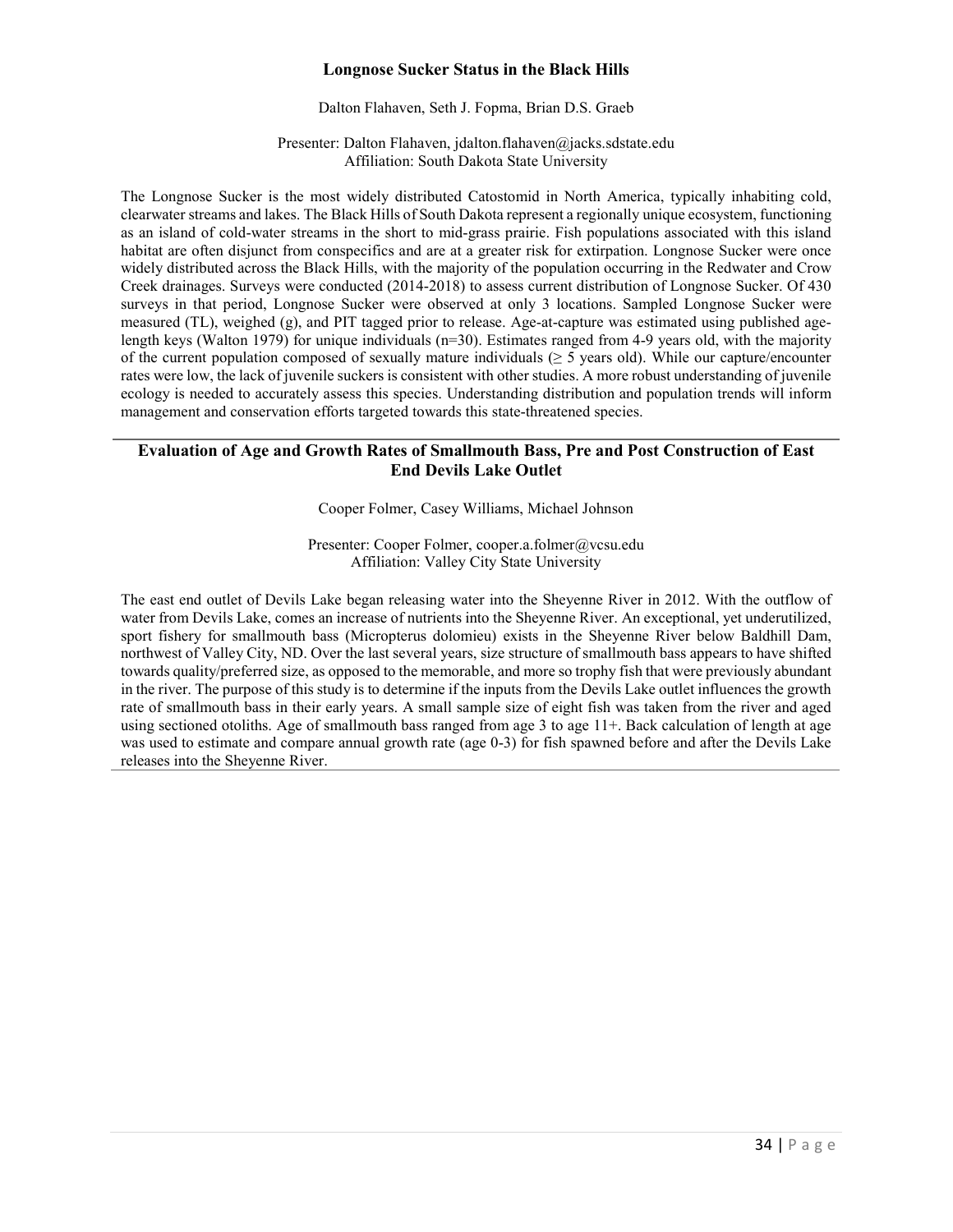# **Rough Fish No More: Research and Management of Rare Hiodon and an Endangered Freshwater Mussel**

Alex Franzen, Mark Hove, Bernard Sietman, Mike Davis, Dan Hornbach, and Alia Benedict

Presenter: Alex Franzen, franz325@umn.edu Affiliation: University of Minnesota

Conservation of the federally endangered Spectaclecase mussel (*Margaritifera monodonta*) requires protection of its likely sole larval host fishes, Mooneye and Goldeye (Hiodon species). Unfortunately, anecdotal evidence suggests many Hiodon populations are declining and the common view of Hiodon through labeling them as rough fish does not reflect their importance in aquatic ecosystems. To improve Spectaclecase and Hiodon conservation we established the following research objectives: determine if fishes other than Hiodon are Spectaclecase hosts, study how and when Spectaclecase brood larvae and infest hosts, and develop host fish management recommendations. Approximately 62 fish species, 20% of co-occurring fishes, have ranges that overlap with the five remaining stable Spectaclecase populations in North America as determined by the USFWS. Of these, only two cyprinid species, Gravel Chub and Redfin Shiner, have not been tested for host suitability. However, trials on 15 other cyprinid genera strongly suggest minnows are not hosts leaving only Hiodon as the probable hosts for Spectaclecase. High water during 2018 limited our ability to video and work in the St. Croix River. We were able to show that Spectaclecase brood larvae during the expected period in June. Limited underwater video observations failed to show Hiodon-Spectaclecase interactions but revealed a possible commensal relationship with crayfish that warrants further research. A review of the literature on Hiodon biology suggests Hiodon have declined throughout their ranges, Mooneye are less tolerant of turbid water, and dams can prevent Hiodon migratory movements. Using natural history information we composed a draft Hiodon management plan and are soliciting suggestions for improvement. Results from this project will be shared with natural resource agencies and published to support conservation of these three species.

### **Dietary Niche Overlap Among Fish Species in Shallow Minnesota Lakes**

Natalie G. Ganzel, Rachel M. Klaras, Kyle D. Zimmer, Brian R. Herwig, Danelle M. Larson, David F. Staples

Presenter: Natalie Ganzel, ganz3047@stthomas.edu Affiliation: University of St. Thomas

We analyzed diets of nine dominant fish species in four shallow southern Minnesota lakes to understand diet patterns and niche overlap using bootstrapped estimates of MacArthur and Levins' measure of niche overlap. We examined 517 diet samples, focusing on Northern Pike, Yellow Perch, Black Bullhead, Fathead Minnow, Common Carp, Green Sunfish, and Golden Shiner, though not all species were found in all lakes. Fathead Minnow and Northern Pike had the least amount of niche overlap with other species due to uniquely high use of detritus in the former and high rates of piscivory in the latter. However, Golden Shiner and Common Carp overlapped considerably with Fathead Minnow in the lake where all three were found, indicating the potential for enhanced intraspecific competition when these three species coexist. Despite similar niche size across lakes, the relationship between Yellow Perch and Black Bullhead was the most variable across the four lakes. It ranged from nearly complete niche overlap when densities of both species were high, to virtually zero overlap when densities were low. Moreover, Black Bullhead exhibited the most "jack of all trades" characteristics by showing the most amount of overlap with the greatest number of other fish species. Overall, our results indicate niche overlap among fish species in shallow lakes is highly variable across species, with some species showing very little overlap due to more unique use of resources such as detritus and piscivory. Other species have highly variable relationships with each other, ranging from nearly no to complete niche overlap. The extreme variability in these species likely reflects the large variation in population sizes that influence intra and interspecific competition, as well as habitat characteristics such as abundance of plants that vary greatly in these systems and influence resource availability.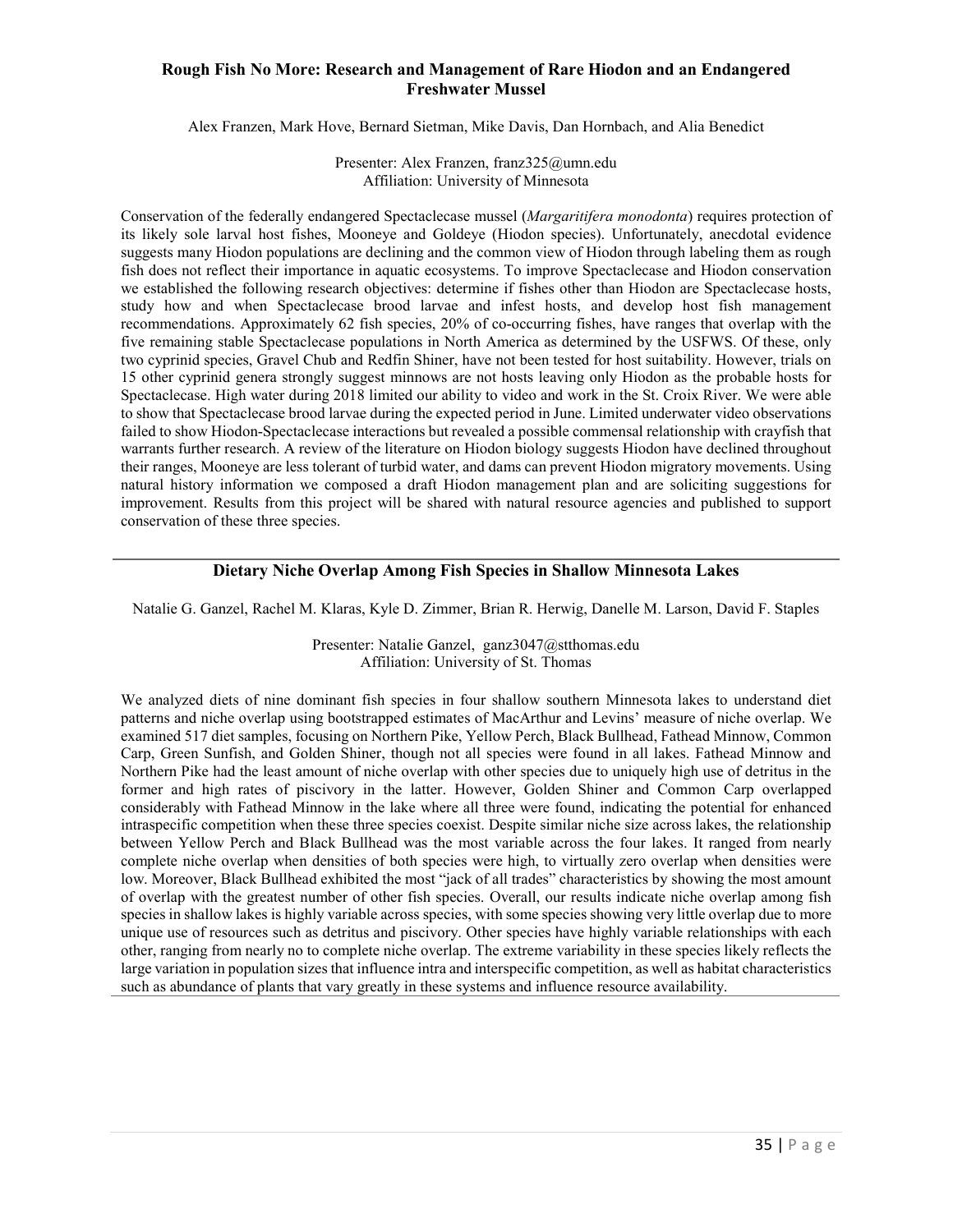# **Comparing Ship-based Down-looking to Sled-based Up-looking Acoustic Estimates of Pelagic Fishes in Lake Superior's Upper Water Column**

Ryan Grow, Tom Hrabik, Dan Yule, Bryan Matthias, Jared Myers, Chad Abel

Presenter: Ryan Grow, growx017@d.umn.edu Affiliation: University of Minnesota - Duluth

Down-looking acoustic surveys are commonly used to determine fishery status for resource managers, particularly in the Great Lakes and marine systems. However, there are some limitations and biases built in to traditional downlooking acoustic surveys. In this study we examined the use of a multi-directional acoustic sled to overcome these limitations while examining the Lake Superior pelagic fish community including cisco (*Coregonus artedi*). We concurrently deployed the acoustic sled during traditional down-looking surveys to directly compare the fish densities obtained from each gear, which we then followed with a mid-water trawl to inform our acoustic data with species composition. Our findings from western Lake Superior showed a significant difference between fish densities detected by the sled survey and the ship based down-looking survey indicating a portion of pelagic fish biomass was missed by the traditional down-looking survey. This study also seeks to provide a baseline for future research looking to discover which species in a given system are most effected by traditional survey biases, as well as future work into using alternate forms of acoustic sampling to inform fisheries management and research.

# **Effects of Alternative States and Fish Stocking on Energy Flow and Food Web Characteristics of Shallow Lakes**

Catherine E. Hegedus, Claire E. Herzog, Kyle D. Zimmer, and Brian R. Herwig

Presenter: Catherine Hegedus, ege0014@stthomas.edu Affiliation: University of St. Thomas

Northern Pike and Yellow Perch (hereafter pike and perch, respectively) are often stocked in shallow lakes, but to date impacts of stocking are largely unknown. It is also unknown whether food webs in clear-state lakes derive most of their carbon (C) from littoral sources, while food webs in turbid-state lakes obtain most their C from phytoplankton. We assessed impacts of stocking pike and perch on lake ecosystems and food web sources of C by sampling δ13C and δ15N in four large shallow lakes in southern Minnesota in summer of 2017. We used δ15N to test whether trophic position of fish species differed in each lake, and whether patterns of trophic position for each species across the four lakes were linked to fish community characteristics. We also tested whether reliance on littoral C differed across the four lakes for each fish species using baseline-corrected δ13C. Results showed trophic position differed among fish species in just three of four lakes, and only two lakes had trophic positions of perch and pike generally higher than other non-piscivorous fish. Trophic positon of all fish species was also positively related to abundance of perch, such that trophic position of other fish species was highest in lakes with highest perch abundance. Perch effects on trophic position are likely driven by perch serving as a forage base for larger piscivores and by perch reducing competition for macroinvertebrates by preying on smaller planktivorous fish. Our δ13C results showed fish were more reliant on littoral energy in the two lakes with higher abundance of submerged plants relative to the other two lakes. Overall our results indicate perch facilitate upward shifts in trophic positions of fish species, and basal sources of energy flow differ between lakes in turbid and clear states. Thus, management activities inducing state shifts or favoring high densities of perch will result in major changes in predator-prey interactions and energy flow in shallow lakes.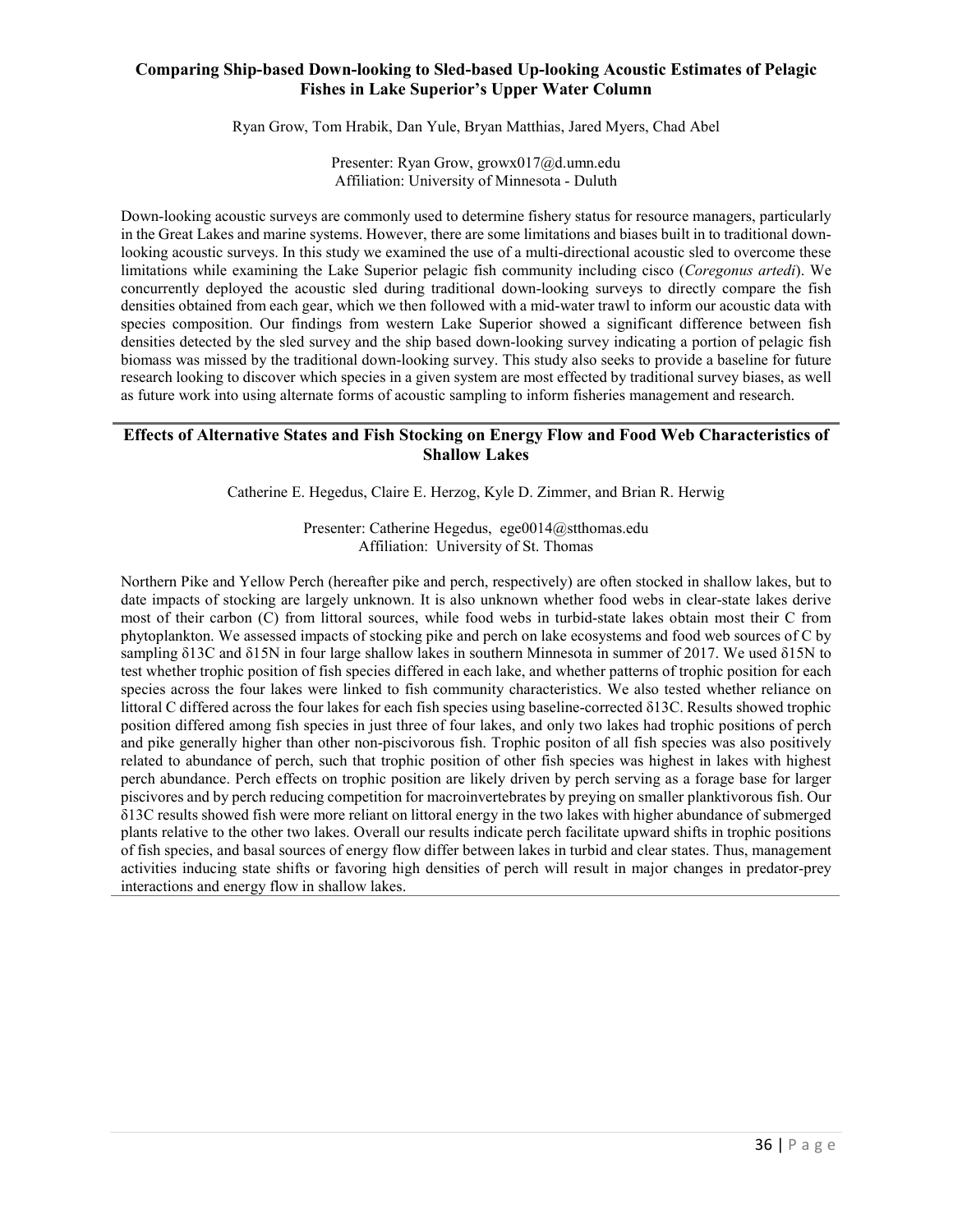# **How Big is the Buffet: What Determines Niche Space of Fish in Lakes?**

Sarah E. Howe, Claire E. Herzog, Kyle D. Zimmer, Brian R. Herwig, David F. Staples

Presenter: Sarah Howe, howe3698@stthomas.edu Affiliation: University of St. Thomas

Similar to Hutchinson's description of the ecological niche as "n-dimensional hyperspace," trophic niche space for communities represents the range of resources available to consumers. Though past research has emphasized importance of lake size for fish niche space, we hypothesized lake depth would be important for trophic niche space for fish because variance in energy sources and variance in trophic position of invertebrates increases with lake depth. We tested our hypothesis by sampling stable isotopes 13C and 15N in fish and aquatic invertebrate communities in 7 Minnesota lakes that varied in size and maximum depth. We used 13C and 15N as the former indicates variability in energy (carbon) sources at the base of food webs, and the later variability in trophic position within food webs. Larger variance in 13C and 15N in fish and invertebrate communities indicates greater trophic niche space. We used Bayesian analysis to estimate niche space as the standardized ellipse area of 13C and 15N of invertebrate and fish communities in each lake, and we then tested whether lake size and maximum lake depth were related to niche space size. Results showed lake size was not related to invertebrate or fish community niche space, while lake maximum depth showed a positive relationship with niche space of both invertebrate and fish communities. Moreover, fish niche space expands with increasing invertebrate niche space. Our results indicate lake depth influences trophic niche space of fish communities and should be considered along with lake size in attempts to understand overall niche utilization by fish in lakes.

# **Loss of Coldwater Fish Habitat in Glaciated Lakes of the Midwestern United States After a Century of Land Use and Climate Change**

Peter Jacobson, Gretchen Hansen, Leif Olmanson, Kevin Wherly, Catherine Hein, Lucinda Johnson

Presenter: Peter Jacobson, peter.jacobson@state.mn.us Affiliation: Minnesota Department of Natural Resources

The relative contributions of eutrophication and climate change to the loss of coldwater fish habitat was estimated for 5,220 stratified lakes in Michigan, Minnesota, and Wisconsin. A hypolimnetic oxygen model was coupled with a landscape disturbance model to estimate change in oxythermal habitat since European settlement. The General Additive Model predicted late-summer oxythermal habitat conditions as a function of remotely-sensed Secchi depth (mean of 1995-2014 values), geometry ratio (area0.25/max depth), and mean July air temperature (1995-2014). The use of the remotely-sensed water clarity variable allowed modeling of lakes that do not have in situ water quality data. The landscape disturbance model predicted remotely-sensed water clarity as a function of levels of catchment land-use disturbance, geometry ratio, and proportion of glacial outwash soils in each catchment. Historic coldwater habitat was estimated for undisturbed landscape conditions and an earlier period of climate and then compared to contemporary conditions. Eutrophication and climate change substantially reduced coldwater fish habitat over the past century in many stratified lakes in Minnesota, Wisconsin, and Michigan. The greatest loss of coldwater habitat occurred in lakes with substantial land use changes in their catchments, primarily in the Great Plains and Eastern Temperate Forests ecoregions. Oxythermal habitat in many other lakes in the Northern Forests ecoregion remained intact, with only modest changes primarily due to a warming climate. To maintain coldwater habitat, deep, clear lakes in the forested ecoregions of Minnesota, Wisconsin, and Michigan should receive high priority for catchment protection efforts. Protective catchment land-use measures will be needed for coldwater fish to survive further climate warming.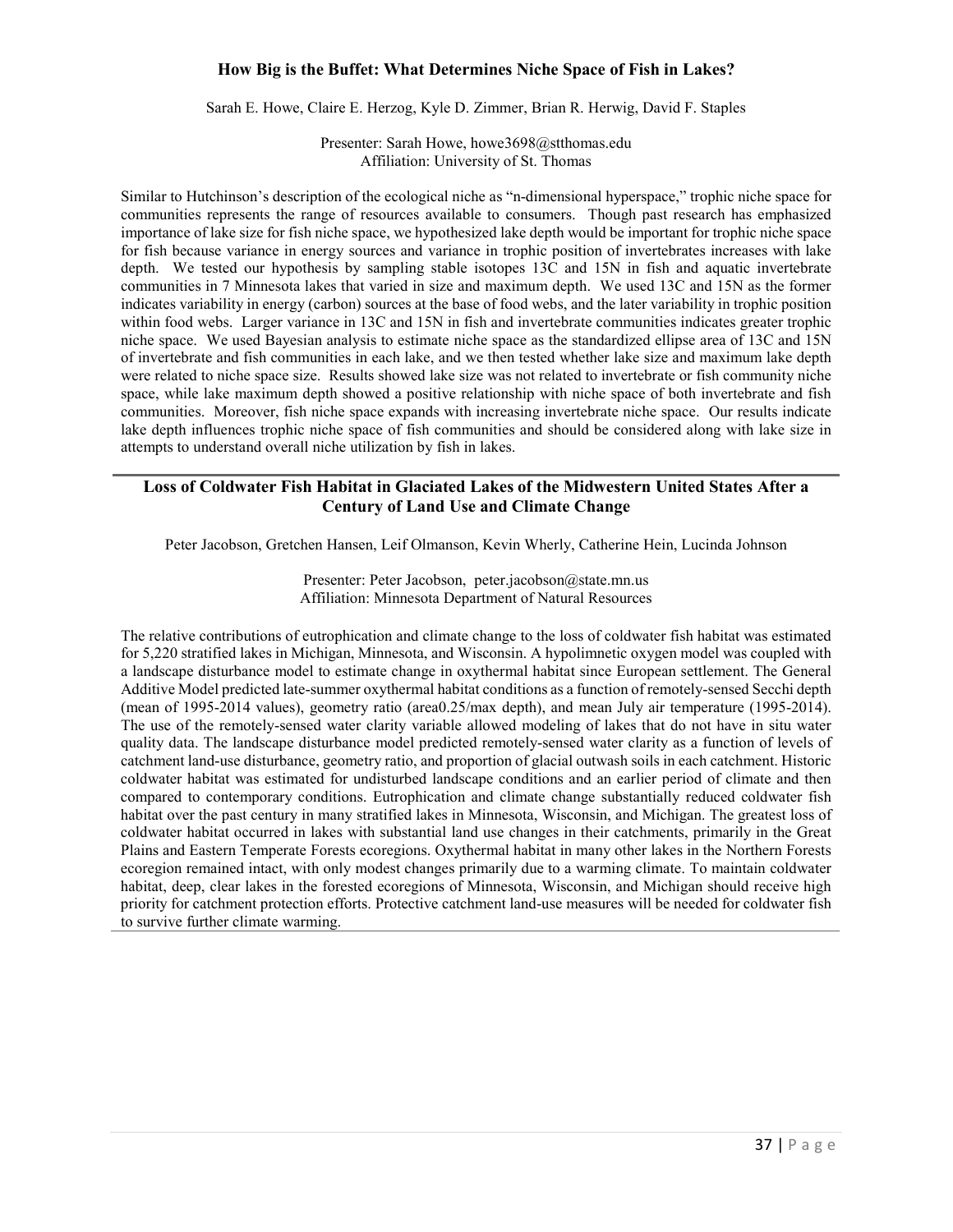## **Low-Cost Bathymetric Mapping of the Missouri River - A Focus on Pallid Sturgeon**

Jennifer Johnson

Presenter: Jennifer Johnson, Jennifer johnson@fws.gov Affiliation: U.S. Fish and Wildlife Service

We used a simple, affordable, commercial depth finder to record bathymetric data while simultaneously sampling for pallid sturgeon. Our goal was to collect current and accurate bathymetric data at a microhabitat scale. We created 1x1 m triangular irregular networks and used the Benthic Terrain Modeler to classify bathymetry data into four terrain classes; crests, depressions, slopes and flats. We summarized the amount of each terrain class within a 25m radius around each trotline set.

# **The Future of Conservation: Are Hunters and Anglers Enough?**

Craig J. Kelling, Kyle O. Daly

Presenter: Craig Kelling, craig kelling@fws.gov Affiliation: U.S. Fish and Wildlife Service

Wildlife and fisheries conservation in the United States largely relies on performance-based funding within a userpay and user-benefit system. This system relies on successful management by state fish and wildlife agencies to sustain, and ideally increase, hunting and fishing participation, which, in turn, results in sustained or increased funding through license sales and equipment purchases by hunter and anglers. In Minnesota, approximately 85% of the Minnesota Department of Natural Resources' Game and Fish Fund comes from hunting- and fishing-related activities directly through the sale of licenses, tags, and stamps or indirectly through federal excise taxes on hunting, recreational shooting, and angling equipment. The game and fish fund makes up approximately 20% of the DNR's overall biannual budget. Nationally, an estimated 58.8% of the collective annual budget of state fish and wildlife agencies comes from these sources. This user-pay, user-benefit funding system for conservation, commonly referred to as the North American Model of Wildlife Conservation, has been emulated around the world. However, the percentage of Minnesotans buying hunting and fishing licenses has declined approximately 5% and 2%, respectively, since 1995. This trend is occurring across the nation, resulting in declines of license sales and equipment purchases. With many State agencies so heavily reliant on the contributions of hunters and anglers is our conservation funding model sustainable?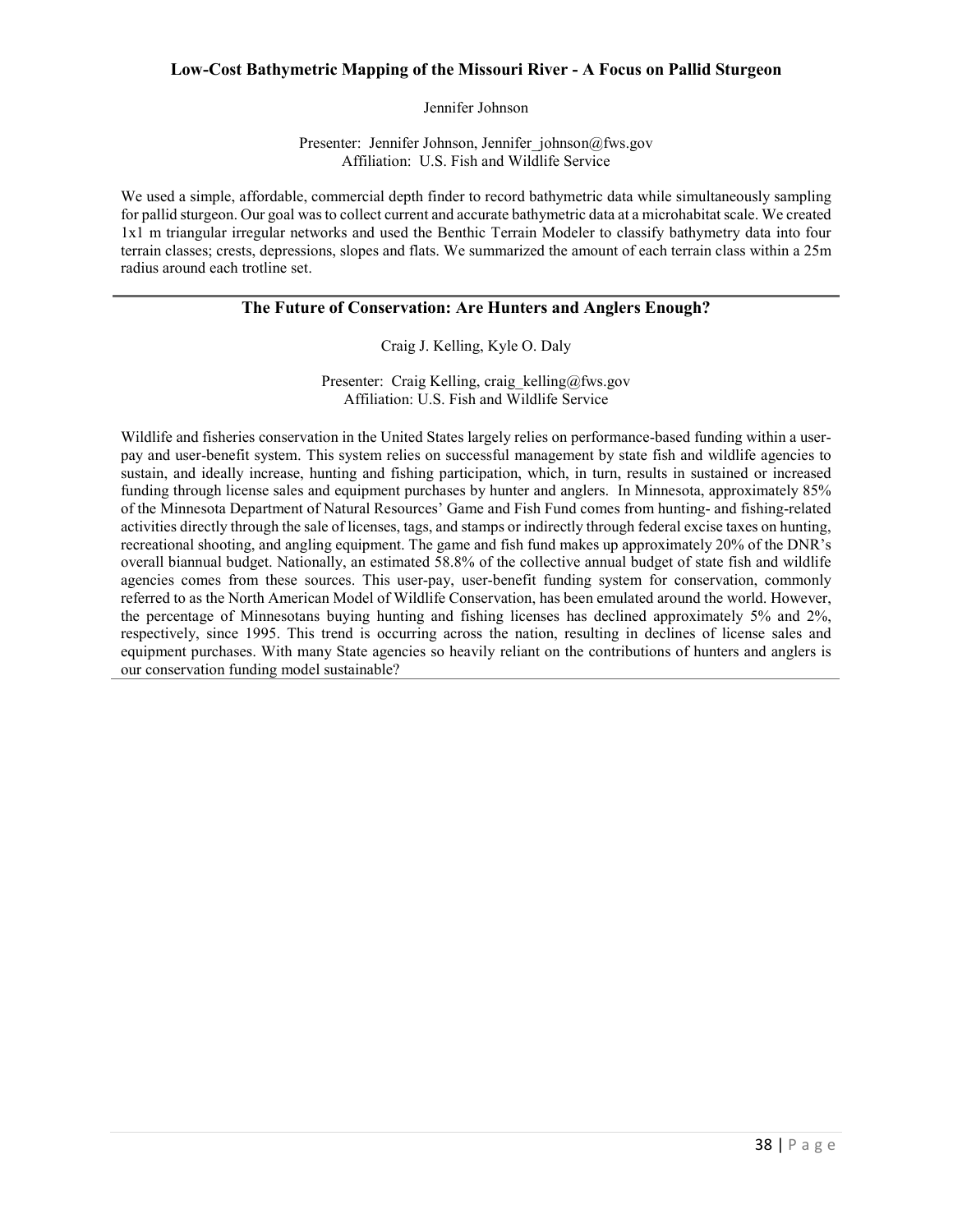# **Dietary Niche Breadth and Composition of Dominant Fishes in Shallow Southern Minnesota Lakes**

Rachel M. Klaras, Natalie G. Ganzel, Brian R. Herwig, Kyle D. Zimmer, David F. Staples, Danelle M. Larson

Presenter: Rachel Klaras, klar0003@stthomas.edu Affiliation: University of St. Thomas

We collected 517 fish diets from nine species of dominant fish across four southern Minnesota lakes, and estimated trophic niche size using Levins' measure with bootstrapped 95% confidence intervals. We also used canonical correspondence analysis (CCA) to test whether diet composition differed within fish species across the four lakes. Results showed Northern Pike had the smallest niche size across lakes, reflecting a highly specialized and piscivorous diet consisting of Fathead Minnow, Yellow Perch, and Golden Shiner. Niche size of Fathead Minnow varied the most among the four lakes, and CCA indicated that niche size was driven largely by the amount of detritus in diets, with detritus more important when Fathead Minnow densities were high. Yellow Perch and Black Bullhead had large niche sizes, and the size was relatively consistent across lakes for both species. Despite similar niche size across lakes, CCA indicated significant differences in diet composition across lakes for both Black Bullhead and Yellow Perch, with diets varying along a spectrum of greater importance of macroinvertebrates to greater importance of zooplankton. The consistency of niche size in these generalist species across lakes suggests these species are exploiting all resources available to them, while differences in actual diet composition across lakes indicates types of available resources varies among lakes. Thus, there may be an upper bound on the size of trophic niche space for these two species based on limitations on the diversity of resources available in shallow lakes. Differences in a species' feeding niche may be related to habitat complexity (abundance of submerged aquatic plants), fish densities, or prey availability (invertebrate densities) that influences resource availability and feeding behavior.

# **Presence of the Endangered Pallid Sturgeon in the Confluence of the James River and the Missouri River**

Jason Kral

Presenter: Jason Kral, jason\_kral@fws.gov Affiliation: U.S. Fish and Wildlife Service

We looked at the presence of the endangered Pallid Sturgeon (Scaphirhynchus albus) in the confluence of the James River (river mile [rm] 799.0) and the Missouri River from 2006-2018. Pallid sturgeon were sampled as part of the Pallid Sturgeon Population Assessment Project on the 59-mile National Recreational River known as Segment 7. Pallid sturgeon were sampled using gill nets, trammel nets, otter trawls, trotlines and hook and line throughout the year. A total of 1,210 pallid sturgeon were sampled in Segment 7. Of those 805 (67%) were sampled in the James River confluence. Pallid sturgeon were sampled in the confluence that were stocked above Gavins Point Dam and others moved over 600 miles upstream from their stocking location. We hypothesis to congregate in the turbid break-line pools of the James River confluence.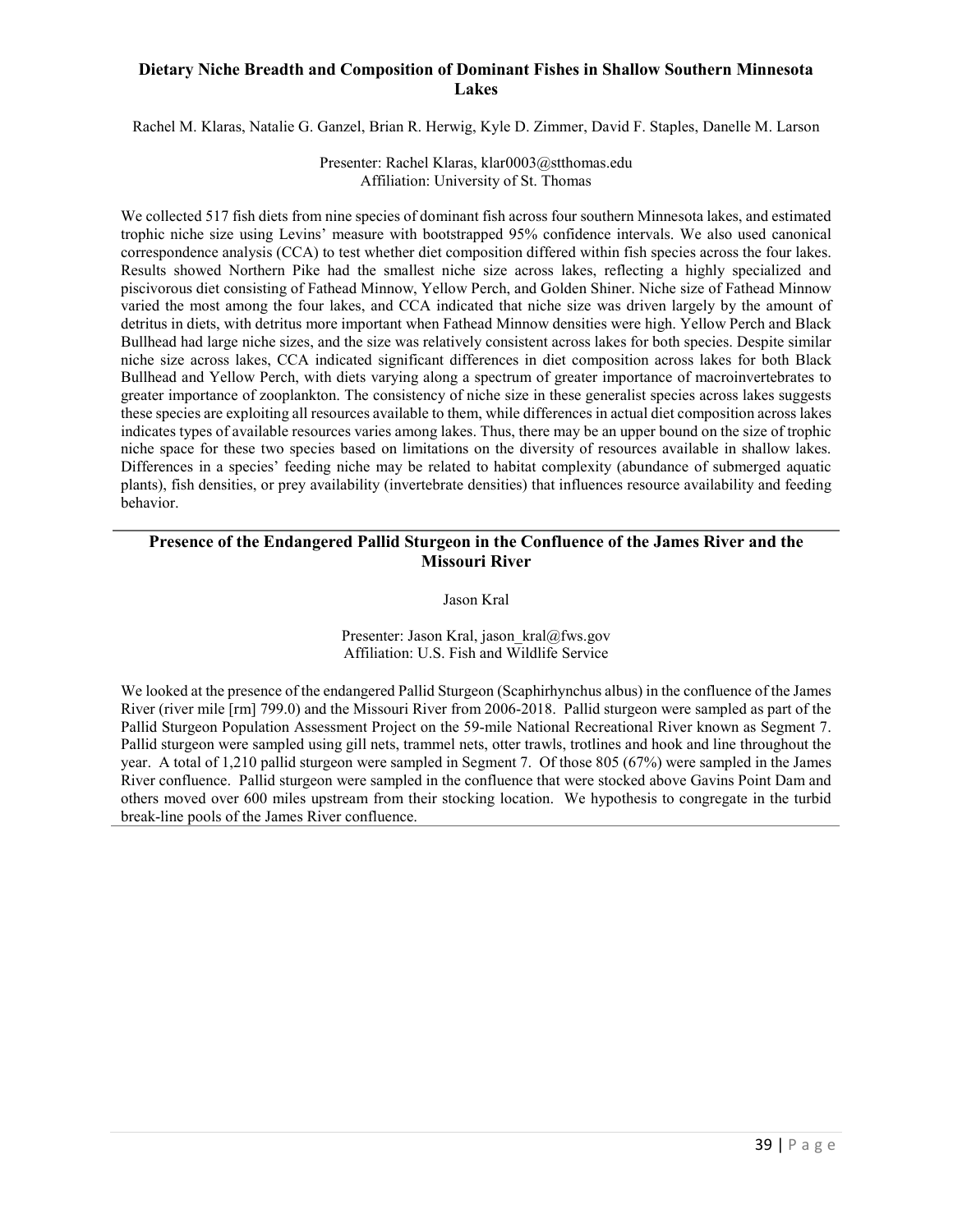# **Comparison of Consumption and Excretion Rates of Yellow Perch and Black Bullhead in Managed Shallow Lakes Using Bioenergetics Modeling**

Danelle M. Larson, Brian R. Herwig, Kyle D. Zimmer, Michael Collins, Jake Carleen

Presenter: Danelle Larson, danelle.larson@state.mn.us Affiliation: Minnesota Department of Natural Resources

Yellow Perch (YEP; *Perca flavescens*) and Black Bullhead (BLB; *Ameiurus melas*) can be key species in shallow lakes fish communities, but their ecological impacts are not well quantified in these systems. We hypothesized that both species will have relatively high consumption rates of macroinvertebrates and correspondingly high rates of growth, excretion and egestion, which can be in direct competition with other wildlife and influence lake nutrient loading. We examined stocked YEP populations and naturally colonized BLB populations in three shallow lakes in southern Minnesota throughout the summers of 2017. We measured relative abundance, size and age structure, and diets of YEP and BLB in each lake. We conducted bioenergetics modeling to quantify and compare each cohort's rates of consumption, specific growth, egestion, and excretion. The YEP ranged in length from 50-300mm and spanned ages 0-4. The BLB ranged in length from 60-280mm and spanned ages 0-2. Young-of-year YEP consumed invertebrates of many taxa, while the adults (ages 1-3) consumed mostly Fathead Minnow (*Pimephales promelas*) and smaller YEP. Individual YEP had high rates of consumption (4-10 g d-1), proportional maximum consumption ( $p=0.8-0.9$ ), and rapid growth (0.02 g-1 d-1), particularly at age-0. The YEP and BLB consumed similar daily biomass of food ( $\sim$ 5 g d-1), but the YEP selected high-energy foods whereas the BLB consumed 3x lower energy-density diet items. Consequently, the BLB had slower growth (0.002 g-1 d-1) and 2-5x lower rates of egestion and excretion. When rates were scaled by relative fish population size, the ecosystem-level impacts varied by lake; at two lakes, BLB populations had higher levels of consumption and excretion, while at Rice Lake YEP biomass and feeding impacts were substantially greater.

## **Sentinel Lakes Data Tools**

Tim Martin

#### Presenter: Tim Martin, tim.martin@state.mn.us Affiliation: Minnesota Department of Natural Resources

Minnesota's Sentinel Lakes Long-Term Monitoring Program is responsible for collecting and maintaining high resolution ecological data over long time periods. As such there is a large amount of data that needs to be processed, analyzed, and distributed. In our quest to make these tasks as efficient and accurate as possible we are using web app platforms to provide intuitive user interfaces to data tools, facilitate data exploration through responsive interaction, and apply standardized processing techniques. We have used these technologies for displaying water temperature data and analyzing and displaying various related metrics such as thermal stratification and layers; plotting and modelling various trends occurring on the individual lake, ecoregion, and all Sentinel Lakes levels; processing and QCing water temperature and dissolved oxygen logger data; and providing access to Sentinel Lakes datasets. This presentation will demonstrate these web apps and further discuss how they have been useful to the Sentinel Lakes Program.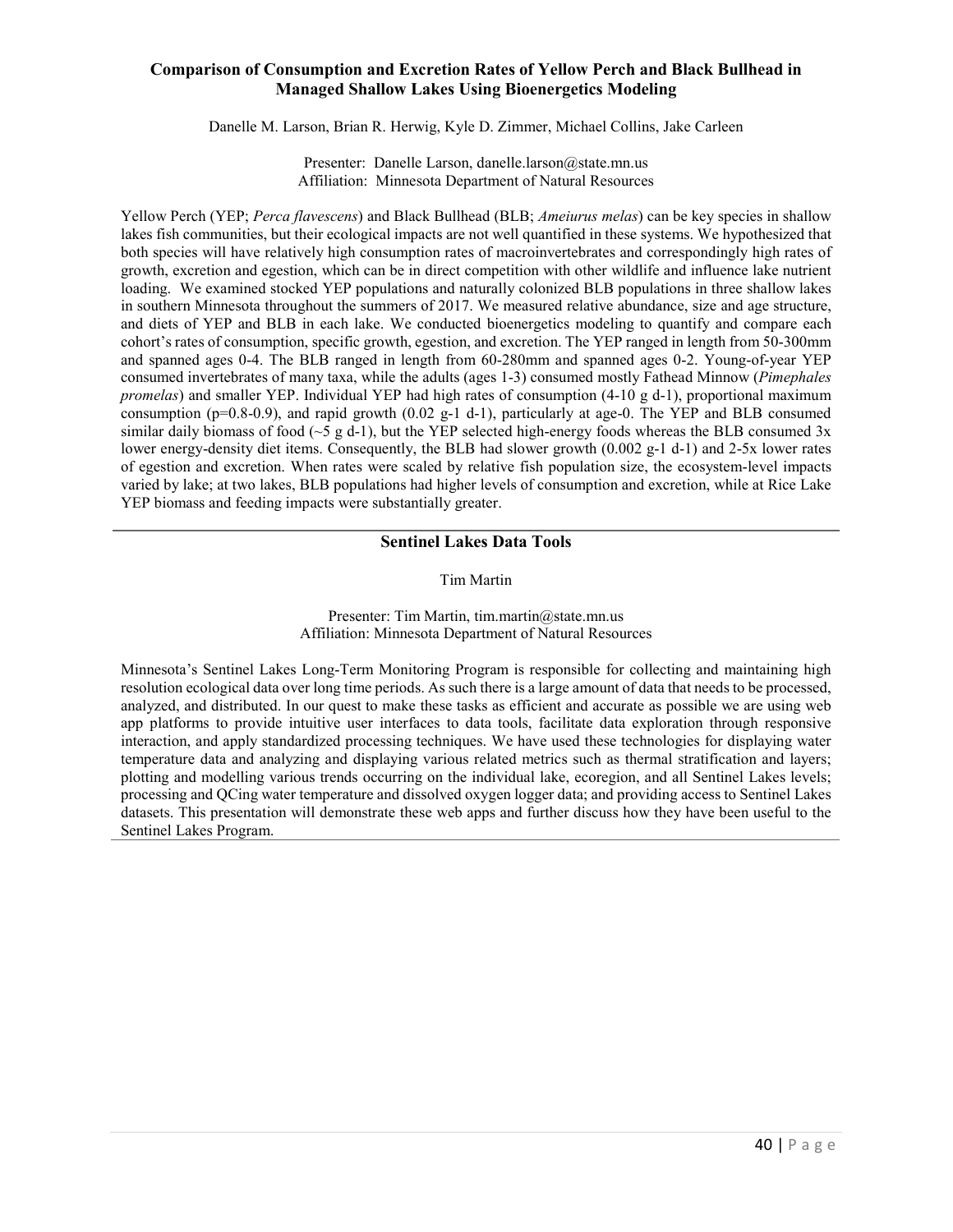# **Potential Biotic and Abiotic Effects of Isolation in Coves within the Harlan County Reservoir, Nebraska**

Brian Mason, Keith Koupal, Melissa Wuellner

Presenter: Brian Mason, masonbe@lopers.unk.edu Affiliation: University of Nebraska Kearney

As reservoirs age, sedimentation and erosion may create disconnections between reservoirs and their coves. However, little is known about the ecological changes that may occur to habitat and fish communities due to disconnection. The objective of this study is to evaluate differences in water quality and fish communities in connected, intermittently disconnected, and completely disconnected coves in Harlan County Reservoir. Water quality and fish communities were sampled at four locations within three connected, two intermittently disconnected, and three completely disconnected coves in spring, summer, and fall of 2017 and 2018. Water quality measures were compared by cove type and to the same measures in the reservoir at the nearest long-term monitoring station using analysis of variance (ANOVA). Similarities in fish communities by cove types were evaluated using a Jaccard's similarity index. Preliminary results suggest that most water quality metrics do not differ significantly by cove type, but different cove types may support different fish communities. Results from this study may be used to evaluate the influence of connection to reservoirs on coves. This study could also provide baselines for evaluating ecological changes to water quality and fish communities if connection is restored to disconnected coves in the future.

## **Evaluation of Mussel Growth Rate in the Sheyenne River Post-Devils Lake Outlet**

Jayme M. Menard, Louis.M. Wieland, A.W. DeLorme

Presenter: Jayme Menard, jayme.menard@vcsu.edu Affiliation: Valley City State University

Mussels are considered crucial organisms in aquatic ecosystems. The intention of this work is to evaluate the effects of the Devils Lake outlets releasing large amounts of water into the Sheyenne River since 2012. These inputs not only drastically changed the flow regime of the Sheyenne River but they are also laden with high levels of dissolved ions. Mussels are influential in water quality as they are suspension feeders, which also makes them susceptible to changes in flow regime and changes in water quality. This study uses the Three Ridge mussel, Amblema plicata, to evaluate the growth rate of mussels using a thin-sectioning technique previously used by Haag and Commens-Carson (2008). Yearly growth lines in the shell section can be identified and measured to determine annual growth rates. Thin sections taken from two cohorts of mussels harvested from the Sheyenne River were examined. The first cohort (n=12) was collected from 2007-2009 which is before the East End Devils Lake outlet was opened in 2012. The second cohort of mussels (n=16) were harvested summer 2017. We are comparing the difference in the deposition of mussel growth rings between the two cohorts to see if there is a change in growth rates in the second cohort corresponding to the opening of the East end Outlet in 2012.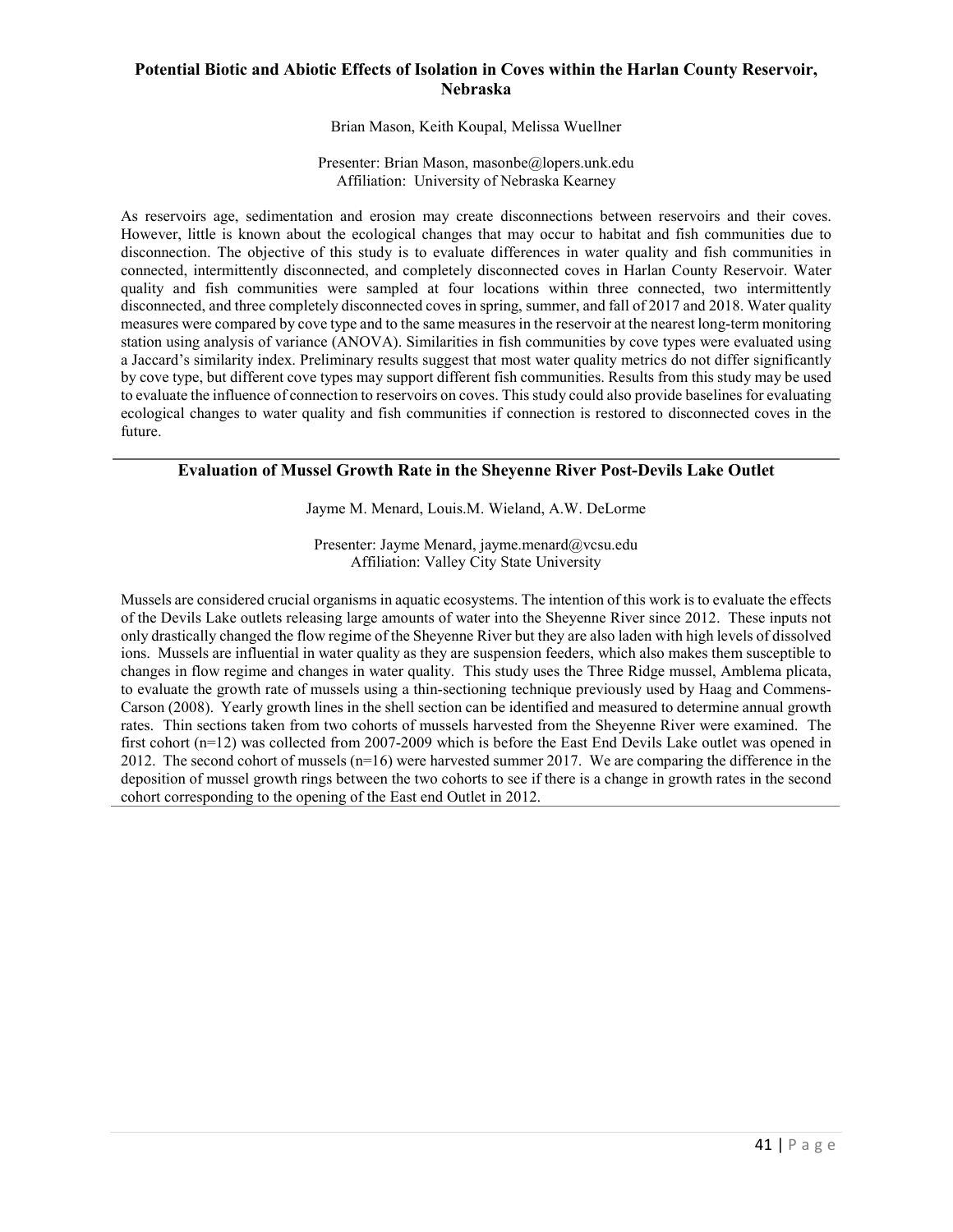## **Methodology and Inspection History for BKD in Minnesota State Coldwater Hatcheries**

Tim Monahan, Ling Shen, Ranjit Bhagyam, Shannon J. Fisher

Presenter: Tim Monahan, tim.monahan@state.mn.us Affiliation: Minnesota Department of Natural Resources

Minnesota Department of Natural Resources (MNDNR) has four coldwater hatcheries (Crystal Springs, Lanesboro, Peterson and Spire Valley) in operation and closed the French River Hatchery in June of 2018. Bacterial Kidney Disease (BKD) is caused by *Renibacterium salmoninarum* and has been identified in all five hatcheries. R. salmoninarum is a gram-positive, slow-growing and fastidious bacteria. Traditional bacterial detection methods are not applicable to R. salmoninarum and thus alternate methods of detection are utilized and under continual development. The MNDNR Fish Health Pathology Laboratory has annually inspected the MNDNR coldwater hatcheries for BKD and other reportable salmonid diseases since the early 1980s. The detection of R. salmoninarum has been a problematics factor in fisheries management's efforts to establish a heritage brook trout strain for southeastern Minnesota. To better address BKD concerns, we provide a review of current R. salmoninarum detection methodologies used by MNDNR and gathered historical inspection data and testing results for lethal and ovarian fluid samples from each hatchery. Data clearly demonstrate that R. salmoninarum has historically been and is currently prevalent in Minnesota's hatchery system. By addressing pathogen prevalence and advances in current detection methodologies, perhaps fisheries managers can better strategize how to manage with, instead of around R. salmoninarum being present in Minnesota's coldwater hatchery system.

## **Effects of Mermithid (Nematoda: Mermithidae) Parasitism on Predation of Black Fly Larva (Diptera: Simulidae) by Trout Species in Rapid Creek**

Chuck Mordhorst, Gene Galinat

Presenter: Chuck Mordhorst, chuck.mordhorst@state.sd.us Affiliation: South Dakota Department of Game, Fish, and Parks

We examined the relative frequency of parasitism of larval simulidae by mermithid Nematodes in Rapid Creek, South Dakota in order to determine how mermithid parasitism effects drift behavior of larval simulidae and frequency of consumption by the trout species present. Significant differences were observed between the proportions of infected simulidae present in the stream substrate, drifting, and in the stomach contents of multiple trout species (brown trout (Salmo trutta), rainbow trout (Oncorhynchus mykiss), brook trout (Salvelinus fontinalis), lake trout (Salvelinus namaycush)).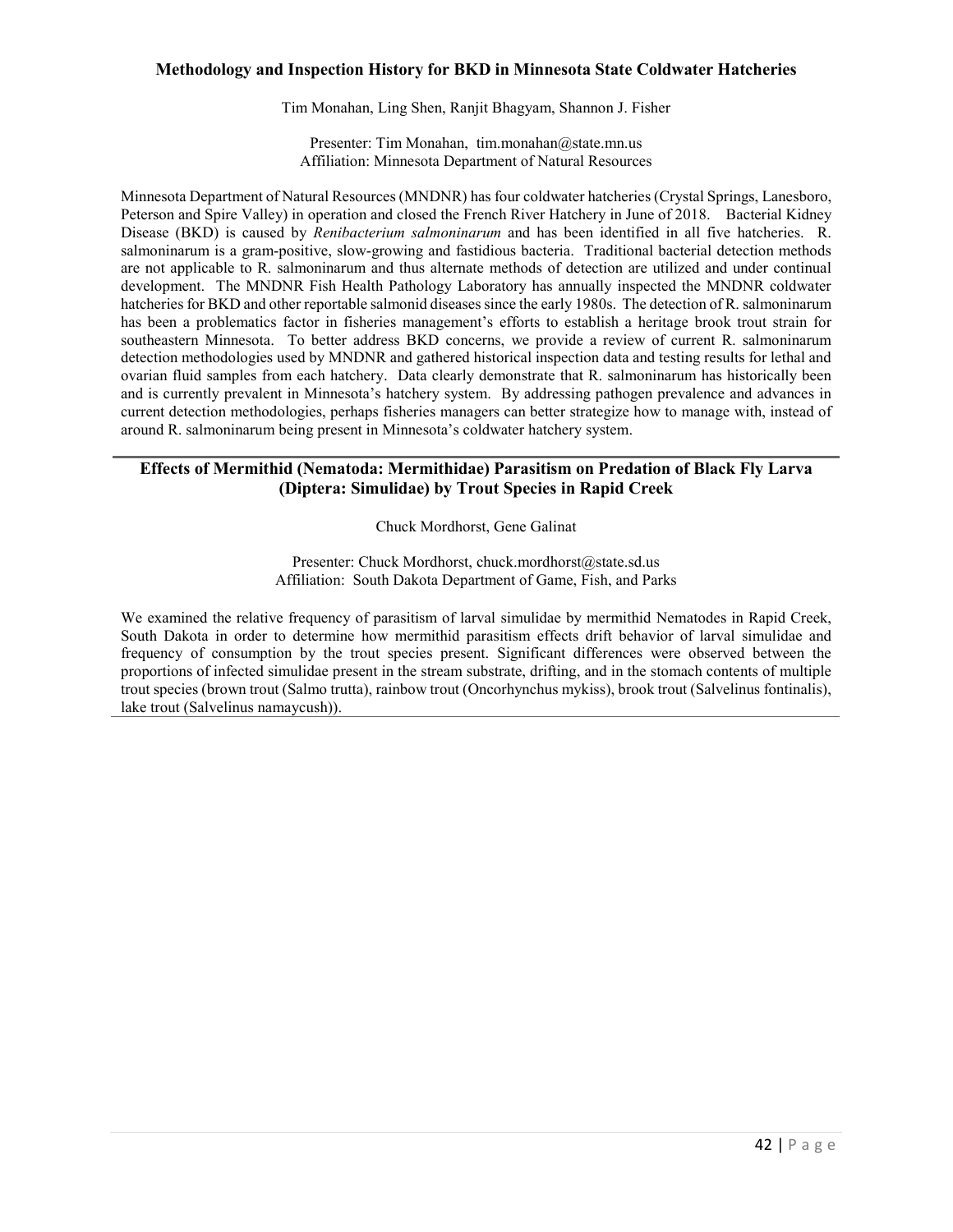# **Brown Trout, Pool Habitats, and Stream Habitat Improvement**

## Dylan Lewis, Neal Mundahl

Presenter: Neal Mundahl, nmundahl@winona.edu Affiliation: Winona State University

Size and abundance of adult Brown Trout can be influenced by the quality of stream pool habitats, which may be altered during stream improvement projects. In fall 2017, we examined size and abundance of Brown Trout in 18 pools in Garvin Brook, including pools in improved and unimproved stream reaches, to examine possible relationships between trout and pool habitat variables. Improved pools included various combinations of skyhooks, LUNKER structures, mid-channel boulders, and placed woody structures, whereas unimproved pools included natural woody structure and undercut banks. Two-pass removal sampling was used to determine trout abundance and size, and pool habitats (depth, volume, substrate, current velocity, cover [bank, logs, boulders, vegetation, water  $> 60$  cm]) were assessed. Pool lengths ranged from 12.1 to 28.9 m, volumes from 18 to 121 m3, and maximum depths from 0.63 to 1.63 m. Bank cover and log cover were the only habitat variables appearing in the majority of top models (AICc) predicting trout abundance and size. Improved pools had greater volume, more bank cover, more boulder cover, and more deep water, but unimproved pools had more log cover. Trout densities (0.22 fish/m2) did not differ between improved and unimproved pools, but improved pools averaged 3X more trout >30 cm compared to unimproved pools (3.58 vs. 1.17 fish). Boulder cover was not associated with either more or larger trout. Future stream improvement projects in small (3 to 8 m stream width) streams like Garvin Brook can maximize large trout abundance by including deep pools with both bank cover and log structures.

# **Fish Passage Assessment of the Sheyenne River Watershed, North Dakota**

Tait Ronningen, Steven Krentz, Bill Rice, Adam Weishair, Josh Wert, Holly North, Katy Banning, Kate Huber, Kelsey Loverink, and Sam Hultberg

> Presenter: Tait Ronningen, tait ronningen@fws.gov Affiliation: U.S. Fish and Wildlife Service

Globally, dams and road stream crossings have altered stream morphology, flow regimes, and connectivity. These alterations have led to decreased recruitment and survival of aquatic organisms resulting in aquatic biodiversity loss. The Northern Great Plains is not exempt from these issues. The U.S. Fish and Wildlife Service conducted a pilot study during the 2018 summer to assess fish passage in the Sheyenne River Watershed of eastern North Dakota. During the pilot study, we inspected 524 dam and road stream crossings to determine where fish passage is limited due to structures blocking or restricting fish passage upstream. This work identified 29 dams and 30 culvert locations that were potentially blocking fish passage upstream. Additionally, this work developed a flow constriction index to identify culverts with flow velocities that could limit fish passage. An abundance of aging infrastructure that is in dire need of replacement has brought forward a unique opportunity for aquatic connectivity partnerships between federal, state, county, and local stakeholders. Through the means of successful partnerships, the end goal is to restore native fish and other aquatic species to self-sustaining levels by reconnecting habitats fragmented by barriers. The U.S. Fish and Wildlife Service will be applying this methodology to other watersheds throughout the Northern Great Plains to assist with prioritizing limited resource dollars where they can have the greatest benefit for the aquatic species.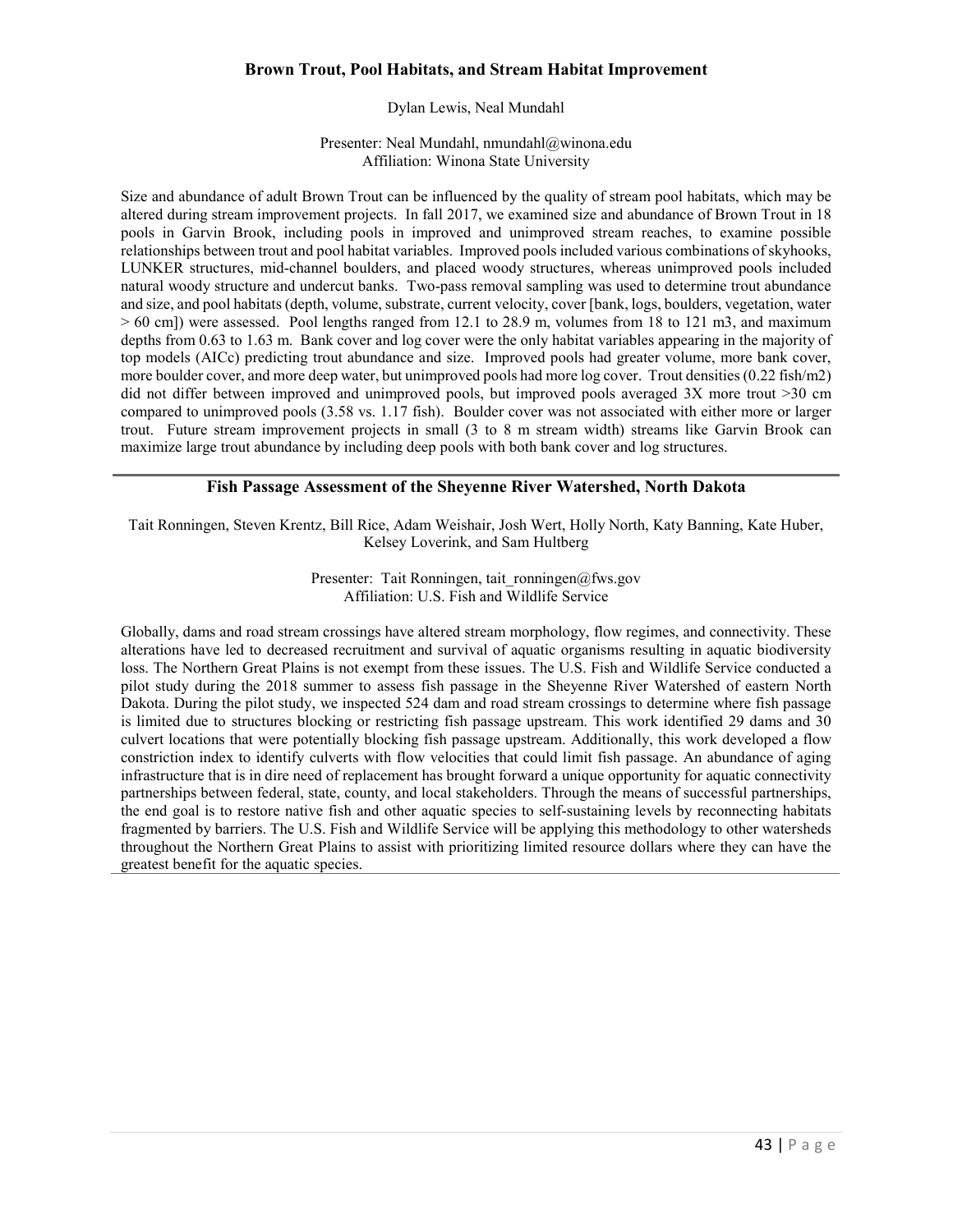# **Spatial Distinction of Water Chemistry in the North Platte River and Lake McConaughy, Nebraska**

Garrett Rowles, Melissa Wuellner, Keith Koupal

Presenter: Garrett Rowles, rowlesgw@lopers.unk.edu Affiliation: University of Nebraska Kearney

Trace elements of water may be absorbed into the calcified structures of a fish and can reflect the water environments of the location that a fish lived at a particular time. Elemental signatures of water can be compared to core otolith elemental signatures to elucidate natal origins of fish. For these elements to be used as a tracer of the environmental history of a fish, elements present in the environment must be deposited on the otolith in a ratio comparable to the ratio that is present in the ambient water. Additionally, elemental signatures of the water should be spatially distinct across different habitats and, ideally, temporally stable both within and between years. Therefore, the objective of this study was to assess trace elements of water at nine potential spawning locations seasonally to determine spatial distinction and temporal stability within a year and between two years of these signatures. Water samples were collected from four sites within Lake McConaughy, four sites within the North Platte River, and one site in a tributary of the North Platte River. Samples were sent to the Water Science Lab at the University of Nebraska Lincoln for microelemental analysis using inductively couple plasma-mass spectrometry. Sites that were distinct from each other along with which elements provide the greatest degree of spatial distinction will be shared as well as implications for elucidating natal origins of fish in this system.

# **Results of a Review of Bag and Size Limits for the Mississippi River Portion of the Minnesota/Wisconsin Border Waters**

Nicholas Schlesser

Presenter: Nicholas Schlesser, nicholas.schlesser@state.mn.us Affiliation: Minnesota Department of Natural Resources

Bag and size limits on the Mississippi River portion of the Minnesota/Wisconsin border waters have been largely unchanged for the last 50+ years. We conducted a series of public meetings and a follow up electronic survey collecting public input about a broad collection of gamefish species. Results and trends from this input and the subsequent meetings and survey to rate potential regulation options will be presented. (This poster is a companion to the talk "Public Input in a Post-Public Meeting World: A Border Water Case Study" which will discuss the opportunities and difficulties agencies face collecting public input in the digital age.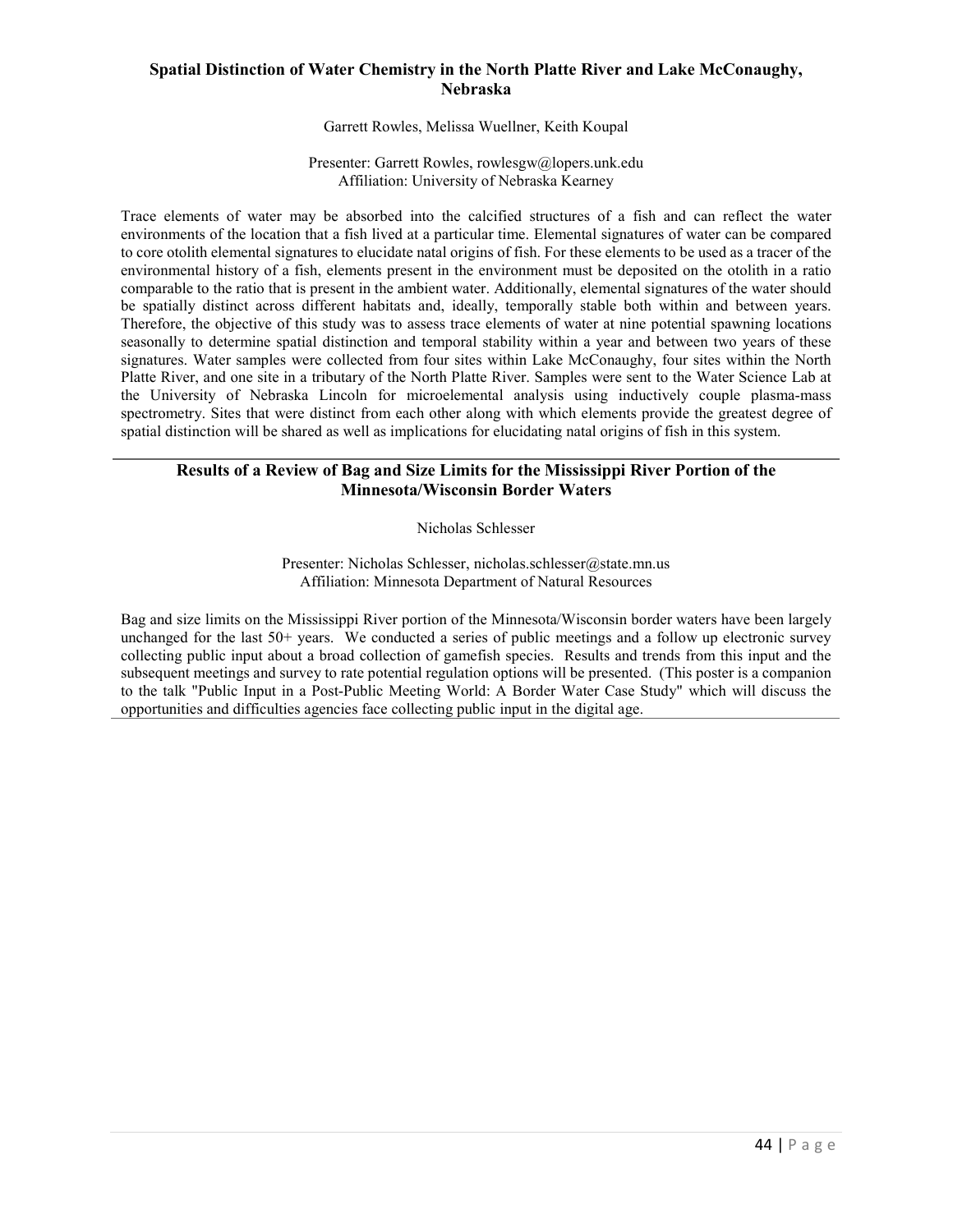# **Lake Whitefish and Cisco Recreational Gill Netting Participation Survey**

Calub Shavlik and Mandy Erickson

Presenter: Calub Shavlik, calub.shavlik@state.mn.us Affiliation: Minnesota Department of Natural Resources

A postcard survey was sent to 1410 people that purchased Whitefish and Cisco netting licenses during 2015, 2016, or 2017. The survey consisted of questions targeting demographics, netting history and success, and netter preferences. This poster highlights key findings from the survey.

## **Age and Growth of Recently Reintroduced Lake Sturgeon Populations Compared to an Established Population**

Allison Shorter, Jamison Wendel, Nathan Olson, and Michael Brown

Presenter: Allison Shorter, allison.shorter@sdstate.edu Affiliation: South Dakota State University

This project is focused on a comparative assessment of Lake Sturgeon Acipenser fulvescens growth, size and age structures from Minnesota (a reintroduced sturgeon population) and Wisconsin (and established sturgeon population). Lake Sturgeon (n=115) were sampled during the summer of 2018 on the Otter Tail river, Pelican River, and in Detroit Lake, MN. The total length ranged from 54 to 165 cm, with a mean length of 122 cm. Yellow Lake, WI Sturgeon were sampled (n=380) between 2005 to 2008. The Yellow Lake fish ranged from 38 to 190 cm total length. Males and sturgeon of unknown sex had a mean length of 129 cm, while females had a mean length of 162. Pectoral spines were collected and sectioned into 1.5 mm transverse sections with an Isomet saw. Sections were place on slides with immersion oil and images were captured with an Olympus SZX12 microscope and DP71 digital camera. Aging was done by two independent readers. Ages for the MN population ranged from 4 to 26 years. The ages of Lake Sturgeon in Yellow Lake ranged from 3 to 74 years. Additional comparisons will be conducted between samples including, von Bertalanffy parameters derived for the two populations.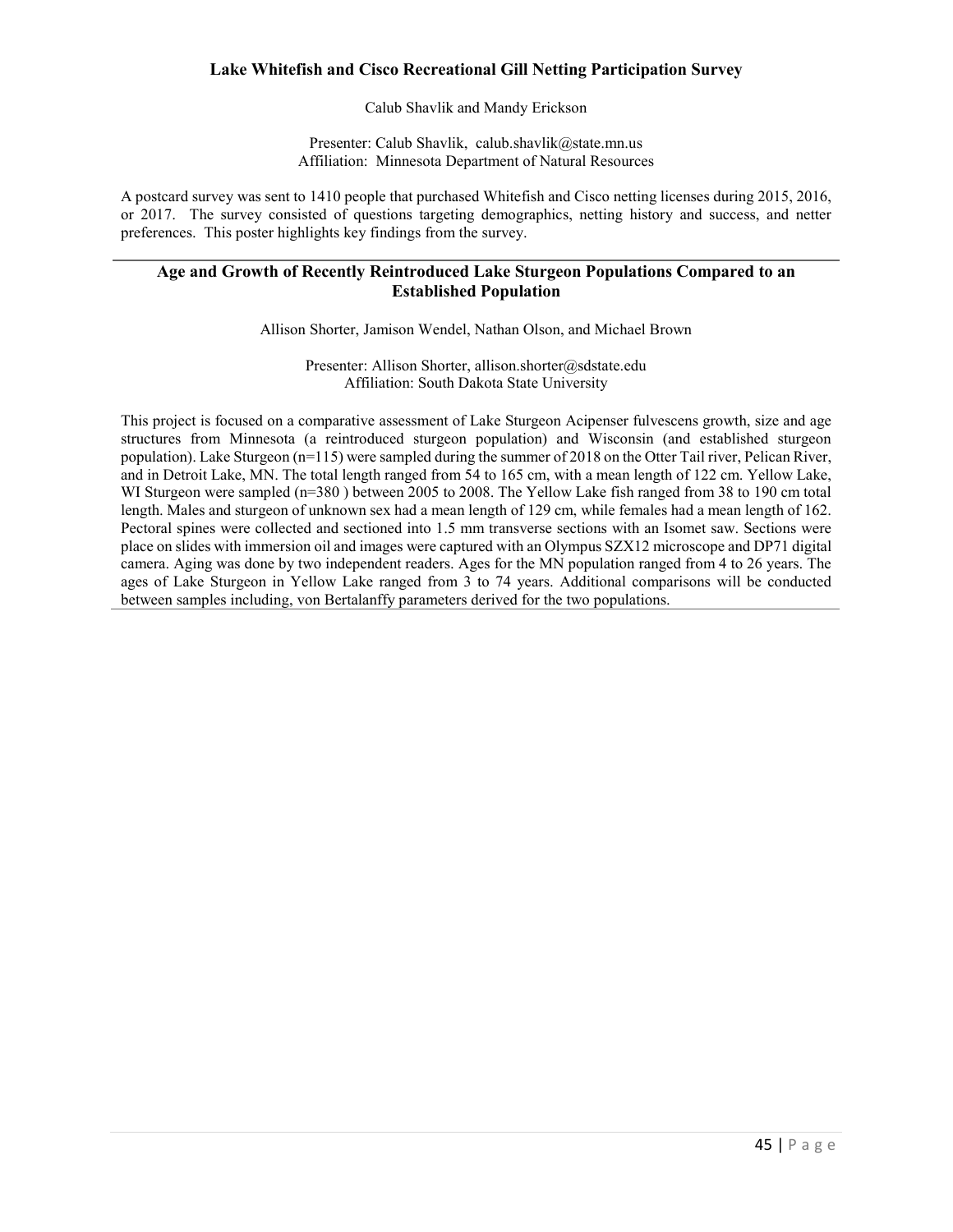# **Size and Abundance of Brown Trout Associated with Under-Bank Cover and Mid-Channel Boulders in Garvin Brook's 2014 and 2017 Habitat Improvement Projects**

Alicia Skolte

#### Presenter: Alicia Skolte, ASkolte16@winona.edu Affiliation: Winona State University

Stream habitat improvement (HI) projects are an integral part of management for Brown Trout in southeastern Minnesota, and this study examined the size and abundance of trout associated with various artificial cover structures in two improved sections of Garvin Brook. Both improved reaches (construction in 2014 and 2017) incorporated large, mid-channel cover boulders, but reaches differed in the type of under-bank cover structure used (LUNKERs [2014] versus skyhooks [2017]). Electrofishing was used to capture Brown Trout associated with individual or clustered cover structures (5 boulders and 5 bank covers per reach), with all trout then weighed (g) and measured (mm total length). Brown Trout catch per unit effort (CPUE) did not differ between boulders and bank cover in either section, but CPUE was twice as high in the 2014 HI section (6.7 fish/minute) versus the 2017 HI section (3.2 fish/minute). Greater numbers of fish were found associated with wooden structures, and in the 2014 HI reach. Artificial cover structures were used by trout in both the 2014 and 2017 HI sections, with differences in trout size and abundance between sections possibly influenced by other habitat differences (e.g., pool size, log cover, riparian use) between HI reaches.

## **Understanding Stakeholder Desires for Small South Dakota Lakes**

Aaron P. Sundmark, and Larry M. Gigliotti

Presenter: Aaron Sundmark, aaron.sundmark@sdstate.edu Affiliation: South Dakota State University

Water and land resources that are owned by government agencies make up a large component of what is considered the "Public Trust", which establishes a trustee relationship of government to hold and manage wildlife, fish, and waterways for the benefit of the resources and the public. In South Dakota, there are more than 400 small lakes (<150 acres) with adjacent public lands in that are managed by the state agency. Many of the state's rural communities rely on these local lakes for outdoor recreation opportunities. Understanding the desires of stakeholders and local residents is critical in providing opportunities for recreation that they seek from their local lakes. In January of 2017, four separate, but very similar, mail surveys were sent to residents of 9 communities (zip-codes) across South Dakota that were in close proximity to 7 small lakes. In total, 3,753 surveys were sent and 1,318 surveys received responses (response rate=40%). Questionnaires offered space for residents to provide additional comments. The objectives of this poster were to categorize and enumerate comment topics from the four surveys, consider the proportion of comments that are "positive" or "negative" towards specific topics, and provide the state agency with management opinions that would likely satisfy residents' desires for local recreation. This analysis of comments provided evidence of the importance of small, local lakes not only for fishing, but several other forms of non-fishing recreation across South Dakota. It also continues to highlight the great value of these lakes for family and community recreational uses.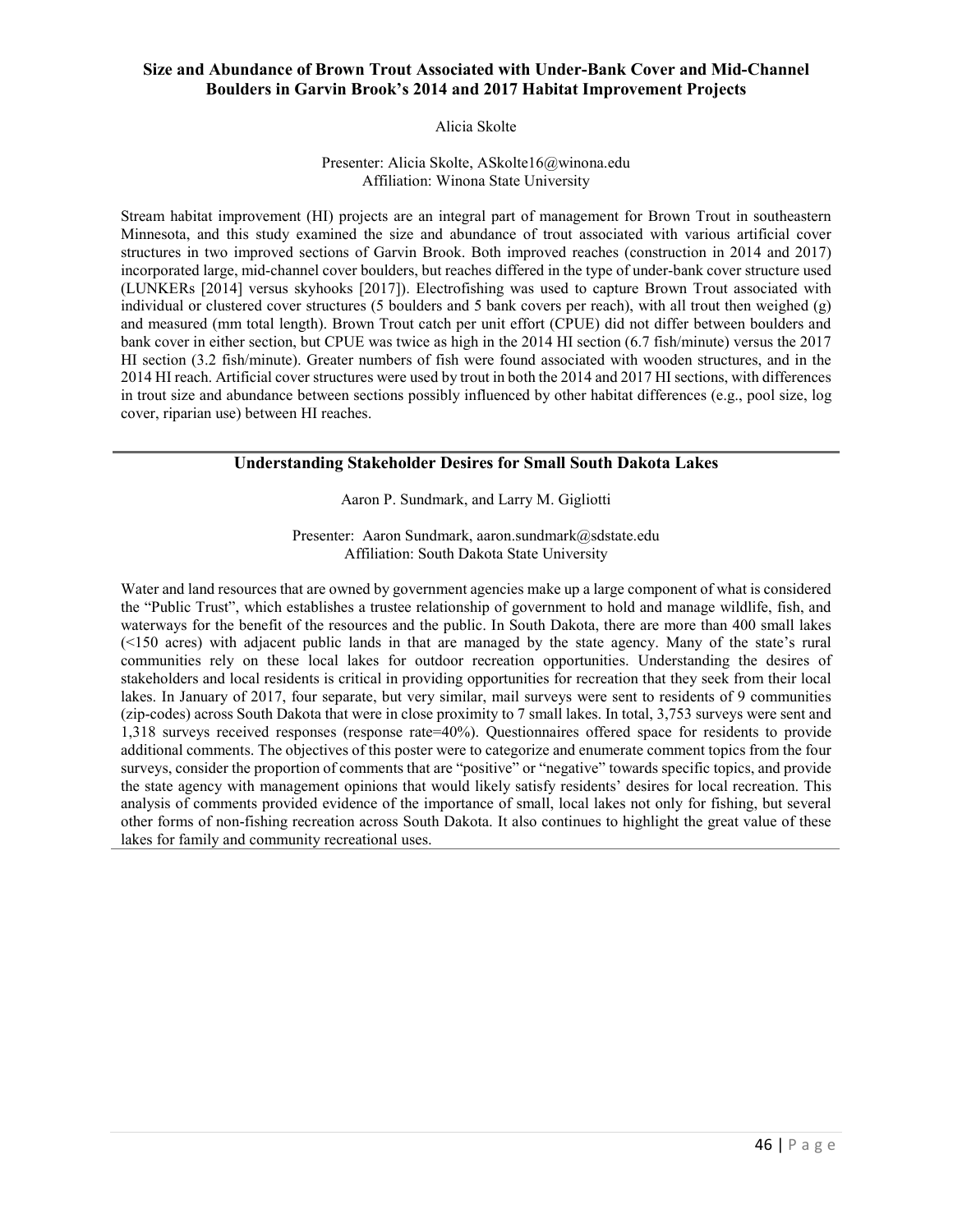## **Effects of Rainbow Trout on Brook Trout Populations in Lake Superior Tributaries**

#### Craig G. Tangren, Andrew W. Hafs, Kathryn Renik

Presenter: Craig Tangren, craig.tangren@live.bemidjistate.edu Affiliation: Bemidji State University

Historically Lake Superior and its tributaries hosted spawning migrations of Brook Trout known as "Coasters." In the late 1800s and early 1900s habitat loss and overfishing significantly depleted Coaster populations, which remain low. Today there are large numbers of introduced species, including three species of Pacific Salmon, Brown Trout, and migratory Rainbow Trout, known as "Steelhead." Steelhead population declines in the 1970s caused fisheries managers to stock juvenile Steelhead above natural migratory barriers to increase populations of returning Steelhead. Anecdotal evidence suggested the presence of Steelhead above natural barriers harmed Brook Trout populations. Stocking was largely discontinued beginning in the early 1990s. This study will attempt to determine 1) if Steelhead had an effect on the size of Brook Trout populations above migratory barriers, 2) if there is a continuing effect on below barrier populations of coaster Brook Trout, and 3) if downstream migration contributes to Brook Trout populations below migratory barriers. Results will be presented on populations effects above barriers and on other objectives completed by the time of the conference.

### **Movement of Hatchery-Reared, Age-0 Paddlefish in Lake Sharpe, South Dakota**

Dylan Turner, Landon Pierce, Daniel James, Cameron Goble

Presenter: Dylan Turner, Dylan\_turner@fws.gov Affiliation: U.S. Fish and Wildlife Service

Paddlefish Polyodon spathula are a large river species native to several major rivers and tributaries throughout the USA. Abundance of Paddlefish has declined due to habitat modifications (i.e., channelization, dams, and water quality) and unsustainable commercial harvest. Some meta-populations within the Missouri River have been sustained with hatchery stocking, but in Lake Sharpe, SD, Paddlefish are nearly extirpated. Since 2015, the South Dakota Department of Game, Fish and Parks (SDGFP) and U.S. Fish and Wildlife Service (USFWS) have stocked, >180,000 Paddlefish in Lake Sharpe to restore the fishery. However, little is known about initial age-0 movement after being stocked. Thus, our objective was to examine movement patterns of age-0 Paddlefish within Lake Sharpe. We surgically implanted acoustic telemetry tags (Vemco V8-4x) into 50 individuals to track movement using a Vemco receiver array (n = 23 passive receivers) within Lake Sharpe. Paddlefish moved an average of 60  $\pm$ 9.2 rkm (total movement, regardless of direction) and an average of -25 ±4.8 rkm (downstream movement) during the first 3 months after stocking. The majority of Paddlefish generally moved away from their stocking location and used a large portion of the reservoir within a short time frame post-stocking. This information will better inform SDGFP and USFWS if stocking locations influence movement of juvenile paddlefish within Lake Sharpe, SD.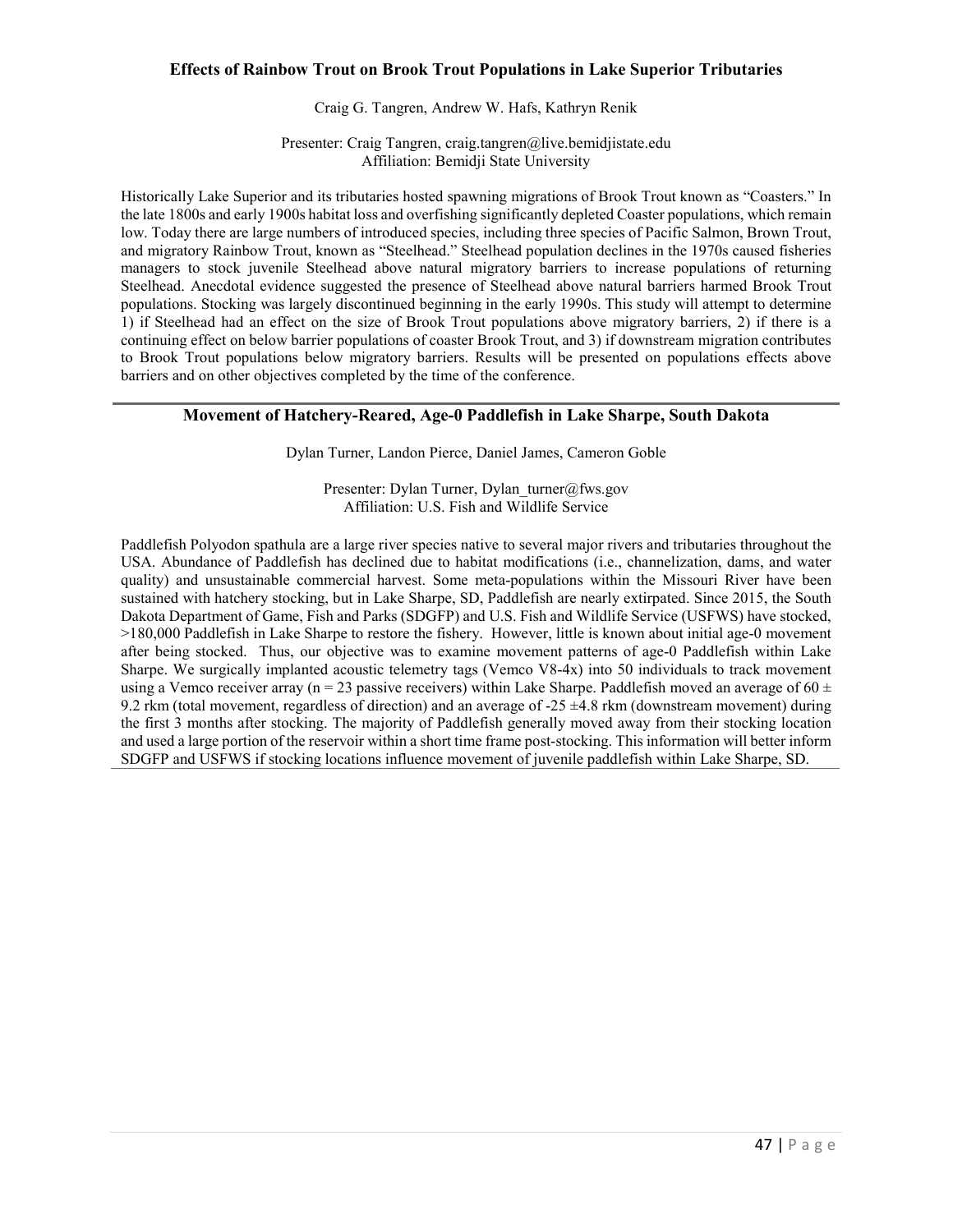# **A Survey of Brown Trout Spawning in the Whitewater River and Garvin Brook in Southeastern Minnesota**

Will Varela, Neal Mundahl, Cole Weaver

Presenter: Will Varela, william.varela@go.winona.edu Affiliation: Winona State University

Suitable habitat for spawning is crucial to the success of self-sustaining populations of salmonids. To date, only limited trout spawning surveys have been conducted in southeastern Minnesota. The objective of this study was to conduct spawning surveys of brown trout in sections of four streams, three within the Whitewater River drainage plus one in an adjacent drainage, Garvin Brook. We collected and compared data on spawning redd abundance (redds/100 m stream reach) and clustering, plus redd dimensions and habitat, including redd size, cover (presence/absence and type), water depth (bowl and tailspill), and current velocity (front edge of mound). Redd abundance averaged 7.4 and 6.0 redds/100 m and redd densities within redd clusters averaged 0.863 and 0.888 redds/m2 in the Whitewater River and Garvin Brook, respectively. Overall, redds averaged 0.42 m2 in area in water 31 cm deep with a current velocity of 35 cm/sec. Redds in the Whitewater River were located in significantly deeper, faster water, and were less likely to be placed under overhead cover compared to those in Garvin Brook. Brown trout spawning redds in these streams exhibited dimensions and habitat use typical for this species. Future studies should focus on spawning habitat availability and possible redd superimposition to determine if suitable spawning habitat may be limiting in any of these streams.

## **Assessing thermal-optical walleye habitat in Minnesota lakes to help guide management**

Kelsey Vitense, Jordan S. Read, Gretchen J.A. Hansen

Presenter: Kelsey Vitense, viten003@umn.edu Affiliation: University of Minnesota

Walleye (Sander vitreus) are a popular game fish in Minnesota and are managed in over 1,400 lakes. Light and temperature conditions in lakes have strong impacts on walleye feeding and growth, wherein peak walleye foraging activity occurs under low light conditions (8-68 lx) and maximal growth rates are attained in cool waters (11-25 °C). The amount of walleye habitat in a lake can be summarized as the benthic area where optimal light and temperature conditions overlap, known as the thermal-optical habitat area (TOHA). Previous work on Mille Lacs modeled safe walleye harvest as a function of TOHA and showed that declines in walleye abundance were associated with declines in TOHA and excessive harvest beyond predicted safe levels. We are working to extend this framework to inform state-wide management of all walleye lakes. We present our approach for estimating current and historical light and temperature conditions for Minnesota lakes managed for walleye. The resulting TOHA estimates will be used to quantify the relationship between walleye abundance and habitat in Minnesota and subsequently identify under- and over-performing walleye stocks relative to available habitat to guide management.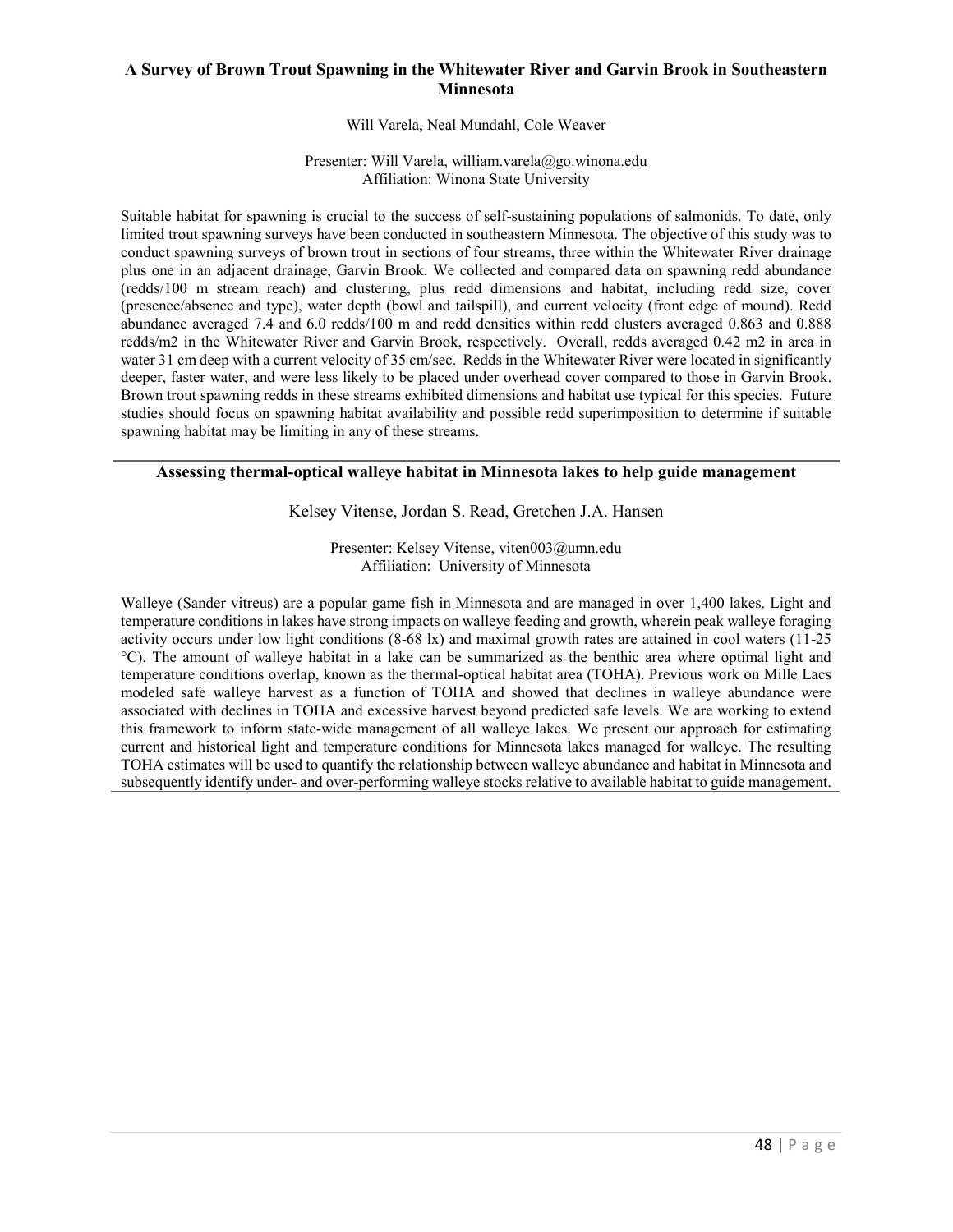# **35 years of Land Management; is the Whitewater River in SE MN still Impaired by Total Suspended Sediment?**

Cole Weaver, Neal Mundahl, Will Varela

Presenter: Cole Weaver, cole.weaver@go.winona.edu Affiliation: Winona State University

Since 1987, the Whitewater Watershed Project in southeastern Minnesota has significantly reduced soil erosion and flooding through contour farming, reduced tillage practices, buffer strip implementation, and cover crop use, improving conditions for trout in the Whitewater River, one of the most important stream trout fisheries in the state. Despite this improvement, trout populations may still be exposed to storm-related runoff events that can cause moderate to severe physiological stress. Potentially harmful runoff events were monitored using automated water quality stations using observed turbidity/TSS concentrations along with a concentration-duration response model for salmonids. TSS levels capable of producing moderate physiological stress in trout were estimated as 200 mg/L for  $> 15-28$  hours, 500 mg/L for  $> 5-9$  hours, or 1000 mg/L for  $> 1-4$  hours. During isolated runoff events TSS concentrations exceeded 1000 mg/L. However, five water monitoring stations operating from June-October recorded no potentially lethal events, but found that elevated TSS could have stressed trout during 40-69% (model 12-29 or 20-29) of the storm event pulses observed. These results indicate that trout populations in the Whitewater River watershed may still be harmed by sediment transport and could benefit from improved erosional practices. If the frequency and intensity of rain events increase due to climate change as predicted for this region, trout populations in these agriculturally dominated landscapes must be protected with continued improvements in land practices.

## **Statewide Decline of White Crappie in Minnesota Lakes**

Paige M. Wiehr, Tanner M. Stevens

Presenter: Paige Wiehr, pmwiehr@yahoo.com Affiliation: South Dakota State University

White Crappie populations have declined in Minnesota lakes since 1970. Our objective was to determine contributing factors to the statewide decline in White Crappie populations in Minnesota. Populations were first categorized based on historical abundance trends White Crappie. Trends of selected species were then compared within the corresponding White Crappie population categories. Finally, linear and nonlinear regression was used to determine trends in water quality among lakes with viable White Crappie populations. Out of 294 White Crappie populations, 58 were historically viable populations. Of these, sixteen are persisting, eight have shown large declines, and 34 have collapsed. In lakes with collapsed populations turbid water species (Black Bullhead, Yellow Perch) have shown large declines in relative abundance. Water clarity in the 58 lakes with White Crappie populations has significantly  $(p<0.0001)$  increased from 1970 to present. We found that White Crappie have declined among all types of White Crappie populations. In collapsed populations other turbid water species have shown a similar decline while clear water species have increased or remained similar. Lakes with White Crappie populations had a significant increase in secchi depth. Based on similar declines of other turbid water species and increasing water clarity; declines in White Crappie populations are likely the result of improved water quality in Minnesota lakes.